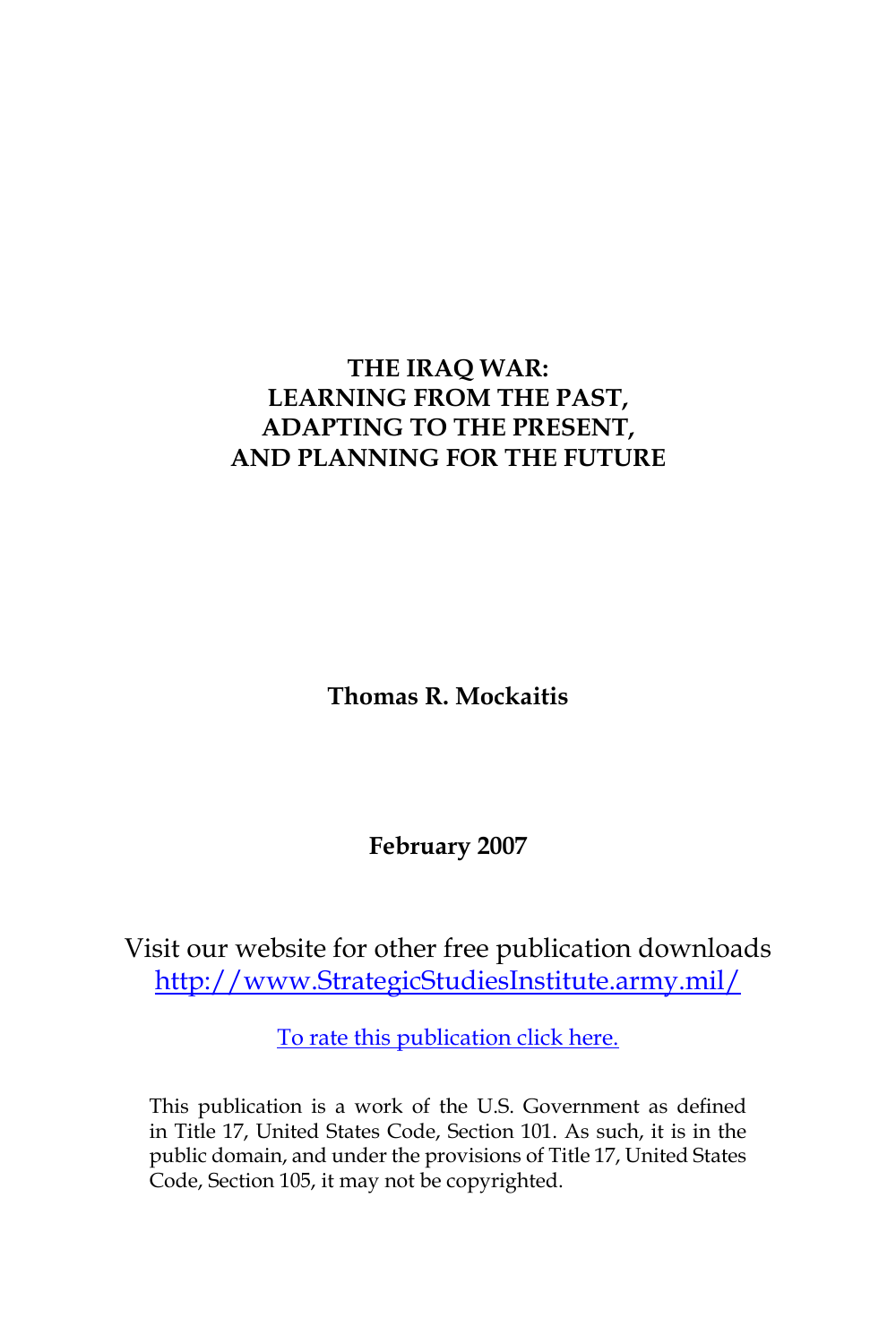The views expressed in this report are those of the author and do not necessarily reflect the official policy or position of the Department of the Army, the Department of Defense, or the U.S. Government. This report is cleared for public release; distribution is unlimited.

#### \*\*\*\*\*

This manuscript was funded by the U.S. Army War College External Research Associates Program. Information on this program is available on our website, *http://www. StrategicStudiesInstitute.army.mil*, at the Publishing button.

\*\*\*\*\*

This monograph is a precis of a forthcoming report to be published by Praeger.

\*\*\*\*\*

Comments pertaining to this report are invited and should be forwarded to: Director, Strategic Studies Institute, U.S. Army War College, 122 Forbes Ave, Carlisle, PA 17013-5244.

\*\*\*\*\*

All Strategic Studies Institute (SSI) publications are available on the SSI homepage for electronic dissemination. Hard copies of this report also may be ordered from our homepage. SSI's homepage address is: *www.StrategicStudiesInstitute.army.mil*.

\*\*\*\*\*

The Strategic Studies Institute publishes a monthly e-mail newsletter to update the national security community on the research of our analysts, recent and forthcoming publications, and upcoming conferences sponsored by the Institute. Each newsletter also provides a strategic commentary by one of our research analysts. If you are interested in receiving this newsletter, please subscribe on our homepage at *www.StrategicStudiesInstitute.army. mil*/*newsletter/.*

ISBN 1-58487-277-2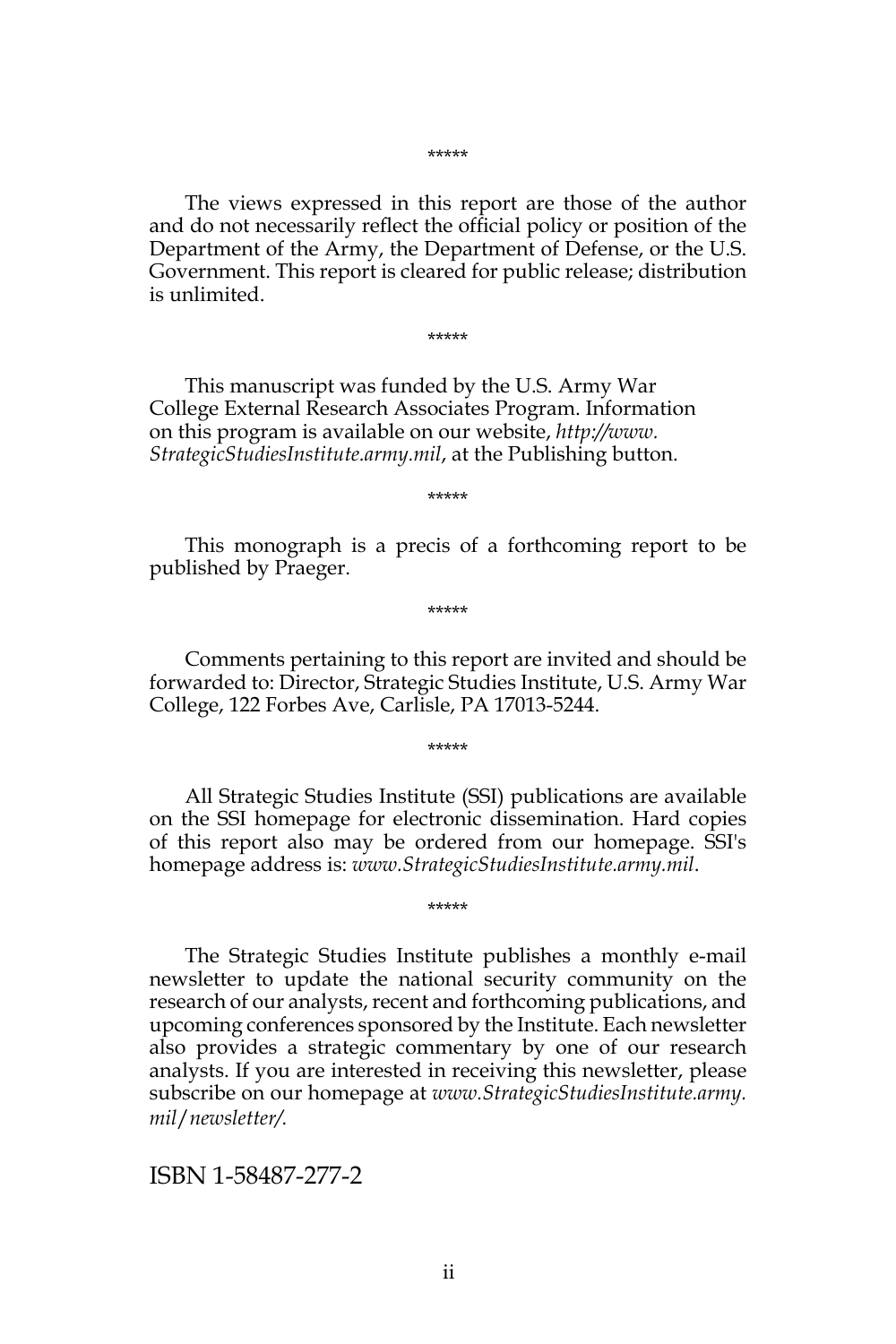#### **FOREWORD**

The Iraq War has been the subject of heated political debate and intense academic scrutiny. Much argument has focused on the decision to invade and the size of the force tasked with the campaign. While these factors have contributed to the challenge of counterinsurgency operations, so has the American approach to unconventional war.

Taking full account of the factors beyond the control of the U.S. military and avoiding glib comparisons with Vietnam, this monograph examines how the American approach has affected operations. The author, Dr. Thomas Mockaitis, draws on the experience of other nations, particularly the United Kingdom, to identify broad lessons that might inform the conduct of this and future campaigns. He also documents the process by which soldiers and Marines in Iraq have adapted to the challenging situation and incorporated both historic and contemporary lessons into the new counterinsurgency doctrine contained in *Field Manual 3-24*.

The Strategic Studies Institute (SSI) is pleased to publish this monograph under SSI's External Research Associates Program.

DOUG**l⁄**AS C. LOVELAŒ, JR.

Director Strategic Studies Institute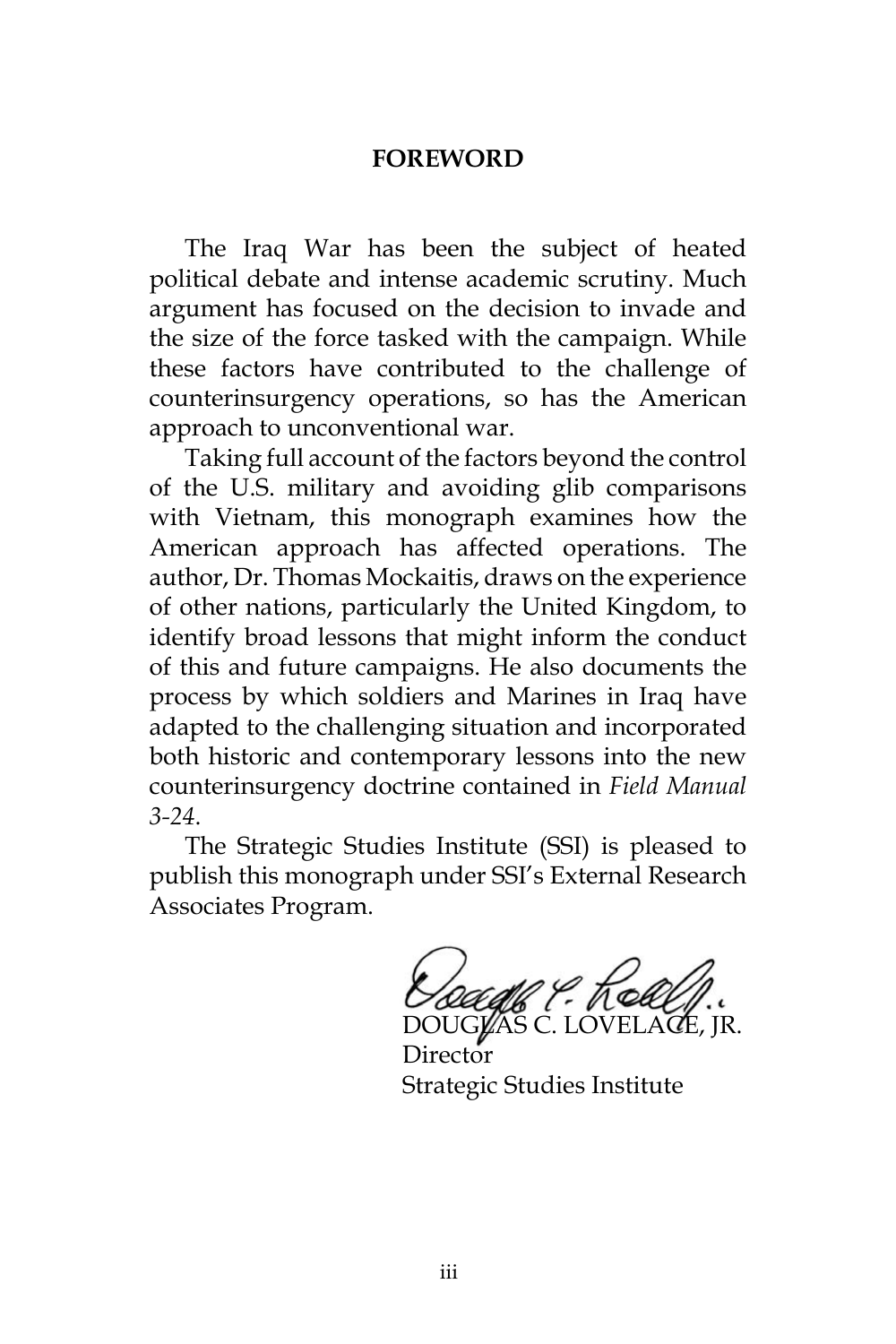## **BIOGRAPHICAL SKETCH OF THE AUTHOR**

THOMAS R. MOCKAITIS is Professor of History at DePaul University. As an adjunct faculty member of the Center for Civil Military Relations, he has cotaught several terrorism/counterterrorism courses and worked with a team of specialists to help the Romanian Army rewrite its civil-military cooperation doctrine. He has lectured at the U.S. Marine Corps Command and Staff College and the Canadian Forces Staff College, and presented papers at the Pearson Peacekeeping Center (Canada), the Royal Military Academy Sandhurst (UK), and at conferences cosponsored with the Military Science Department of the Austrian Ministry of Defense. A frequent media commentator on terrorism and security matters, Dr. Mockaitis has appeared on Public Television, National Public Radio, and various Chicago radio and TV stations. He appears regularly as a terrorism expert for WGN TV News (Channel 9). He co-edited *Grand Strategy and the War on Terrorism* (London: Frank Cass, 2003) with Paul Rich; and *The Future of Peace Operations: Old Challenges for a New Century* (London: Frank Cass, 2004), co-edited with Erwin Schmidl. He is the author of *British Counterinsurgency: 1919-1960* (London: Macmillan, 1990), *British Counterinsurgency in the Post-Imperial Era* (Manchester: University of Manchester Press, 1995), and *Peacekeeping and Intrastate Conflict: the Sword or the Olive Branch?* (Westport, CT: Praeger, 1999). Dr. Mockaitis earned a BA in European History from Allegheny College in Meadville, PA, and his MA and Ph.D. in Modern British and Irish History from the University of Wisconsin-Madison.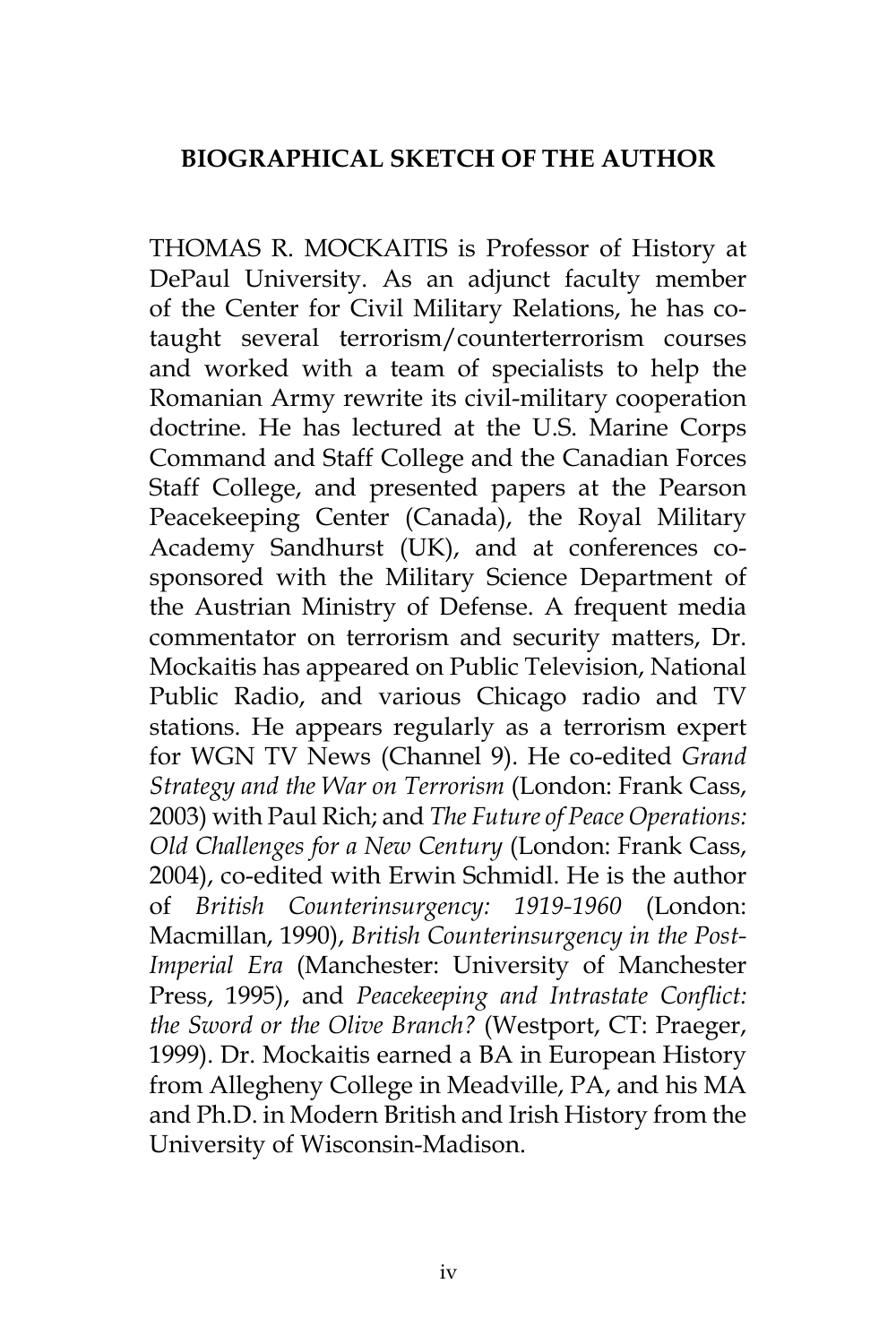#### **SUMMARY**

Iraq confronts the U.S. military with one of the most complex internal security operations in history. It must occupy, pacify, secure, and rebuild a country of 26 million people with fewer than 150,000 troops organized and trained as a conventional force in predominantly heavy armored divisions. They occupy a land divided into two broad ethnic and three religious groups crisscrossed by hundreds of regional, local, and family loyalties. For the past 3 years, Iraq has been wracked by a Sunni insurgency augmented by foreign *mujahedeen* terrorists and complicated by general lawlessness. Growing intercommunal violence between Sunni and Shiite militias has taken the country to the brink of civil war.

Developing an effective strategy to counter such a complex insurgency would be challenging for any conventional force. However, the historical experience of the U.S. military compounds the challenge. That experience has engendered a deep dislike for all forms of unconventional war. This aversion naturally reflects American attitudes. Popular democracies have great difficulty sustaining support for protracted, openended conflicts like counterinsurgency. The Vietnam War strengthened this tendency and led the Pentagon to relegate counterinsurgency to Special Forces. These factors help explain both the difficulty the armed forces have had in conducting operations in Iraq and the growing impatience of the American people with the war.

Faced with a conflict they did not expect to fight and denied the resources, training, and requisite troop strength to fight it, however, the U.S. military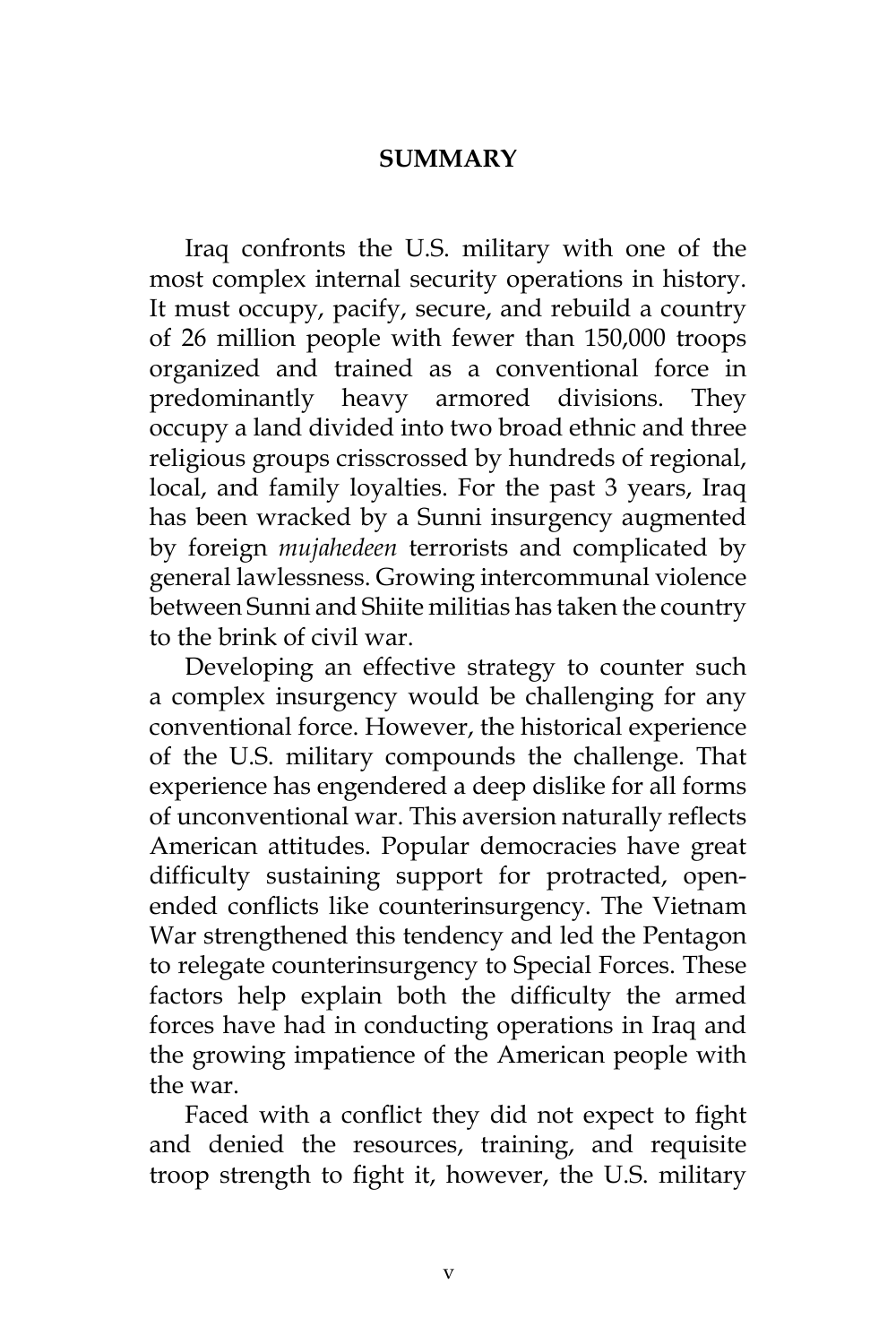understandably has resented criticism of its efforts in Iraq. American troops have made the best of a difficult situation. They have adapted their methods to an evolving war, learned from their own mistakes, and even learned from the study of history. However, the counterinsurgency campaign in Iraq can benefit from further study of current operations and past campaigns. Such study may provide valuable lessons to inform the conduct of this and future campaigns.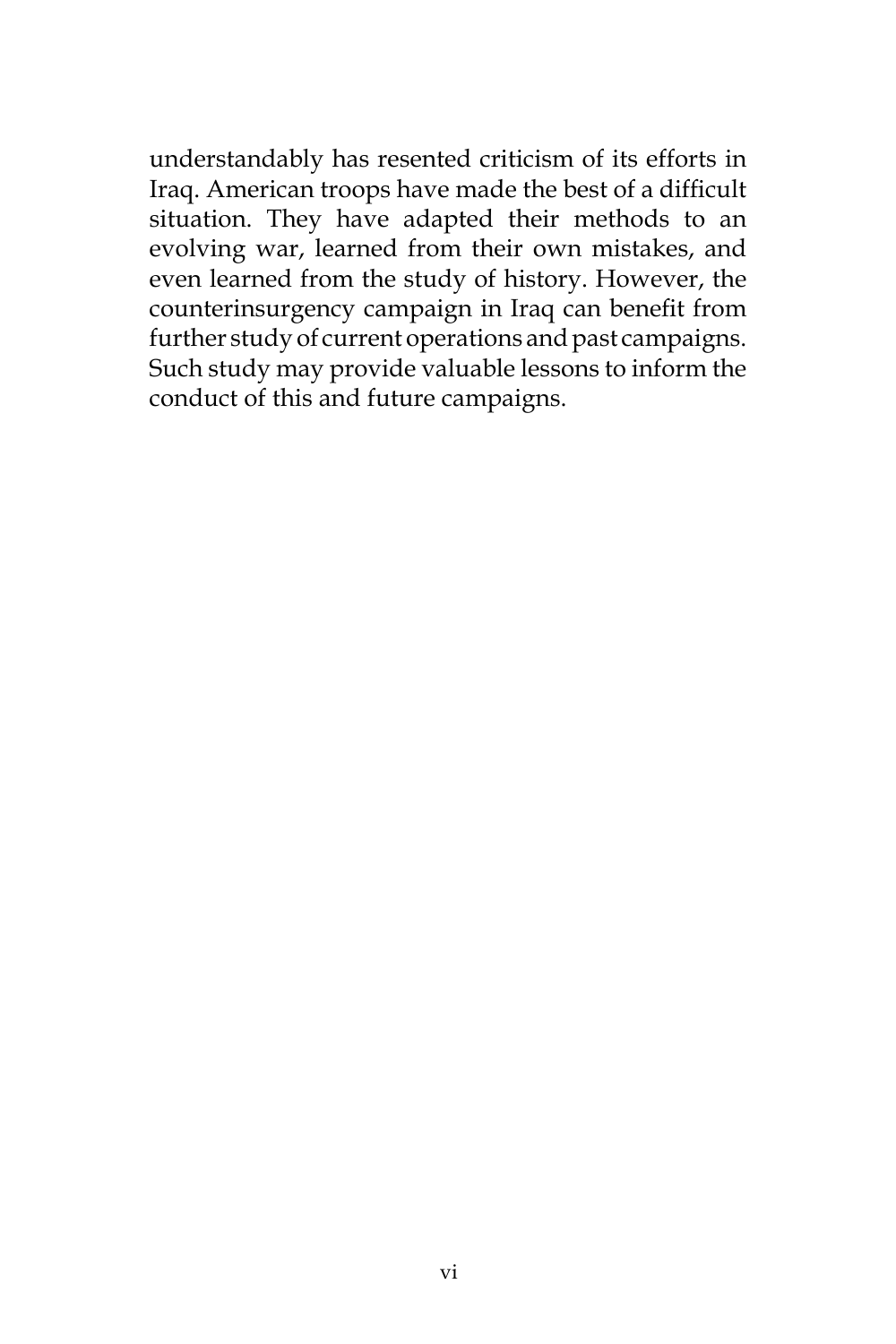## **THE IRAQ WAR: LEARNING FROM THE PAST, ADAPTING TO THE PRESENT, AND PLANNING FOR THE FUTURE**

#### **INTRODUCTION**

The U.S. Military in Iraq faces the most complex internal security operation in its history. As the lead nation in a coalition whose other members, save the British, have contributed very small contingents, they must occupy, pacify, secure, and rebuild a country of 26 million people with fewer than 150,000 troops organized and trained as a conventional force in predominantly heavy armored divisions. They occupy a fractured state divided into two broad ethnic and three religious groups crisscrossed by hundreds of regional, local, and family loyalties. Historically, Iraq's diverse population has been held together first by colonial occupiers and then by a repressive dictatorship, both of which used a minority to dominate the country. The influx of foreign *mujahedeen* to fight "the infidels" further complicates the situation. Diverse insurgent and terrorist groups united by a desire to expel the coalition move through an urban landscape ideal for their operations and hide among a sullen population embittered by the failure of the occupiers to rebuild the country fast enough. In short, it is the insurgency from hell.

Crafting a strategy to counter such a threat would be challenging under any circumstances. The historical experience of the U.S. military and American culture make responding to it even more difficult. The Vietnam War soured the American military on the whole idea of counterinsurgency. Many considered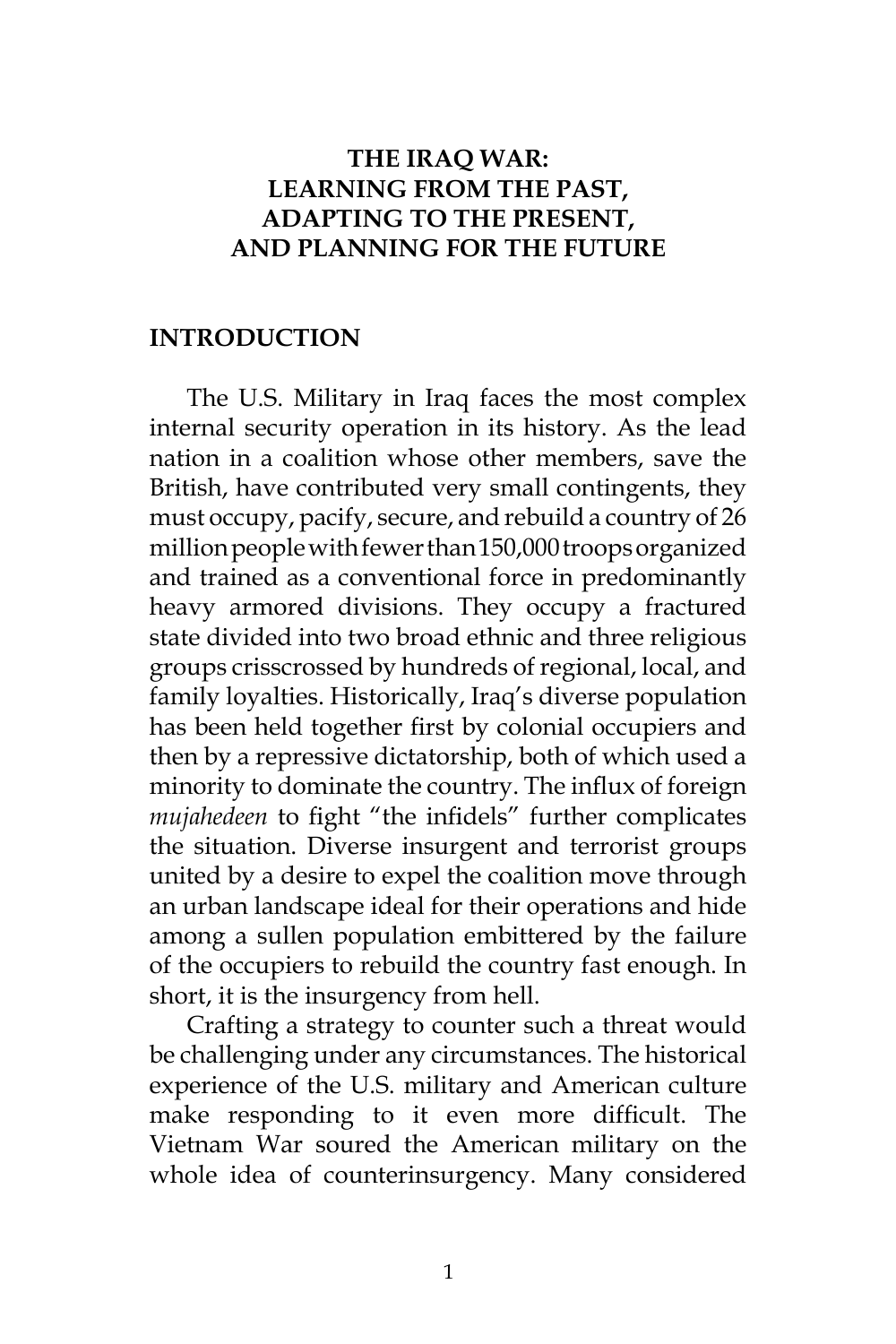the war in Southeast Asia a wasteful episode fought under difficult circumstances with insufficient political support and far too much interference from on high. The conflict diverted valuable resources from the military's proper task of defending Western Europe and South Korea. In any case, the U.S. Army, with its preponderance of heavy divisions and commitment to maneuver warfare, seemed ill-suited to unconventional war. The Nixon Doctrine put counterinsurgency under the umbrella of "Low-intensity Conflict," which it relegated to Special Forces, who would advise and assist threatened governments as part of "foreign aid for internal defense."<sup>1</sup>

This aversion to irregular warfare naturally reflected American attitudes. Popular democracies have great difficulty sustaining support for protracted, open-ended conflicts like counterinsurgency. Indeed, they have difficulty sustaining any long, costly military effort unless the public perceives that the vital interests, perhaps even the survival of the nation, are at stake. Few low-intensity conflicts in support of allied states fit that bill, so the armed forces understandably seek to avoid them. The Vietnam War and popular reaction against it severely damaged army morale for perhaps as much as a decade.<sup>2</sup> The American public's low tolerance for protracted, unconventional conflict and the long shadow of Vietnam clearly can be seen in the initial response to the insurgency in Iraq. Strong support for the war declined soon after a swift victory and assurances of a speedy withdrawal gave way to a desultory struggle promising to last years. Comparisons with Vietnam began to appear in the popular media and academic journals, and rebuttals soon followed. One such exchange occurred in *Foreign Policy* between Andrew Krepinevich, a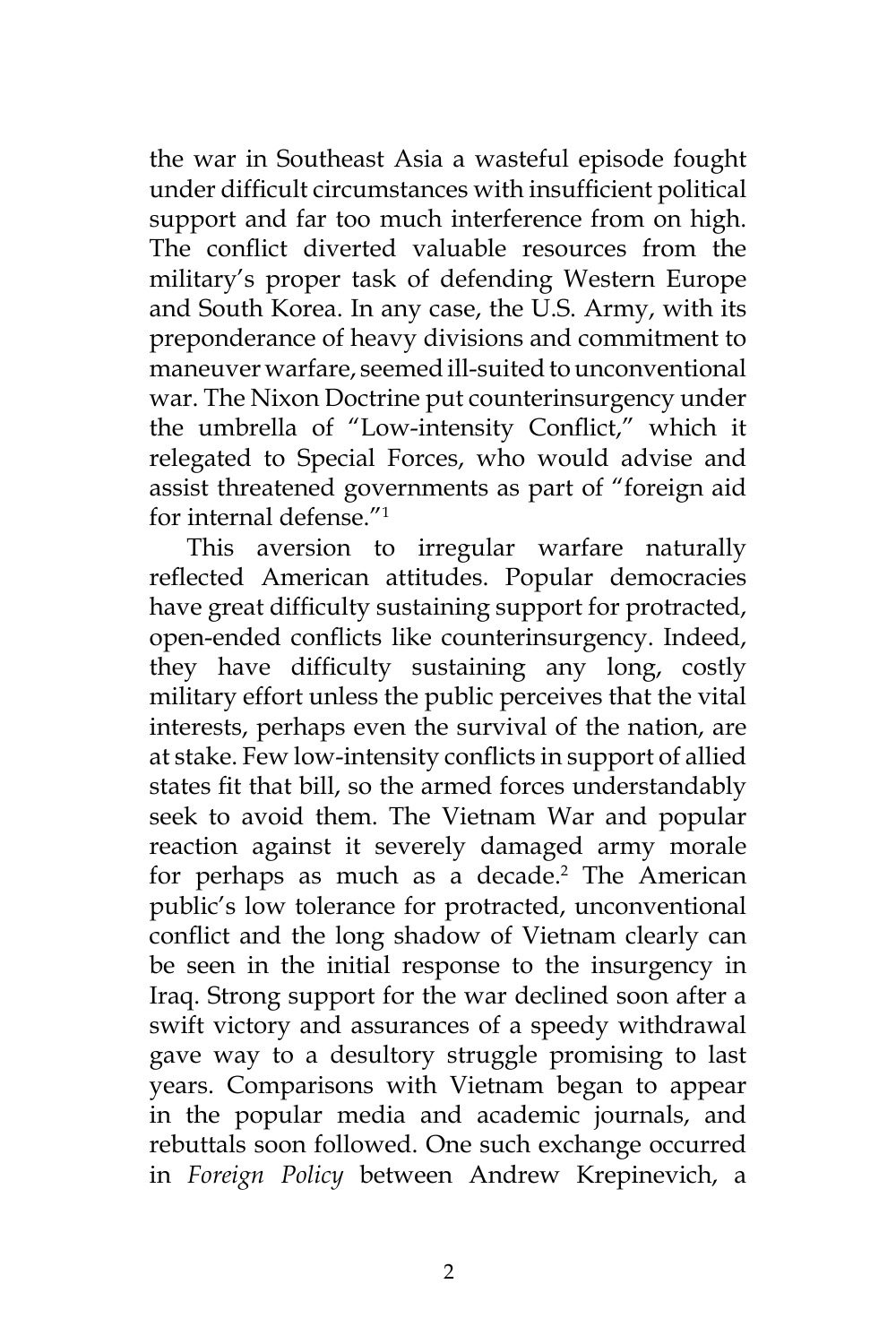leading authority on the Vietnam War; and Stephen Biddle, Senior Fellow in Defense Policy at the Council on Foreign Relations. Krepinevich argued vehemently that the United States was repeating the mistakes it had made Vietnam and could expect the same outcome unless the Department of Defense (DoD) changed its approach to the war.<sup>3</sup> Biddle argued just as passionately that the conflicts differed so fundamentally in nature that little from Vietnam could be applied to Iraq.<sup>4</sup> If American officers bristled at references to Southeast Asia, they also objected to comparisons between their counterinsurgency methods and those of other Western armies, most notably the British.

Faced with a conflict they did not expect to fight and denied the resources, training, and requisite troop strength to fight it, the U.S. military understandably has resented criticism of its efforts in Iraq. Since armed forces in a democratic society must fight the wars that they are given, not those that they would choose, American troops have made the best of a difficult situation. They have adapted their methods to an evolving war, learned from their own mistakes, and even benefited from study of historic conflicts. The conduct of counterinsurgency in Iraq can, however, continue to benefit from further study of current operations assessed in the light of past wars. Such assessment must begin with understanding the Iraq insurgency in all its complexity, proceed to an examination of the U.S. approach to countering it, and conclude with recommendations that may inform the conduct of the current campaign and guide future operations. A critique of the U.S. approach also must distinguish clearly between policy failures and military mistakes. Recommendations based upon history should distill broad principles from a range of conflicts and avoid trying to derive a template for victory from any single campaign or national approach.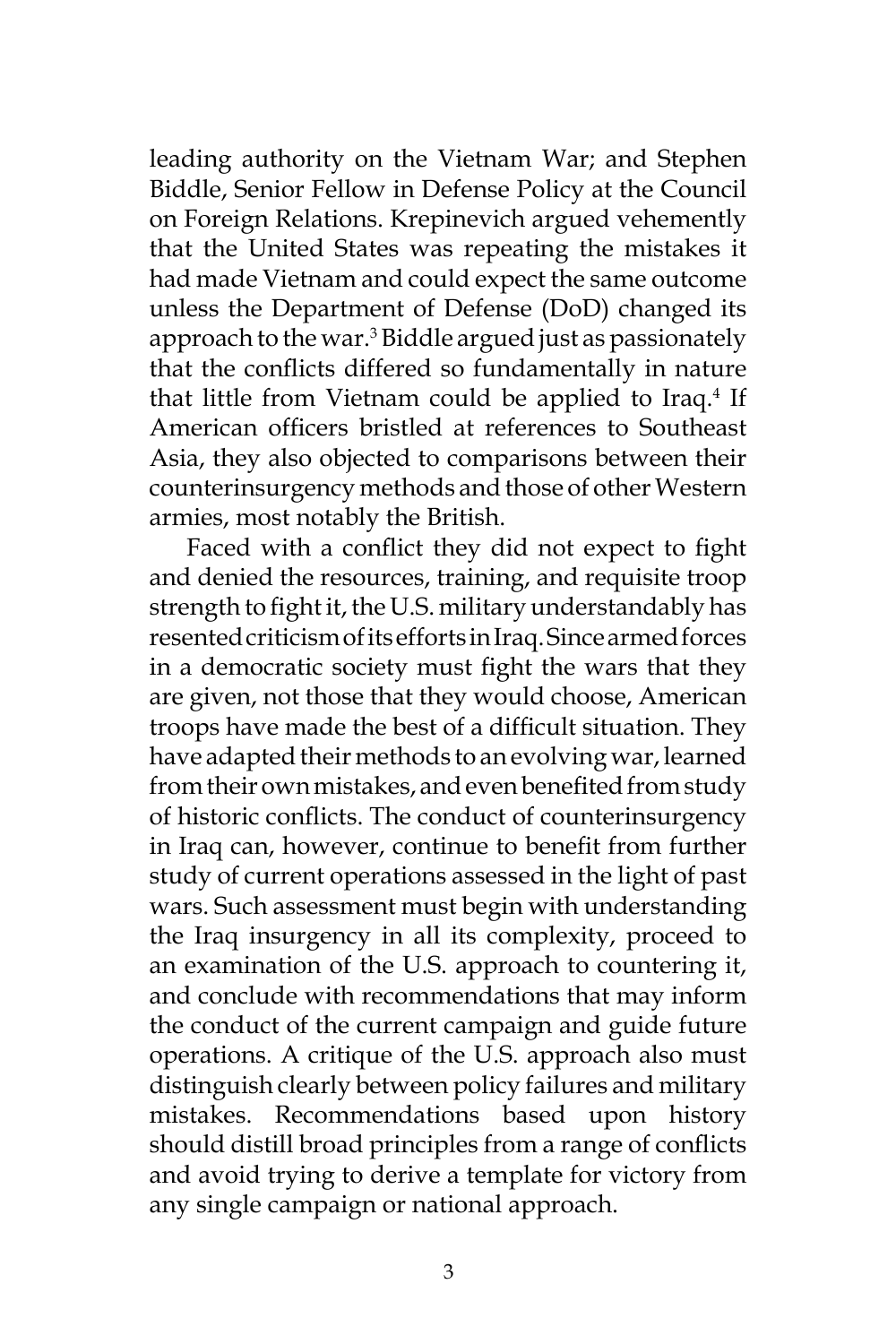#### **DEFINING TERMS**

A public fed a steady diet of suicide bombings and general mayhem on the evening news may wonder at any ambiguity about the definition of insurgency. However, misunderstanding the nature of such conflicts has contributed considerably to mishandling them. For the first 3 months of the occupation, the U.S. Government dismissed signs of a growing insurgency as mere terrorism and/or sporadic violence by Ba'athist malcontents. Failure to recognize the true nature of the threat seriously hampered efforts to counter it and underscores the need to define clearly the type of enemy one faces.

#### **Insurgency**.

Current DoD Doctrine defines insurgency as "An organized movement aimed at the overthrow of a constituted government through use of subversion and armed conflict."<sup>5</sup> This definition covers virtually any form of political violence, fails to delineate the type of "armed conflict" employed, and omits the important fact that in addition to subversion and armed conflict, insurgents also use terror as a weapon. Insurgency develops when a significant segment of the population feels alienated from a government that neither represents it nor meets its needs. Insurgents use propaganda to persuade these disaffected people that replacing the current regime will improve their lives. When this *subversion* succeeds in eroding popular support for (or at least tolerance of) those in power, insurgents can begin to use *guerrilla warfare* against the government and its institutions. Insurgent guerrillas are the military wing of the political movement. They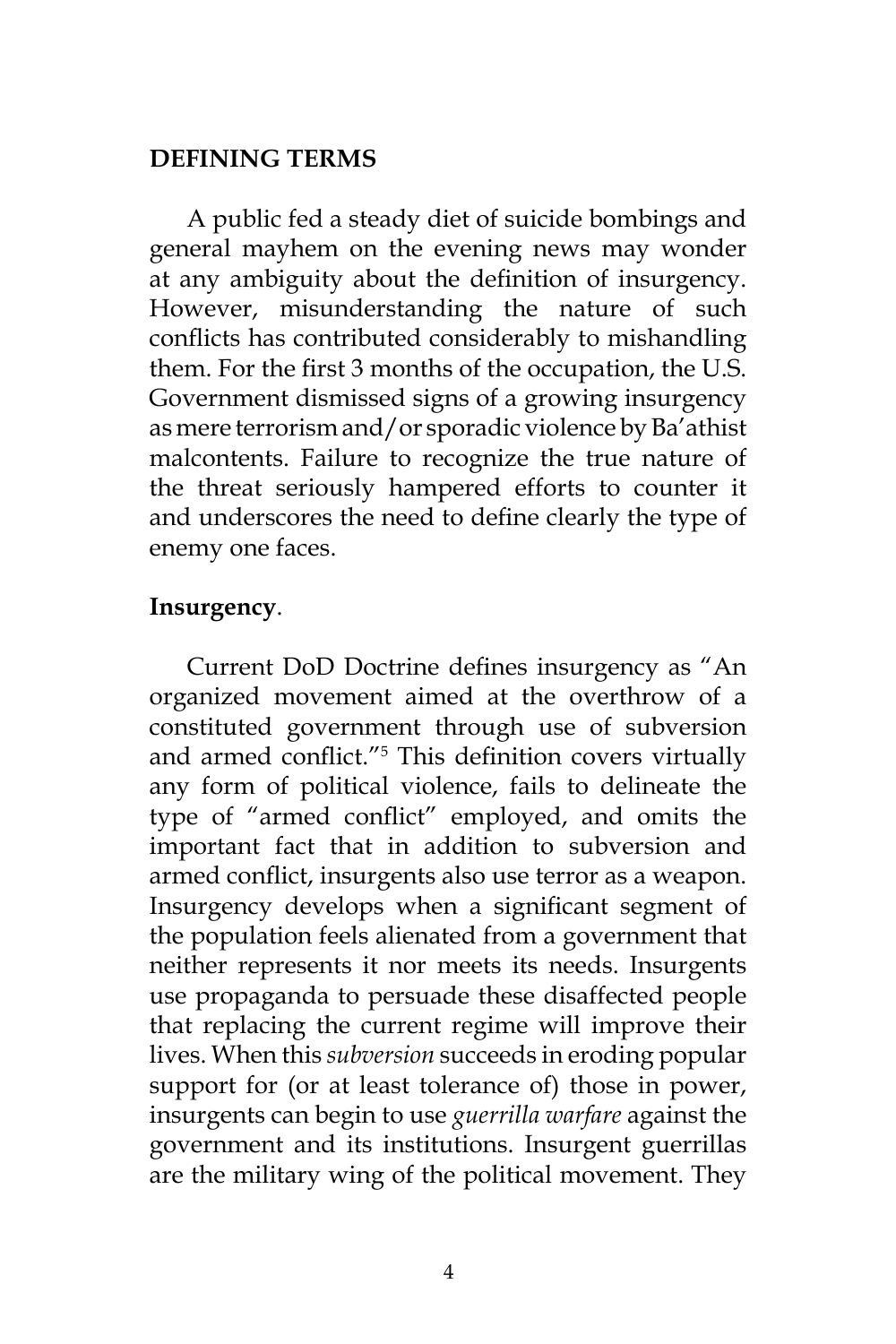operate out of uniform using hit-and-run tactics against police, administrators, and small military units. After an operation such forces melt away, disappearing back into the civilian population where most hold jobs and live normal lives. While insurgent guerrillas will attack small units and isolated outposts, they avoid confronting large forces equipped with superior fire power. Guerrilla tactics generally have two objectives. They sap the strength of a regular army (in the same way that fleas weaken a dog through the anemia caused by their bites) until they can defeat it in conventional battle.<sup>6</sup> They also aim to provoke the government into retaliating indiscriminately, harming innocent civilians in the process and so increasing popular support for the insurgents.

Although threatened states often label guerrilla warfare as *terrorism*, the label is not accurate. Guerrillas generally do not attack civilians indiscriminately, concentrating instead on the security forces of the government they oppose. Insurgents, however, will make limited use of terror to further their political goals. They employ "agitational" terror against the government and its supporters, attacking public buildings, assassinating politicians and civil servants, and damaging infrastructure. They also employ "enforcement" terror to keep their own supporters in line.7 In both cases, the insurgents seek to create the impression that they can strike whenever and wherever they wish. Those killed and maimed are the props in a macabre form of theater whose real target is the audience that watches the violence.<sup>8</sup> Compared to attacks by organizations such as al-Qai'da, insurgent terror is relatively restrained. A movement seeking to win support of a population will try to avoid inflicting mass casualties.<sup>9</sup>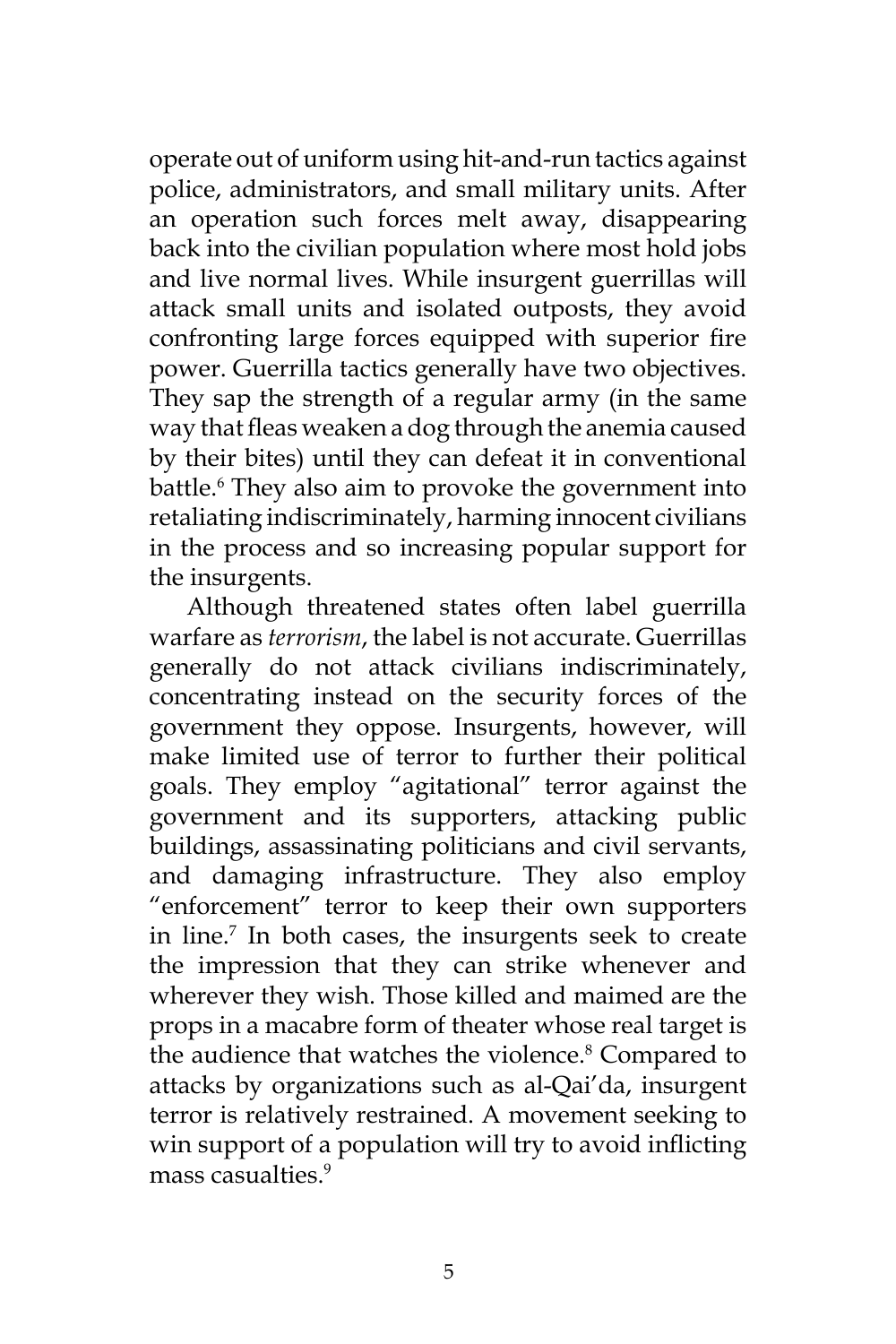Insurgencies have taken many forms and in some cases followed prescribed theories of revolution. Mao Tse-Tung's primer on guerrilla warfare is the most famous. Based on the Communist takeover of China, Mao saw revolution progressing through distinct phases from subversion through mobile war. The Chinese Communists based their insurgency firmly on the country's vast rural population, leading Mao to describe insurgents as fish swimming in a sea of peasant support that eventually would drown the cities.<sup>10</sup> Mao's theory became the blueprint for Communist-led, anticolonial "wars of national liberation." For example, Ho Chi Minh applied Mao's approach successfully in driving the French from Indochina.

In the post-colonial world few insurgencies have gained enough strength to defeat an established government. This realization has led many to pursue a somewhat different strategy. Under certain circumstances insurgents can provoke the security forces into committing atrocities on such a scale that a foreign state or an alliance of powers will intervene on the insurgents' behalf. This strategy worked brilliantly in Kosovo, where the Kosovo Liberation Army baited Serbian military and paramilitary forces into yet another round of ethnic cleansing. Horrified by similar atrocities they had witnessed in Croatia and Bosnia during the previous decade, the Western alliance had had enough. Led by the United States, the North Atlantic Treaty Organization (NATO) went to war with Serbia and forced its withdrawal from Kosovo. Final status talks indicate that the province probably will be given its independence. The Kosovo Liberation Army (KLA) thus had succeeded even though it could never have hoped to defeat the Serbian army.

Even when insurgents fail to take over a country, they can improve the conditions of their people.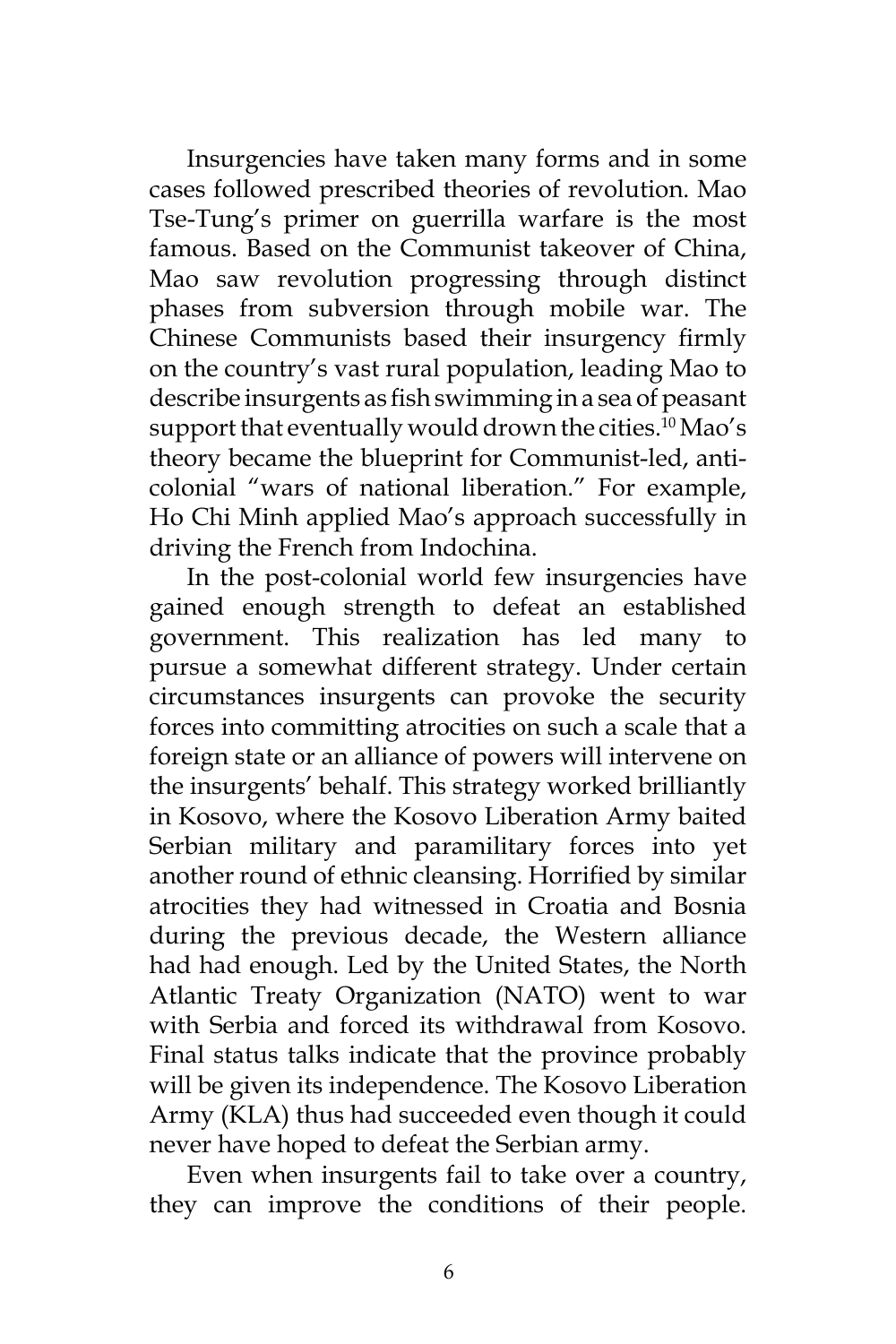Although the Basque insurgent organization, Fatherland and Liberty (ETA in the Basque language), did not gain independence for its province, it did extract valuable concessions from the Spanish government, including a greater degree of local autonomy, official use of the Basque language in the province and consideration of Basque culture and institutions. The *Fabrundo Martí* National Liberation Front failed to topple the Salvadoran government, but it opened up the democratic process in El Salvador, forced scrutiny and, as a result, improvement of the government's human rights record, and ultimately became a legitimate political party. The Provisional Irish Republican Army (IRA) failed to unify Northern Ireland with the Republic of Ireland but succeeded in improving the living conditions for Catholics and in guaranteeing them a share in political power.

## **Counterinsurgency**.

As the prefix "counter" suggests, counterinsurgency includes all measures taken to defeat insurgency. However, as the late Sir Robert Thompson aptly noted, a state that merely reacts to an insurgent threat faces defeat. To be successful counterinsurgency must be based upon a comprehensive, pro-active strategy. Since insurgency usually derives from bad governance, a threatened state must first get its own house in order. Economic privation in the midst of grossly inequitable distribution of wealth has been a major source of discontent feeding revolution. Once it addresses economic and social issues, the government can then turn to political grievances.

While addressing the causes of unrest that fuel the insurgency, the state also must take military and police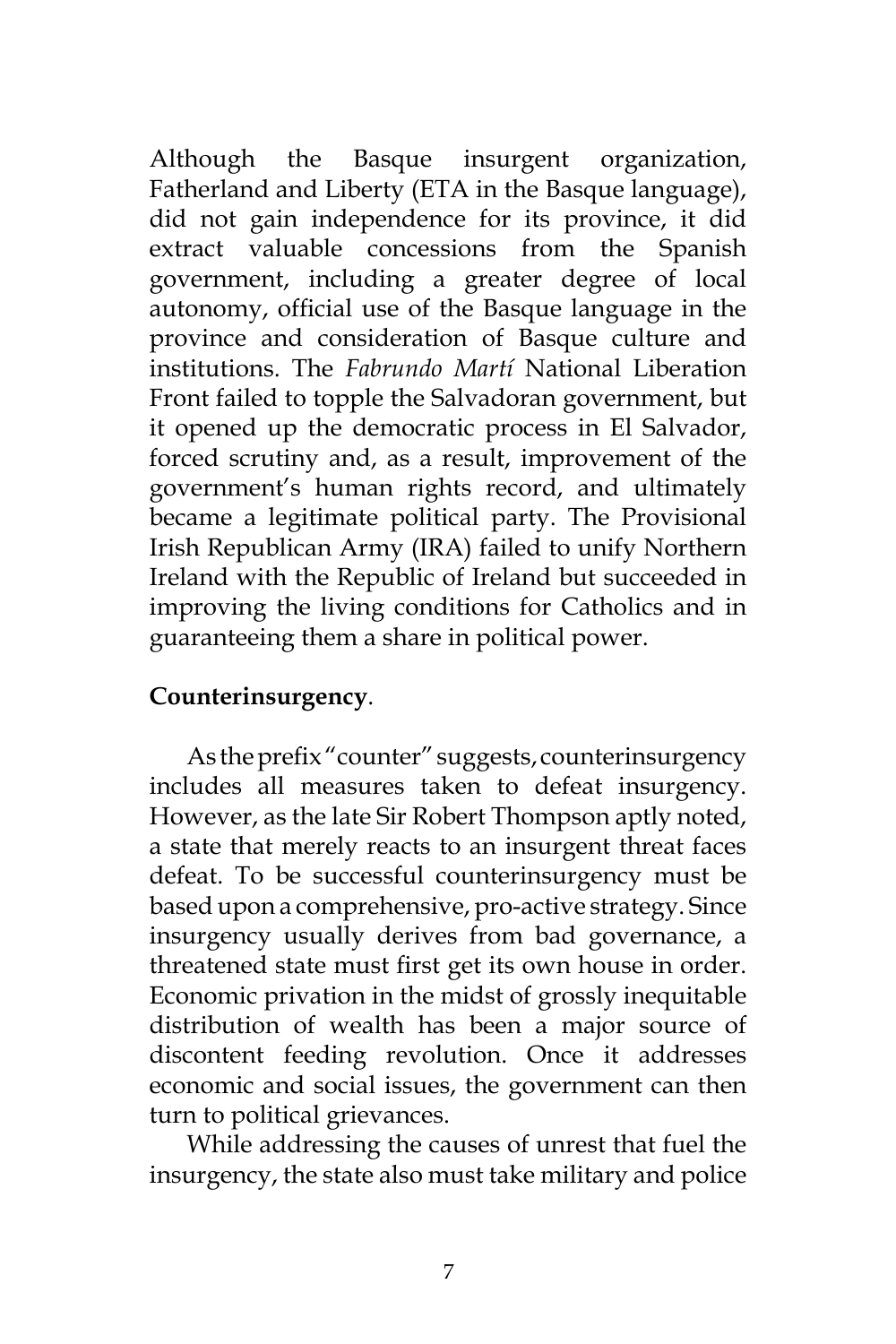action against the insurgents. The manner in which it conducts offensive operations can make or break the counterinsurgency campaign. Since insurgents hide within a sympathetic or at least acquiescent population, the temptation to retaliate against entire communities can be hard to resist. However, indiscriminate use of force invariably will make a bad situation worse. Civilians punished for aiding insurgents whom they have no real power to resist may be turned from reluctant participants into enthusiastic supporters. Every errant bomb or misdirected shell creates more insurgent supporters.

Focusing the right amount of force precisely on the insurgents requires accurate intelligence. As British General and counterinsurgency expert Sir Frank Kitson observed, defeating insurgents consists "very largely in finding them."<sup>11</sup> Accurate information on the insurgents' organization, membership, and intentions allows the security forces to operate in a focused and discriminating manner. Such information usually comes not from coerced confessions or even spies, but from disaffected members of the insurgency or its erstwhile supporters. The hearts-and-minds campaign links indirectly to offensive operations by encouraging cooperation. Persuaded that the government is addressing their needs and convinced that it will protect them, ordinary citizens may come forward with information that allows the security forces to develop an accurate picture of the insurgents' organization, membership, and intentions. Disillusioned insurgents may even be enticed to defect, especially if they receive amnesty and perhaps modest monetary rewards.

If counterinsurgency is difficult for a threatened state, it is even more complicated for a foreign government supporting that state, a role the United States often has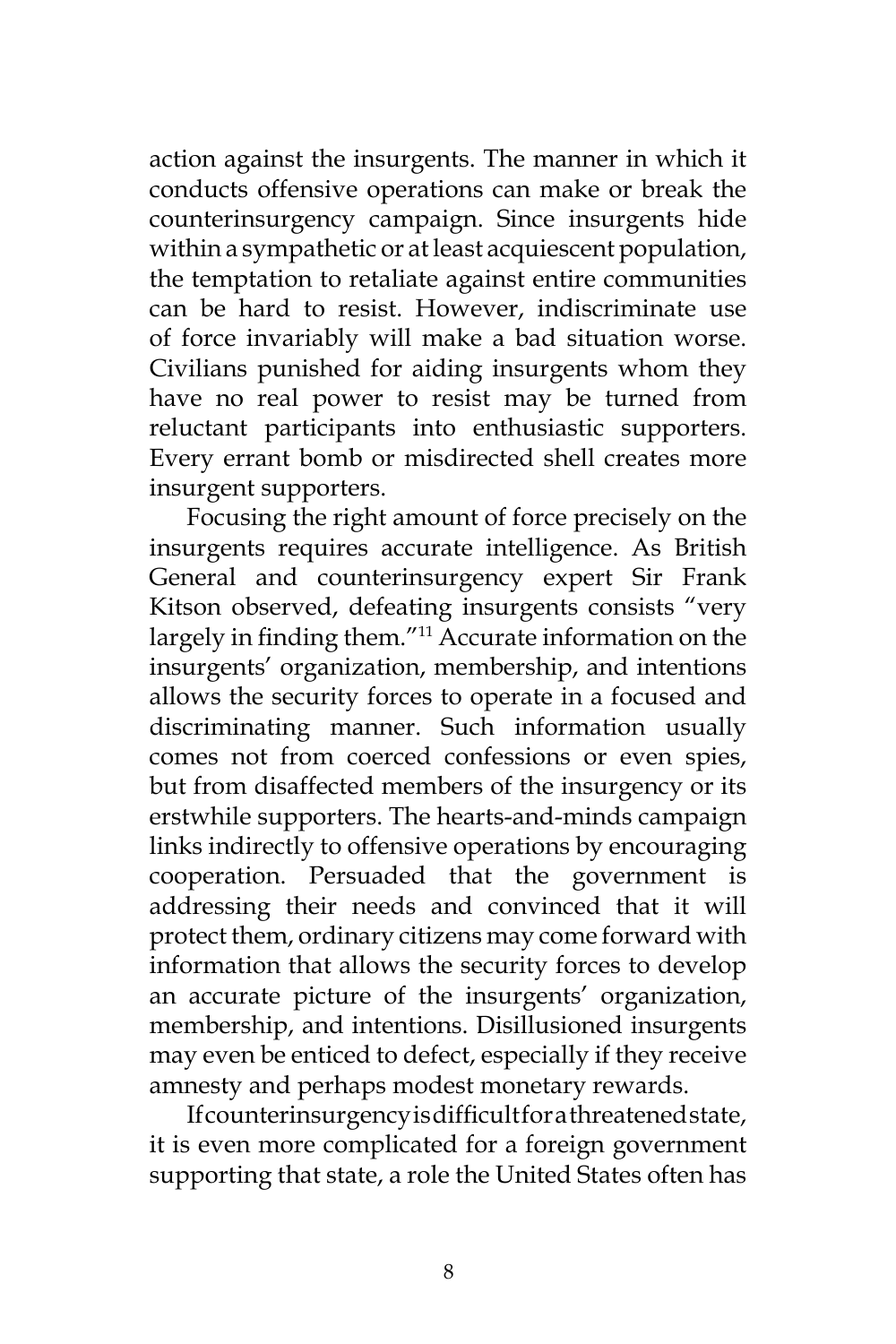played. Providing "foreign aid for internal defense," the doctrinal category that includes counterinsurgency, historically has put American advisors and, in some cases, troops in the unenviable position of supporting some very oppressive regimes.<sup>12</sup> They have had to train, equip, and otherwise assist militaries whose behavior contributed to the insurgency in the first place. Threatened regimes often have been able to resist U.S. demands for reforms that would have eroded their privileged positions because they understood that U.S strategic interests outweighed the American commitment to human rights. No matter how effective they may be, counterinsurgency methods will not redeem bad governance. U.S. personnel can improve the quality of the indigenous security forces, but they cannot convey legitimacy upon a regime that does not enjoy the support of its own people. If anything, they will be seen as accomplices to the illegitimate government and become targets themselves. The case of El Salvador illustrates this point. U.S. advisors viewed with alarm the human rights record of the Salvadoran military, but could do little to improve it because the Salvadoran government knew perfectly well that the Reagan administration placed a higher priority on combating Communism than it did on promoting human rights or social justice.13

The ambiguity of assisting a threatened state with internal defense plagues U.S. operations in Iraq as well. Indeed, the American presence is even more problematic than it was in El Salvador. Not only does the United States support a government struggling to gain legitimacy, but also in the eyes of many Iraqis and the larger Arab world, it actually installed that regime as an American client. Desire to expel the "occupiers" unites many insurgents who have little else in common.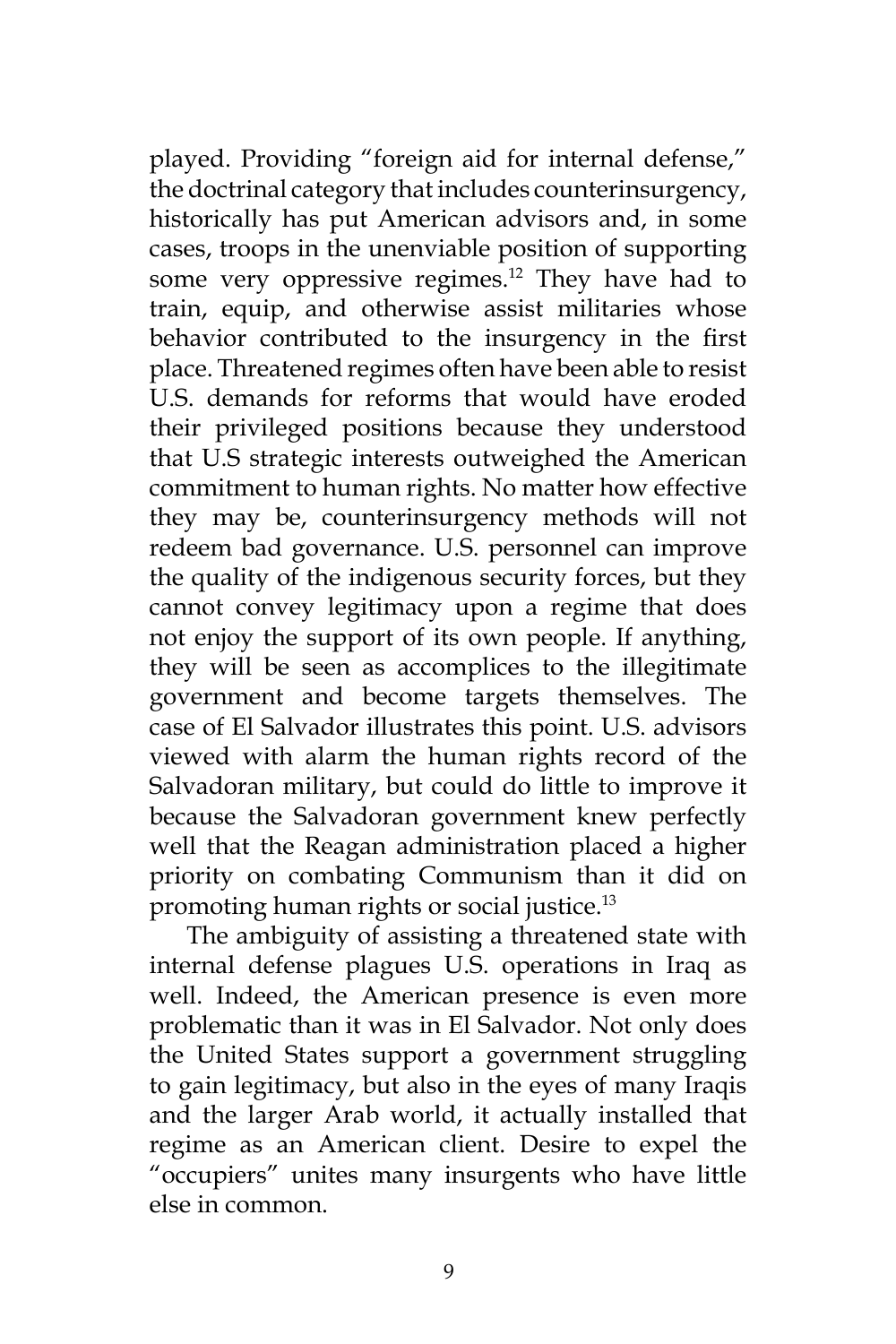#### **HISTORIC PATTERNS AND OUTCOMES**

Insurgency has been one of the most persistent types of conflict since the end of World War II. The period 1945 to 1960 experienced a particularly intense concentration of such wars coinciding with the process of decolonization. Insurgencies broke out periodically in the post-colonial era as well, and a host of unconventional operations following the end of the Cold War challenged conventional armies in ways similar to the classic counterinsurgency campaigns. Insurgency and counterinsurgency have been studied so thoroughly that past conflicts need not be reviewed here except in the most general terms. Insurgents won most of the anti-colonial wars owing to a combination of European weaknesses and international opposition to imperialism. During the post-colonial era, victory most often went to the side that could attract external support (e.g., the Salvadoran government in the 1980s and the KLA in the late 1990s).

The approach of one nation, however, deserves closer attention because it has yielded better results. Before examining the British approach to counterinsurgency in greater detail, however, it is worth reiterating that this approach does not offer a panacea for handling internal conflict. The British suffered serious defeats in Ireland (1919-21) and Palestine (1944-47) and made serious mistakes in all their wars. The United States will not, therefore, win in Iraq by asking "GI Joe" to become more like "Johnny Brit." The accidents of history did, however, give the British army a wealth of counterinsurgency experience that, carefully analyzed, can increase understanding of the Iraq war and perhaps suggest some adjustments to conducting it.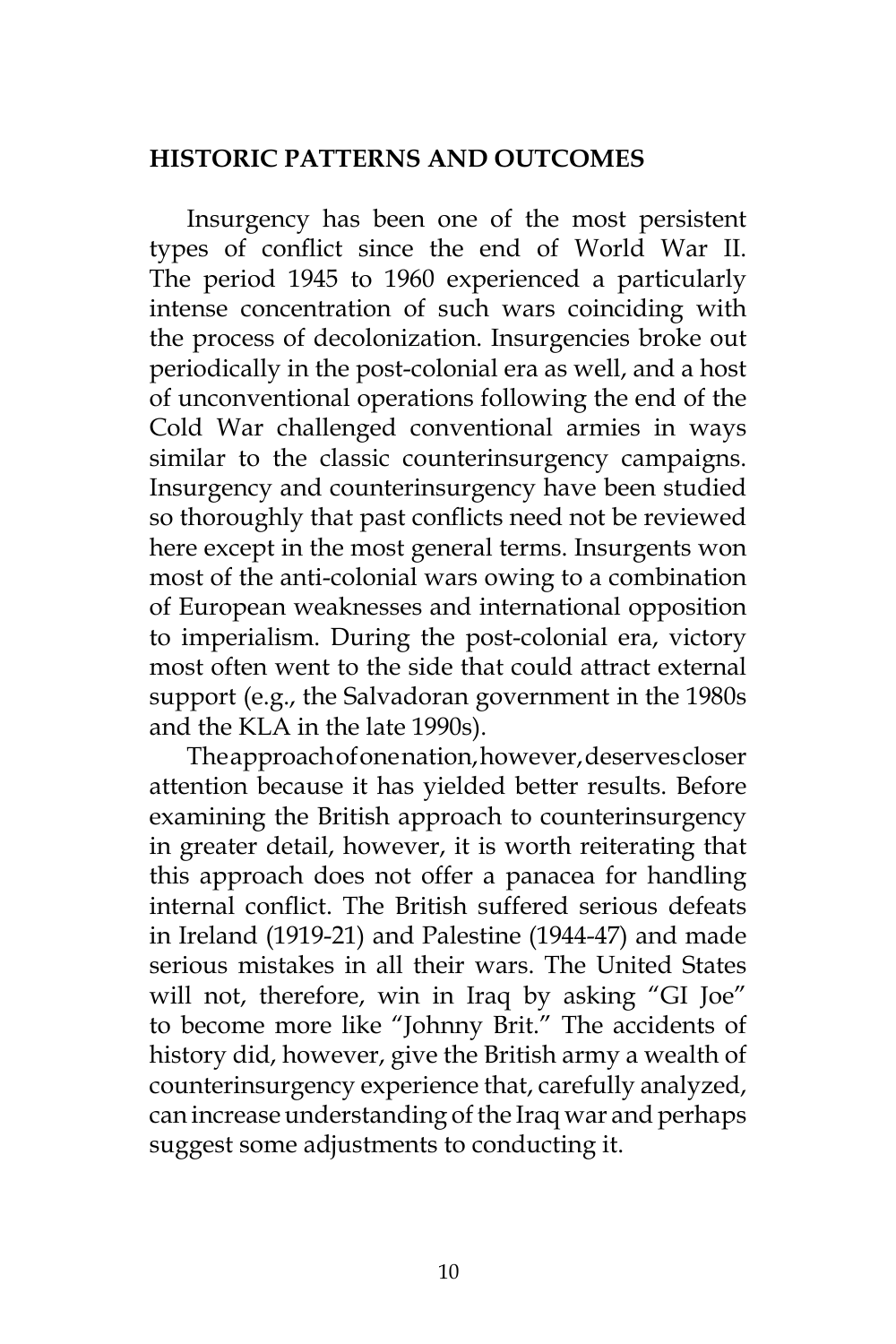# **THE PROBLEMS AND POSSIBILITIES OF BRITISH COUNTERINSURGENCY**

Although the British have enjoyed considerable success in countering insurgencies from Malaya to Northern Ireland, their approach has become quite controversial in recent years. American officers have been barraged with ungenerous, over-simplified, and often glib comparisons between their supposedly ineffectual methods in Vietnam and the allegedly superior British approach employed in Malaya. Similar comparisons between the British army's handling of Basra and the U.S. military's alleged mishandling of the far more challenging Sunni triangle have made American officers understandably resistant to what they see as "more British tripe." Several misunderstandings must be addressed before considering what, if any, methods from British counterinsurgency campaigns can be applied to Iraq.

To begin with, the "British Approach" is not uniquely British. Virtually every nation that has managed an empire, formal or otherwise, has had experience with insurgency and at least some success in combating it. French General Maxim Weygand's pacification of Morocco and the U.S. Marine Corps' campaign in Nicaragua during their interwar period offer two cases in point. The Marines in particular developed extensive counterinsurgency experience in Latin America before World War II, much of it preserved in the U.S. Marine Corps' *Small Wars Manual*. <sup>14</sup> This excellent work defines an approach similar to that found in Britain's *Notes on Imperial Policing* from the same period.15 Armed forces, however, are shaped by the preponderance of their historical experiences. For the French and the Americans, that experience has been conventional.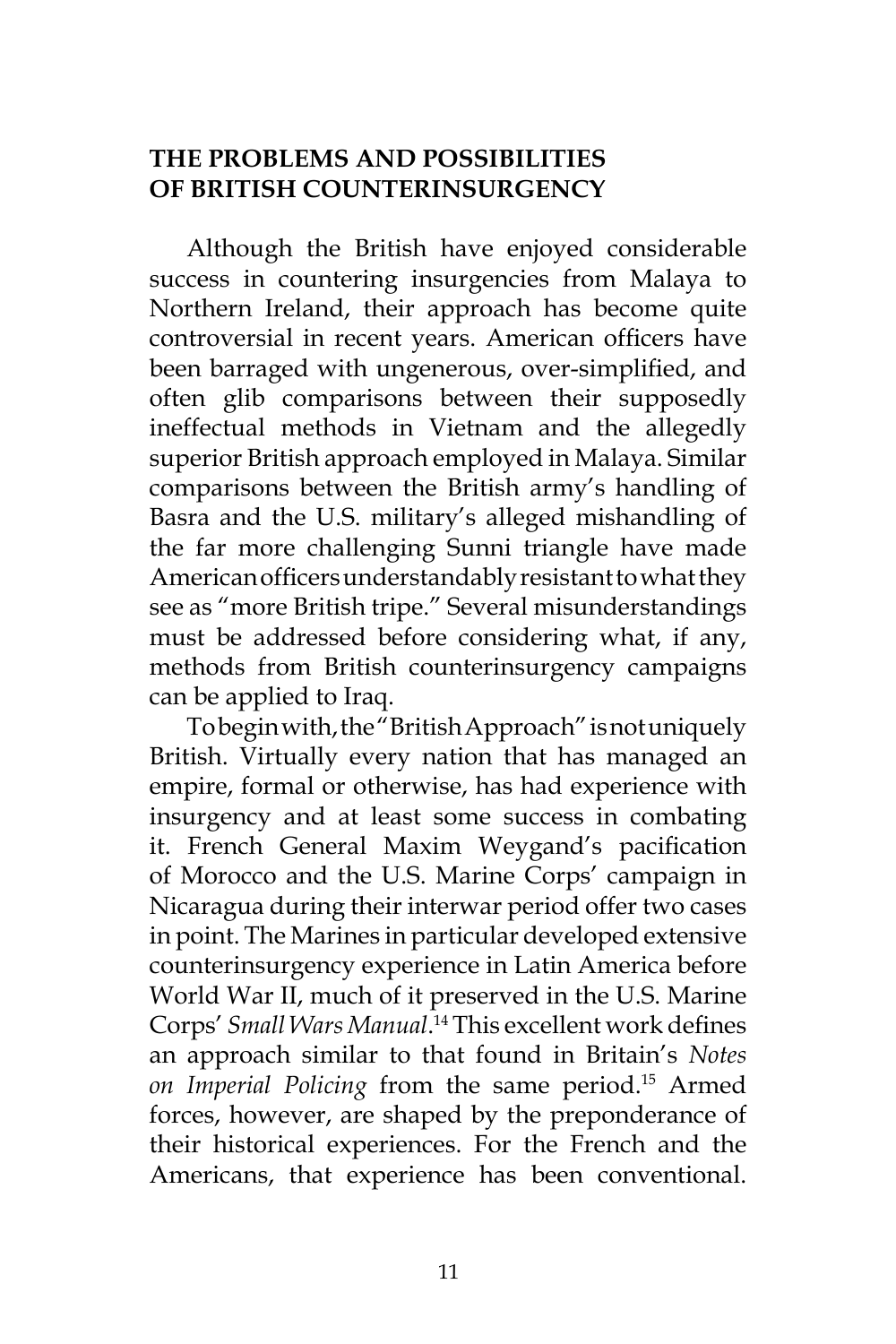The British Army for much of its history has been more of an imperial police force tasked with maintaining order and later combating insurgency within a global empire.

Furthermore, despite their considerable success, the British have not discovered a silver bullet for defeating insurgents. Their record, though impressive, contains some stunning defeats. From 1919-21, the IRA conducted a highly successful campaign against a much larger British force that grossly mishandled the insurgency. They alienated the general public with heavy-handed tactics, had poor intelligence, and committed atrocities. The treaty under which the British withdrew from what became the Irish Free State favored London, but as one historian of the conflict observed, it could not be denied that "great power had been defied."16 The British also withdrew from the Mandate of Palestine following an unsuccessful campaign against Zionist insurgents prior to the creation of Israel (1948). In this case, the "defeat" owed less to flawed counterinsurgency methods than it did to an untenable political situation. Numerous mistakes did, however, dog the British campaign against the Greek Nationalist Organization of Cypriot Fighters (EOKA from its Greek initials, 1954-59), although it ultimately succeeded in suppressing the revolt. Finally, British forces withdrew from Aden in 1967, following a desultory and largely unsuccessful counterinsurgency campaign in South Arabia.

It also must be noted that Britain's most successful counterinsurgency campaign in Malaya (1945-60) occurred under highly favorable circumstances that probably will never be repeated. In Malaya and elsewhere, British forces enjoyed an extraordinary degree of control over local populations and could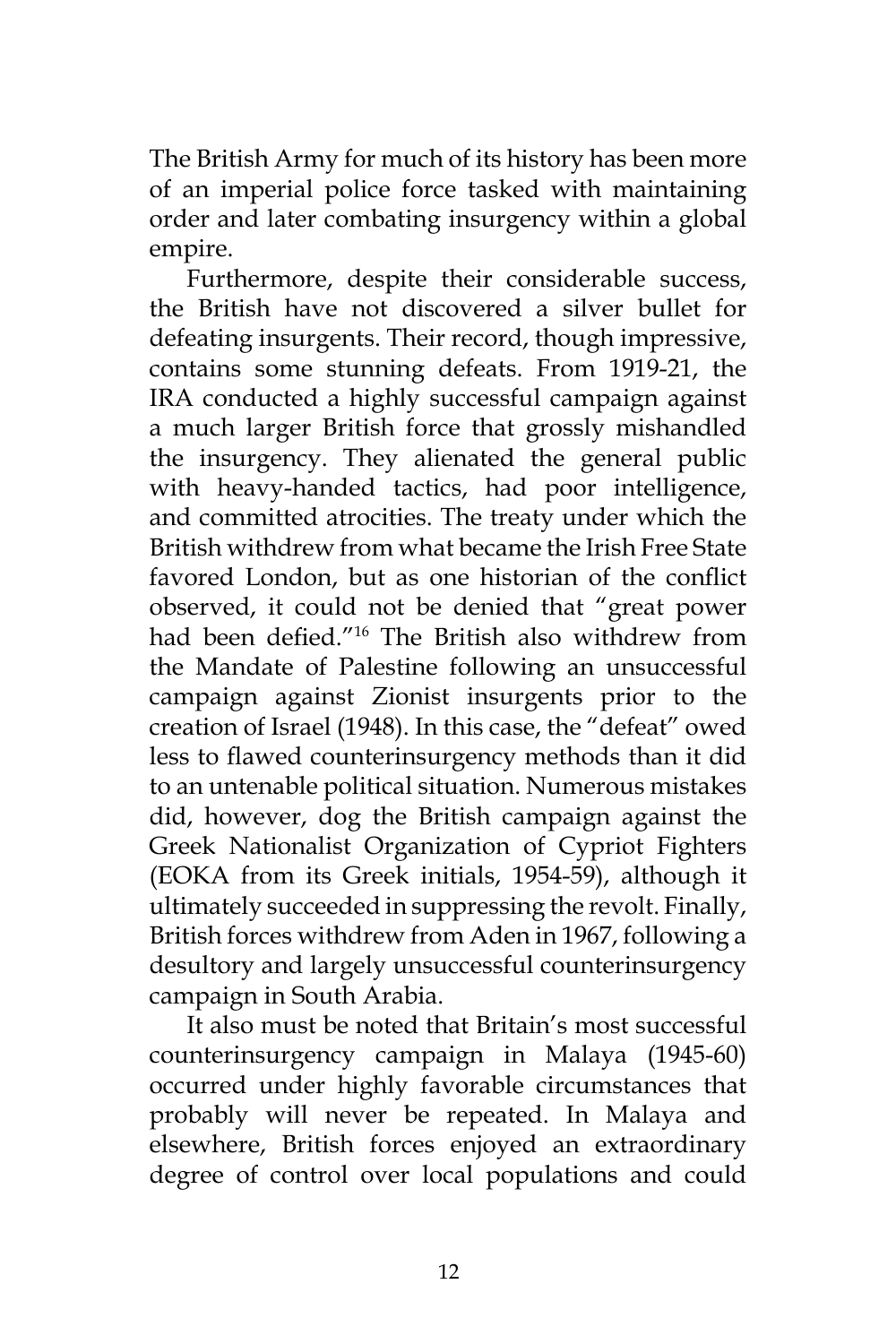promulgate quite draconian Emergency Regulations with little domestic or international scrutiny. Critics of the British approach further note that its "victories" served as little more than holding actions to delay inevitable imperial withdrawal and perhaps hand over to pro-British successor governments.

These qualifications notwithstanding, few conventional militaries have had as much experience of insurgency or enjoyed as much success in countering it as the British Army. For most of the 19th and 20th centuries, the British engaged in a continuous series of border skirmishes, internal security operations, and full-scale counterinsurgency campaigns. They conducted these operations in a variety of settings throughout an empire covering a quarter of the earth's land surface and encompassing 25 percent of its population. Out of this diverse and extensive experience, the British fashioned a flexible approach based on three broad principles: minimum force, civilmilitary cooperation, and decentralization of command and control.<sup>17</sup> British success has continued beyond the colonial era. One of its most spectacular successes came in Oman (1970-75), where British contract and loan officers in cooperation with Special Air Service (SAS) teams assisted the Sultan of Oman's Armed Forces in defeating a Communist-led insurgency in Dhofar Province. Following a rather slow start characterized by serious mistakes, the British Army has performed well during the 30-year conflict in Northern Ireland. The army also adapted its counterinsurgency experience to the task of *Wider Peacekeeping,* as the new United Nations (UN) humanitarian interventions of the 1990s came to be called.<sup>18</sup> The British contingent in NATO's Kosovo Force has performed better than most of its counterparts in the difficult task of internal security and rebuilding.<sup>19</sup>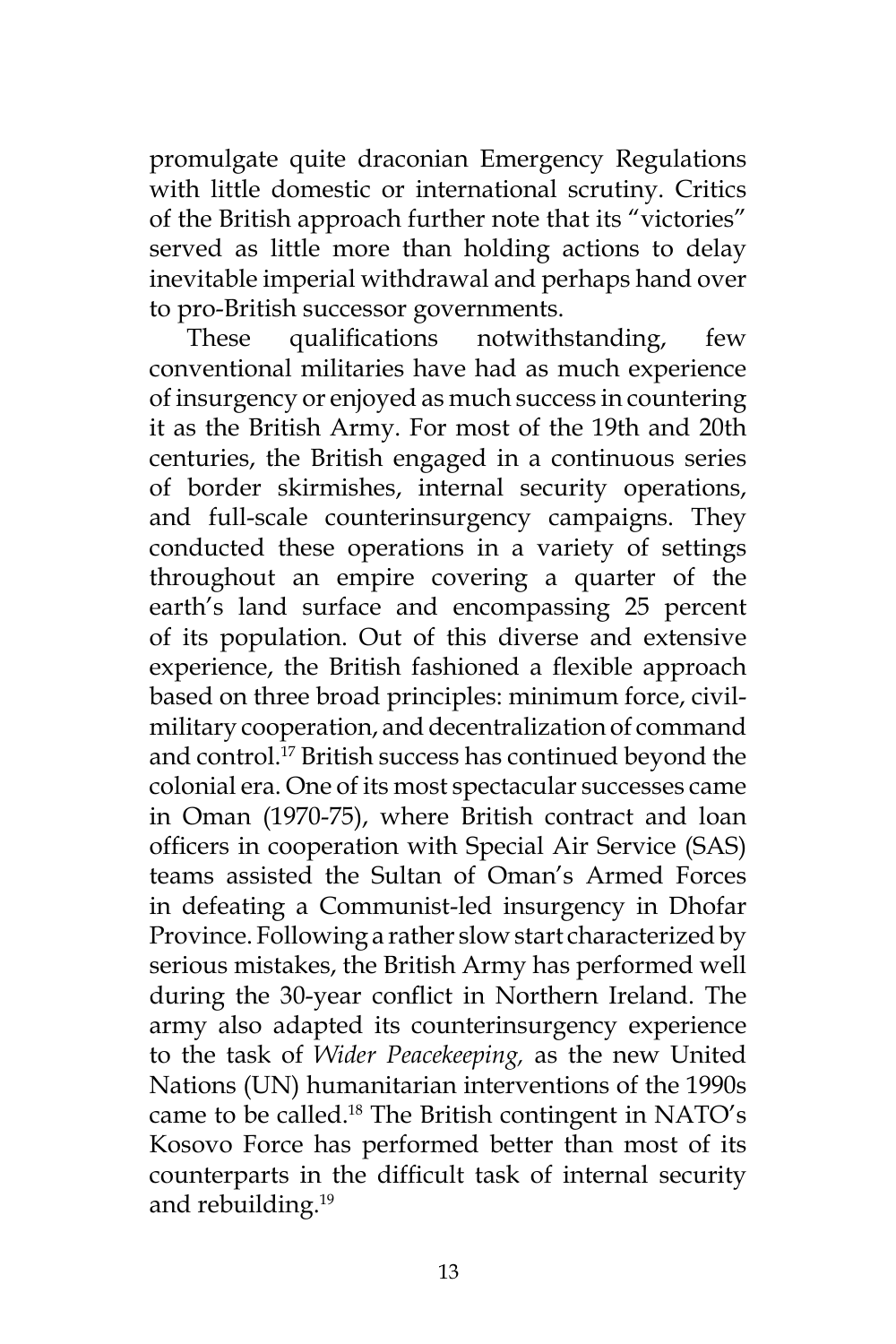The efficacy of British counterinsurgency also has been demonstrated in Iraq. During their initial occupation of Basra, British forces relied on excellent urban warfare tactics learned in Belfast and Londonderry and called on fire support only when they could do so with minimal risk of civilian casualties. When in doubt, the Brits walked softly. For example, they infiltrated two-man sniper teams into the city. These units targeted highly visible Ba'ath Party members, killing few people but having a profound psychological effect on the enemy.<sup>20</sup> As one analyst with extensive experience of the British Army has noted:

Thirty years of engagement with the Irish Republican Army, in the grimy streets of Northern Ireland's cities, has taught the British, down to the level of the youngest soldier, the essential skills of personal survival in the environment of urban warfare and of dominance over those who wage it.<sup>21</sup>

Once they occupied the city, United Kingdom (UK) forces took immediate steps to win the trust of local people. They removed their helmets and flak jackets to mingle with the crowd and later as the city remained quiet withdrew their armored cars as a gesture of good faith.<sup>22</sup> The British later engaged the Mahdi Army in some tough battles, but they always adjusted force protection and tactics as the situation dictated. Their approach contrasts markedly with the initial American tactic of "reconnaissance by fire," in which troops drove through hostile areas hoping to draw out the insurgents. "If we get one round of incoming fire," a U.S. soldier observed, "We will put down 3,000 before we even dismount from our vehicles."<sup>23</sup>

Building trust has been easier because of the more pragmatic approach the Brits have taken to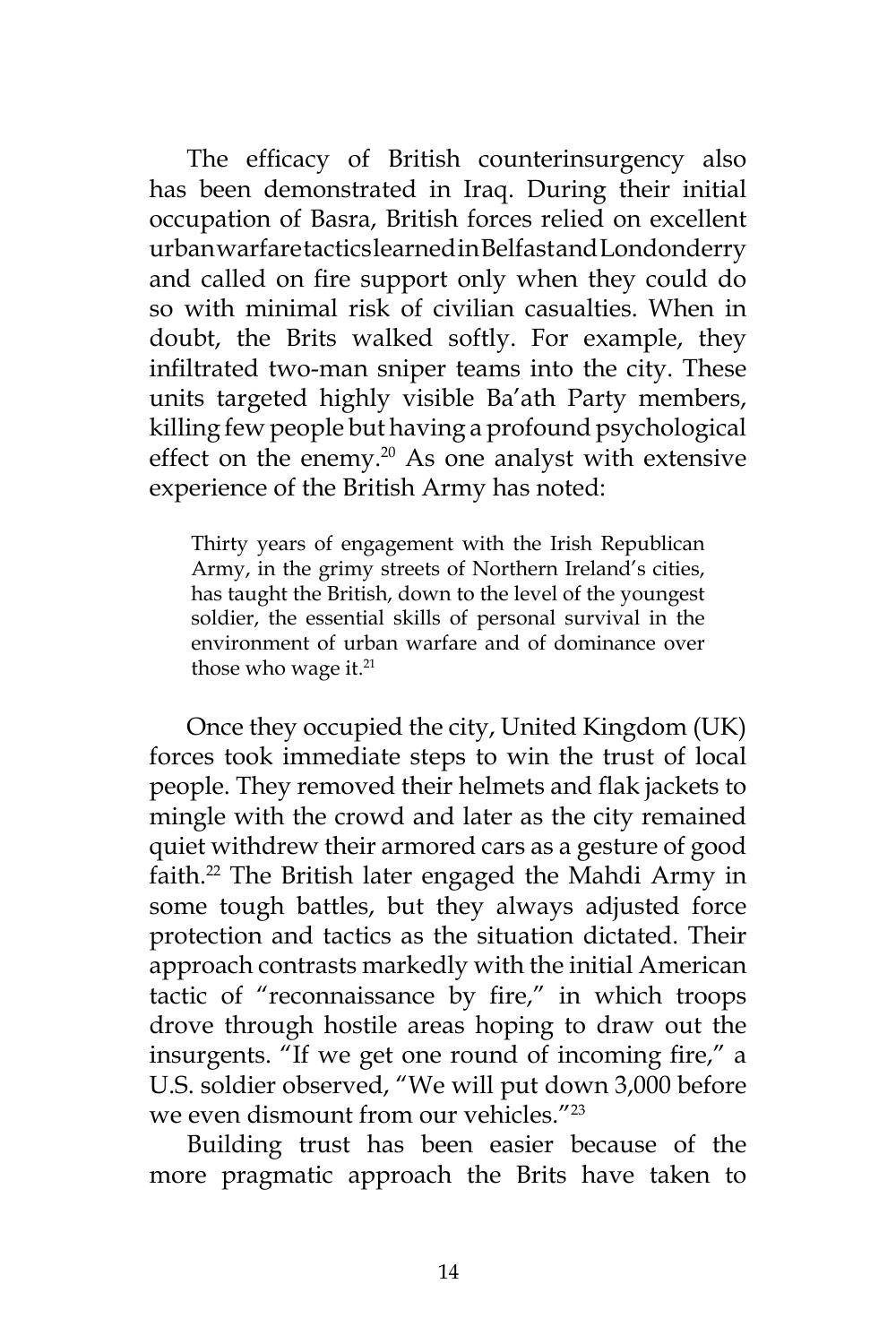reconstruction. Based once again on experience garnered in maintaining an empire, the British determined that establishing and maintaining law and order should be their first priority. They then restored electricity and reopened schools and hospitals. The British also showed a willingness to work with whoever would cooperate with them, regardless of past political affiliation. This pragmatism contrasted markedly with the Americans' ideological approach characterized by a zero-tolerance policy for former Ba'athists and a commitment to building democracy above all else.<sup>24</sup>

The British do, however, occupy a smaller and far less challenging sector of Iraq than do the Americans. They also have experienced serious failures including allegations of abuse of Iraqi civilians by British troops. These reservations, however, do not diminish the value of what can be learned from the British approach. Based on broad principles applied in a flexible manner, British counterinsurgency has proven quite adaptable. A clear distinction, however, must be made between methods and principles. No single blueprint could be applied to Malaya, Oman, Northern Ireland, Kosovo, and Iraq. Copying specific tactics from one campaign and applying them slavishly to another almost certainly will result in failure. South Vietnamese efforts to create new villages based on the Malayan model led to the ineffective Strategic Hamlet program. Even British victories included colonial methods best not repeated. Unfortunately, critics latch on to past mistakes or objectionable tactics from a single campaign to dismiss the British approach entirely.25 Tactics, however, change with time and circumstances while the principles from which they derive endure.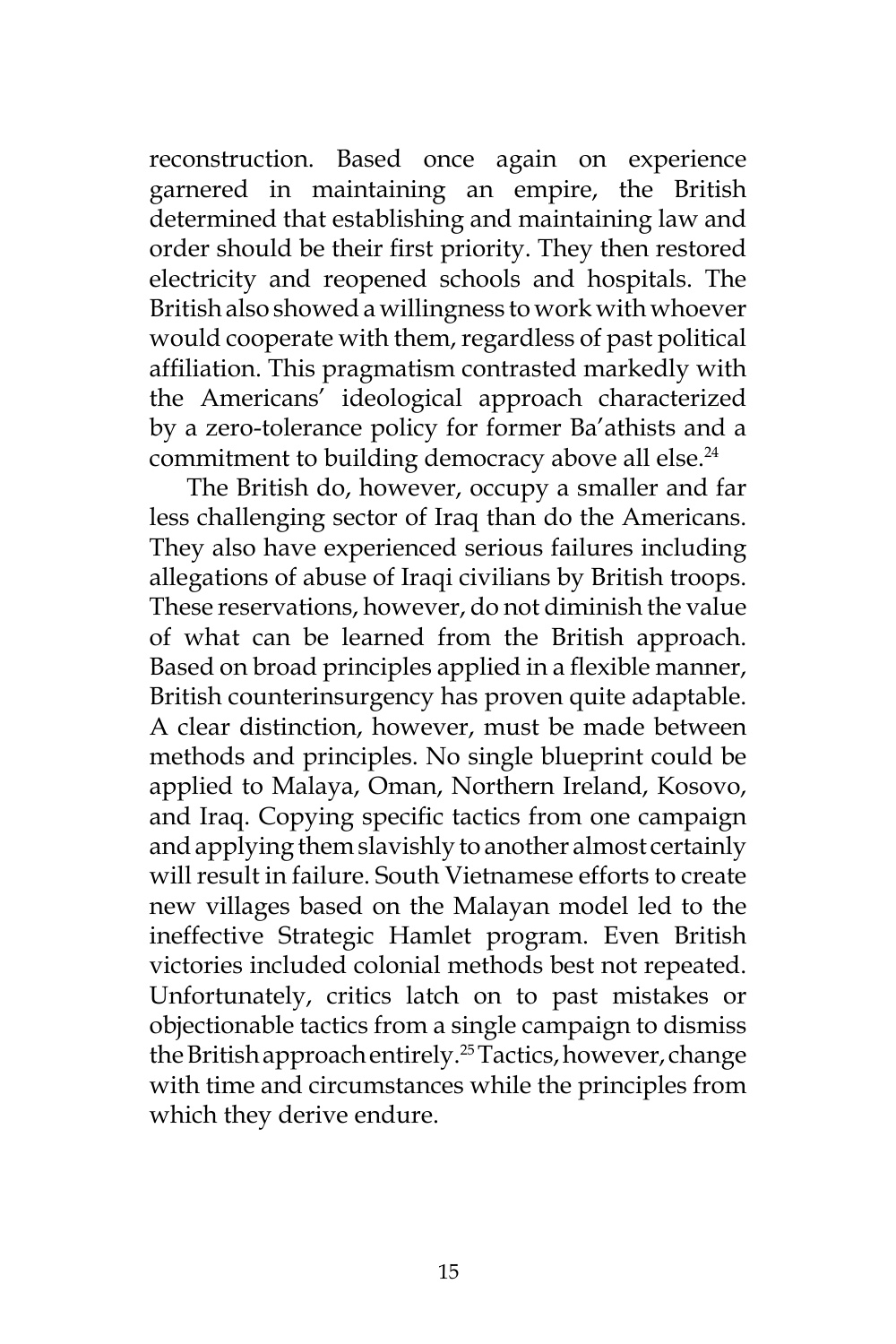## **The British Approach.**

British counterinsurgency developed out of a unique legal framework and more than a century's experience handling civil unrest. At the core of the British approach lay the common law principle of "aid to the civil power." English common law requires anyone to aid the civil authorities when called upon to do so and makes no distinction between soldier and civilian. During a state of war, British forces do not operate in aid to the civil power and are subject to the Mutiny Act (the equivalent of the Uniform Code of Military Justice) and international agreements such as the Geneva Convention. Internal conflicts, however, occur under conditions in which civil authority still operates. This legal framework had profound implications for the conduct of internal security operations ranging from riot to full scale rebellion.

To begin with, "aid to the civil power" put the civilian authority firmly in control of handling unrest. A magistrate typically would request troops to quell a disturbance and provide general guidance for their employment. He would not exercise tactical control of the troops, but the military would be held accountable for its action under ordinary civil law. Quelling temporary disturbances such as riots proved to be relatively straitforward. Full-blown insurgencies presented a more complex challenge requiring the civil authorities to be in close partnership with the military and police. This partnership resulted in a comprehensive approach that addressed the causes of unrest while countering its violent manifestations.

"Aid to the Civil Power" also placed significant restrictions on the military. Like police and those called upon to assist them, soldiers were bound by the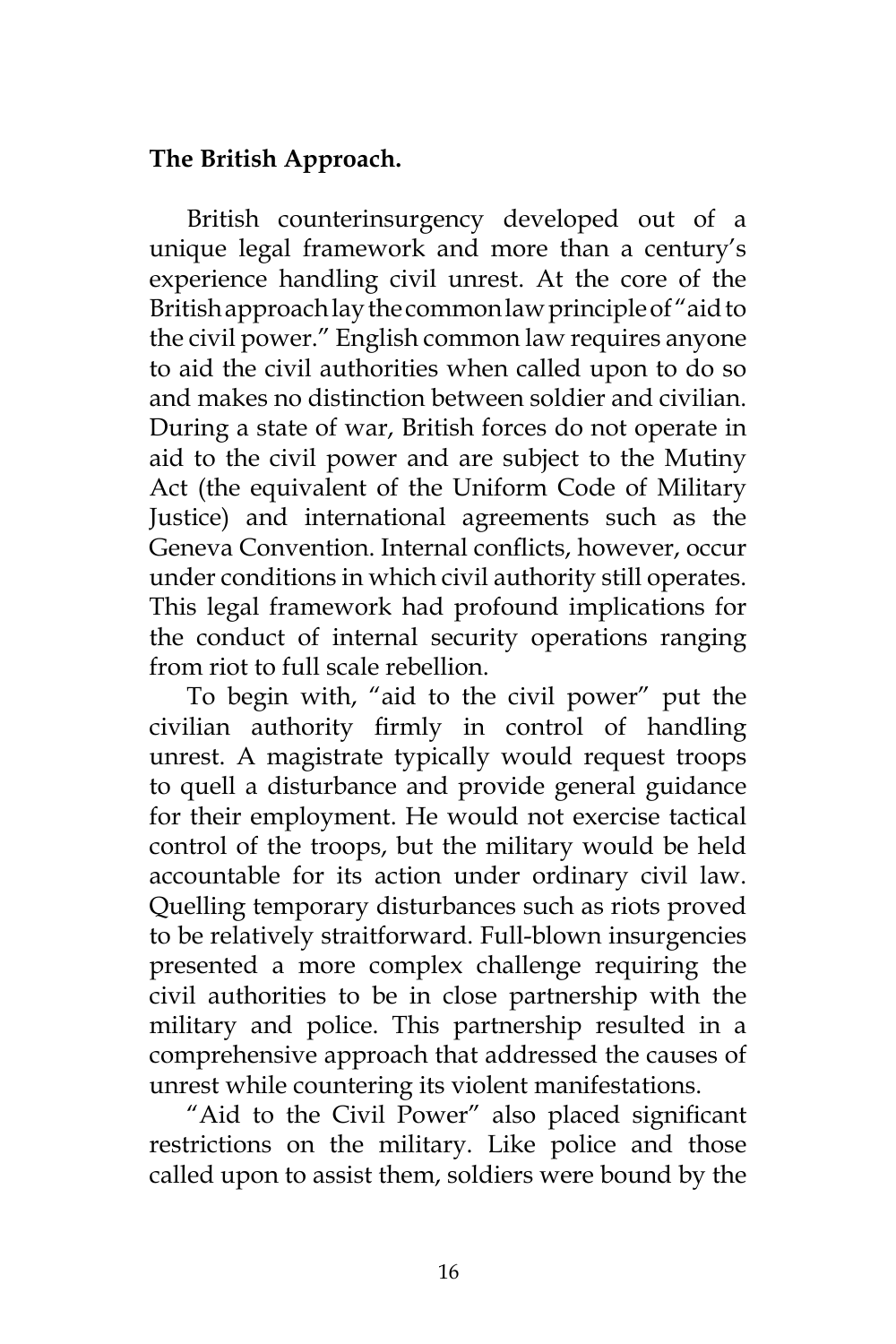Common Law principle of Minimum Force. According to this principle, soldiers could use just enough force to achieve the immediate effect of stopping violent unrest in a particular location. Following the infamous massacre at Amritsar, India, in 1919, General Reginald Dyer faced disciplinary action not because he opened fire on an illegal meeting, but because he continued firing after the crowd had begun to disperse. As long as the offenders were British subjects, soldiers had to exercise restraint when facing unrest ranging from riot to insurgency. "There is, however, one principle that must be observed in all action taken by the troops," one field manual instructed, "No more force shall be applied than the situation demands."26 A legal principle, of course, could not prevent excesses from occurring, but it did have the desirable effect of subordinating use of military force to a broader political strategy aimed at addressing the causes of unrest and winning the hearts and minds of disaffected people.

Winning hearts and minds has become a much maligned, often misunderstood concept that conjures up images of soldiers building playgrounds for smiling children, diverting personnel and resources from their proper task of fighting wars. A hearts-and-minds campaign, however, consists of soberly assessing what motivates people to rebel and devising a strategy to address the underlying causes of unrest. In most cases, discontent stems from bread-and-butter issues. Lack of jobs, decent housing, electricity, running water, health care, and education can motivate people to accept or even actively support insurgents. Once their basic needs have been met, however, people may desire political freedoms, the absence of which also can fuel an insurgency.

Realization that rebellion demands a political solution, combined with the legal limits placed on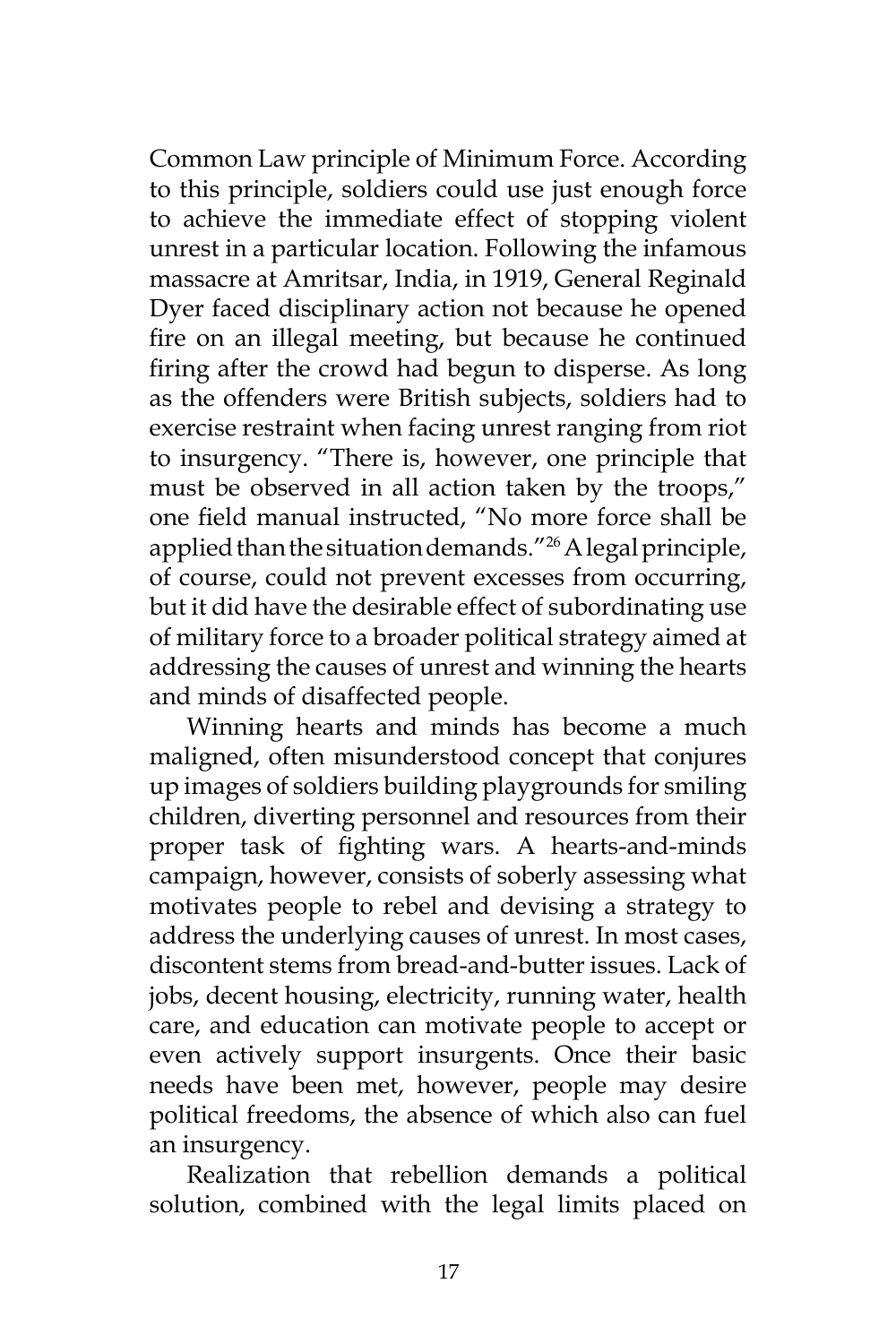the amount of force the military could use, led the British to develop a comprehensive approach to counterinsurgency. Soldiers and police (collectively dubbed "security forces") provided a shield behind which political, social, and economic reform took place. Improving living conditions and a growing conviction that the government would win encouraged ordinary people to provide intelligence on insurgent activity. This intelligence in turn allowed the security forces to take the offensive. Successful operations, combined with generous amnesties and even monetary rewards, enticed insurgents to surrender, producing more intelligence leading to further success.

Combining the various elements of the British approach into a coherent and effective counterinsurgency campaign required a mechanism of coordination. During the Malayan Emergency, the British developed a committee system at district, state, and federal level. At the local level, these committees consisted of the District Commissioner (a civil administrator), the Chief of Police, and the commander of troops in the area (usually a lieutenant colonel commanding a battalion). The High Commissioner and Director of Military Operations (a joint appointment), Sir Gerald Templer, insisted that committees meet at least once a day, if only for "a whiskey and soda."27 The system worked well in Malaya and could be adapted to a variety of situations right up to and including Northern Ireland and Iraq.

The British facilitated cooperation with the police and civil authorities through extended military postings. Dubbed "framework deployment," this approach kept units in a specific local for extended periods rather than moving them around. Soldiers, like policeman on a beat, got to know an area intimately. They met the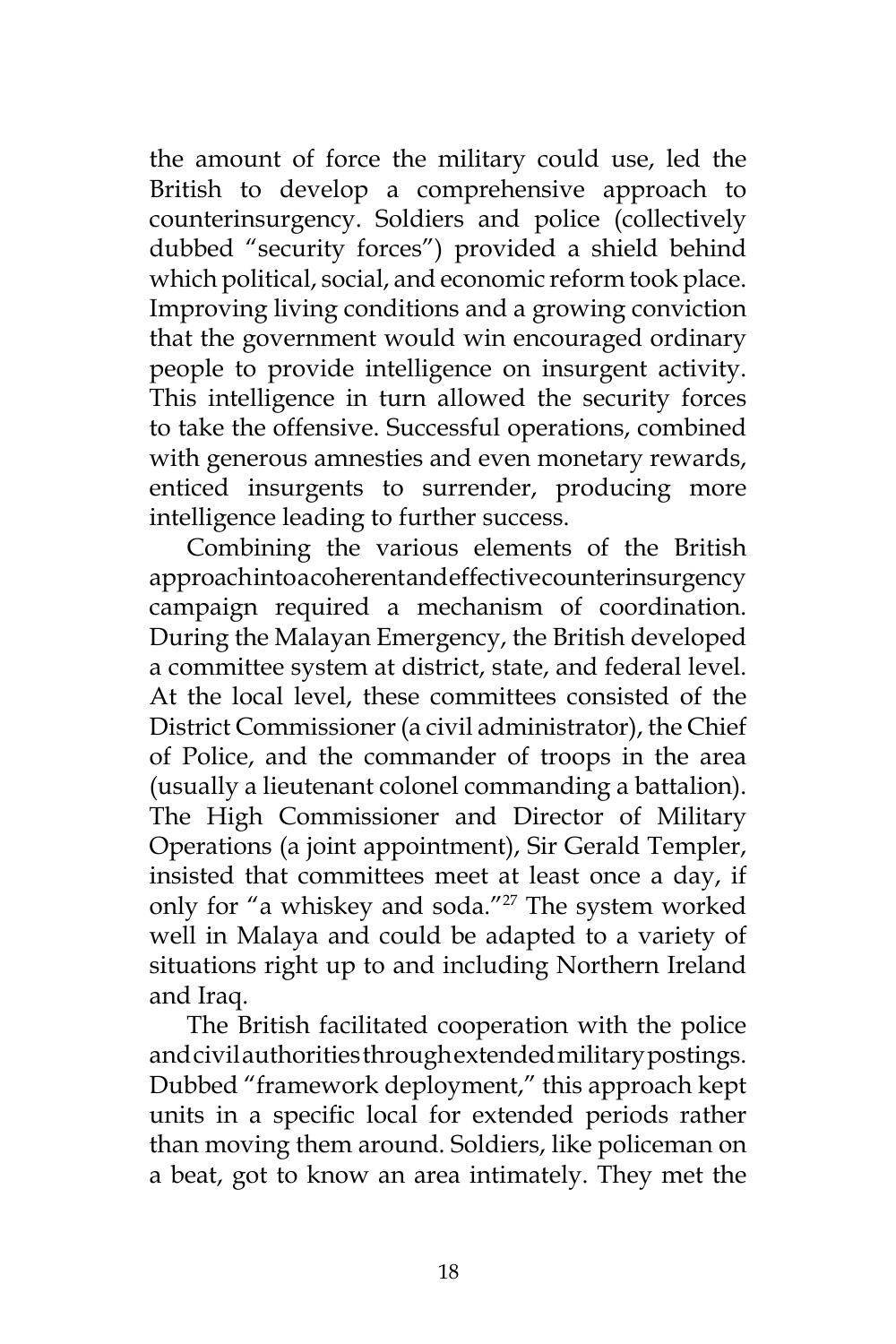locals, learned who belonged in their neighborhood and who did not, and developed good relations with community leaders. This prolonged contact sometimes yielded valuable intelligence on the insurgents.

The British approach to counterinsurgency did not offer a panacea. The British made serious mistakes even in successful campaigns and experienced significant failures. Some insurgencies cannot be defeated even with the best of methods, as the British learned in Palestine (1945-47) and South Arabia (1963-67).<sup>28</sup> Nonetheless, the British have a better track record in counterinsurgency than any other nation. They have adapted what they learned in half a century of colonial conflicts to the post-colonial tasks of peace operations in Bosnia and Kosovo. Their approach properly understood and appropriately adapted can provide lessons applicable to Iraq, Afghanistan, and future conflicts.

# **IRAQ IN CONTEXT**

The most intransigent of colonial insurgencies, of course, pales by comparison with Iraq. It still, however, is worth considering the degree to which the lessons of past campaigns can inform the conduct of the current one. Without engaging in a now pointless argument over whether or not the invasion was justified, understanding the context in which it occurred is essential to assessing the U.S. response to the subsequent insurgency. Such an assessment in turn may lead to recommendations for refining that response and for improving the American approach to counterinsurgency in general.

Only in the broadest sense can contemporary Iraq even be considered a modern nation-state. Carved out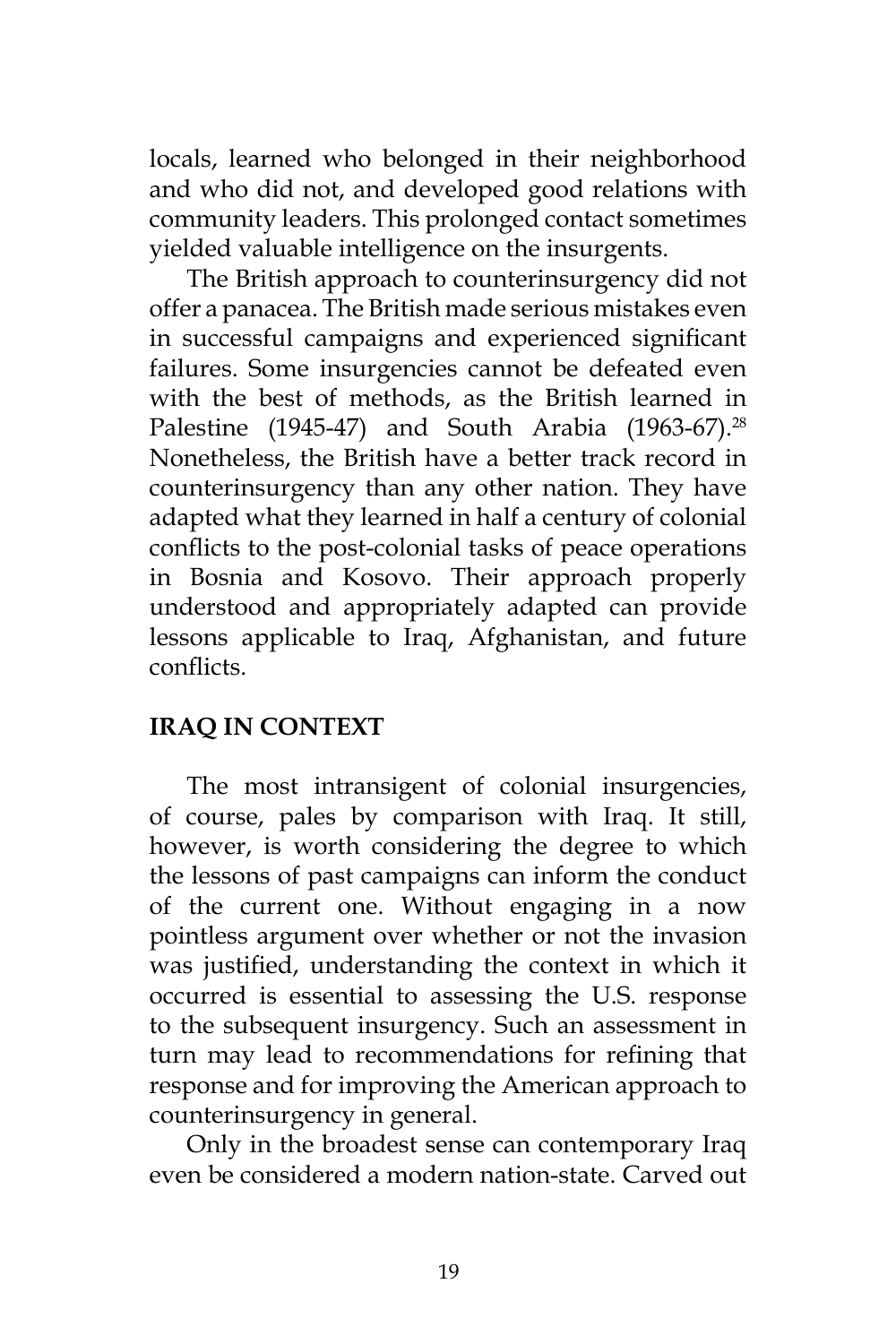of the Ottoman Empire at the end of World War I, the British Mandate (under the League of Nations) of Iraq incorporated diverse ethnic groups within boundaries drawn by the European powers at Versailles. The British had strategic interests to protect and promises to keep. While they had no desire to trap a large Kurdish minority within their Mandate, they very much wanted control of the oil rich regions of Mosul and Kirkuk in the heart of Kurdistan. They also owed a considerable debt to Faisal, the Sharif of Mecca, who had supported the Arab Revolt led by T. E. Lawrence during the war. The McMahon-Hussein letters of 1915 had promised that the Sharif's son, Abdullah, would receive one emirate based in Jerusalem and his son, Faisal, would receive another in Damascus. Unfortunately for all concerned, the British also had pledged to the Zionist movement support for "a national homeland for the Jewish People in Palestine" and promised the French control of Syria and Lebanon.<sup>29</sup> Because of these irreconcilable promises, Abdullah had to settle for the newly created Emirate of Transjordan with its capital in Amman (he later became king of Jordan). His brother, Faisal, ruled briefly in Damascus before being turned out by the French and, quite naturally, turned to the British for compensation.

Faisal seemed the answer to British problems in Iraq. Following a bloody revolt in 1920-21, the colonial power sought to rule indirectly. As a leader of the Arab Revolt, a member of the Prophet's family, and a British ally, the Saudi prince seemed the ideal choice to govern Iraq.30 He was, however, also a Sunni Muslim and inclined to appoint Sunnis to important posts, to the chagrin of the Shiite majority. $31$  Working with a minority group who would depend completely upon their colonial masters was, however, a time-honored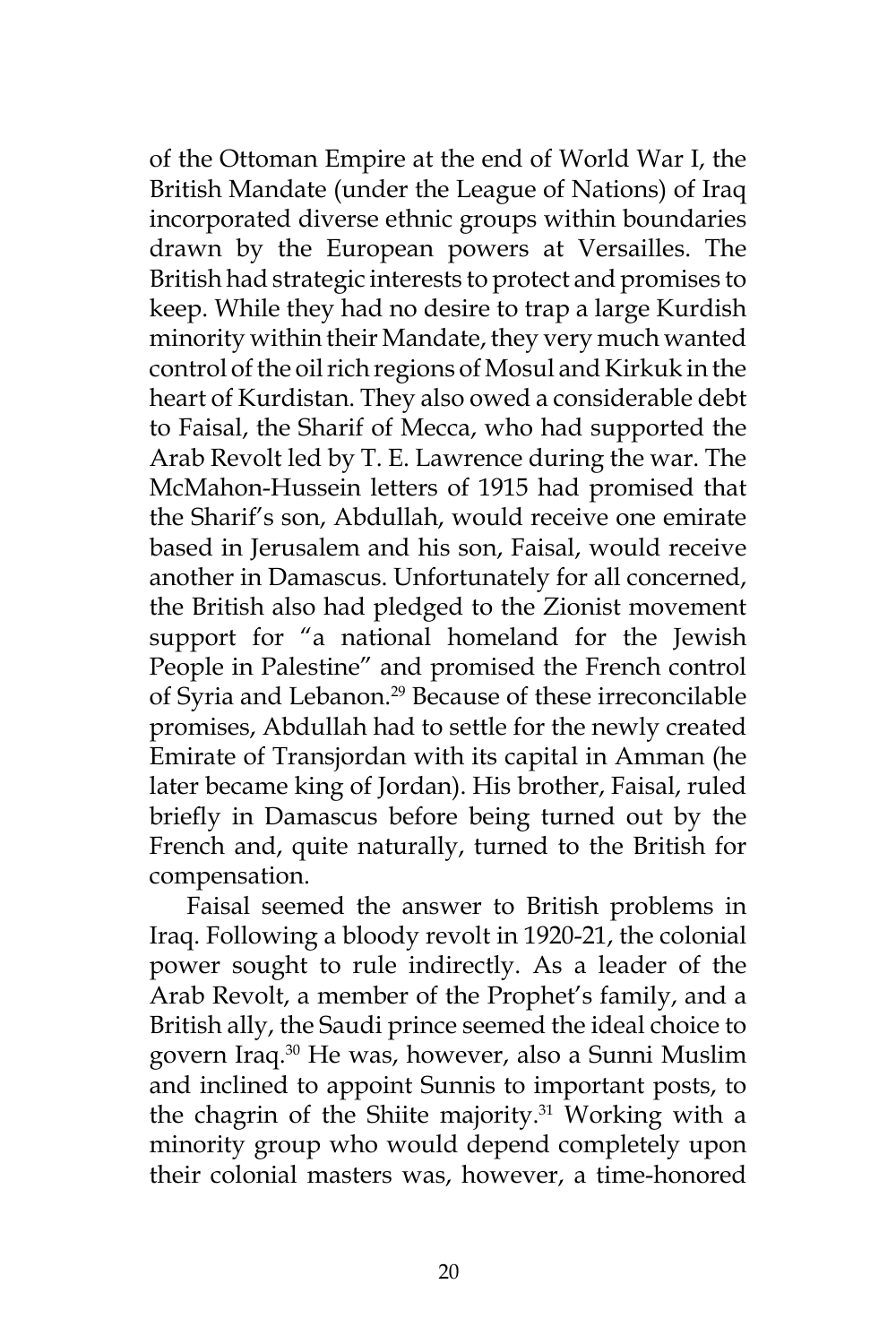tradition which the Turks had used previously in Iraq. Sunni dominance would persist throughout the country's troubled history. The monarchy ended in 1958 with a bloody coup, succeeded by limited democracy, which quickly degenerated into first one party rule by the Ba'athists and then into dictatorship by their strongman, Saddam Hussein. Throughout these regime changes the Sunni population maintained relative ascendancy over the other ethnic groups. They thus would have the most to lose in a truly democratic country.

The demographics of contemporary Iraq reflect the fractured nature of the state. Arabs make up 75-80 percent of the country's 26 million people; Kurds, 15- 20 percent; and Turcoman, Assyrians, and "others," 5 percent. Religion further divides the population. While 97 percent of Iraqis practice Islam, the majority (60-65 percent) belong to the Shiite tradition, a minority sect in the larger Muslim world. Although Sunni Arabs and Kurds belong to the predominant Sunni branch of Islam, ethnic animosity divides them. Kurds suffered inordinately at the hands of Saddam Hussein. Other than a shared resentment of Sunni Arab domination, the more secular Kurds have little in common with their Shiite countrymen, many of whom would prefer a theocratic state under control of their religious leaders.32

Iraq's broad ethno-religious categories, however, are not monolithic. Two large and several smaller factions divide the Shiites. Grand Ayatollah Ali al-Sistani is the official leader of Iraqi Shiites, but Muqtada al-Sadr commands a significant following in the South. While Sunni Arabs tend to be less observant than the Shiites, many have become radicalized through contact with foreign *mujahedeen* and their own radical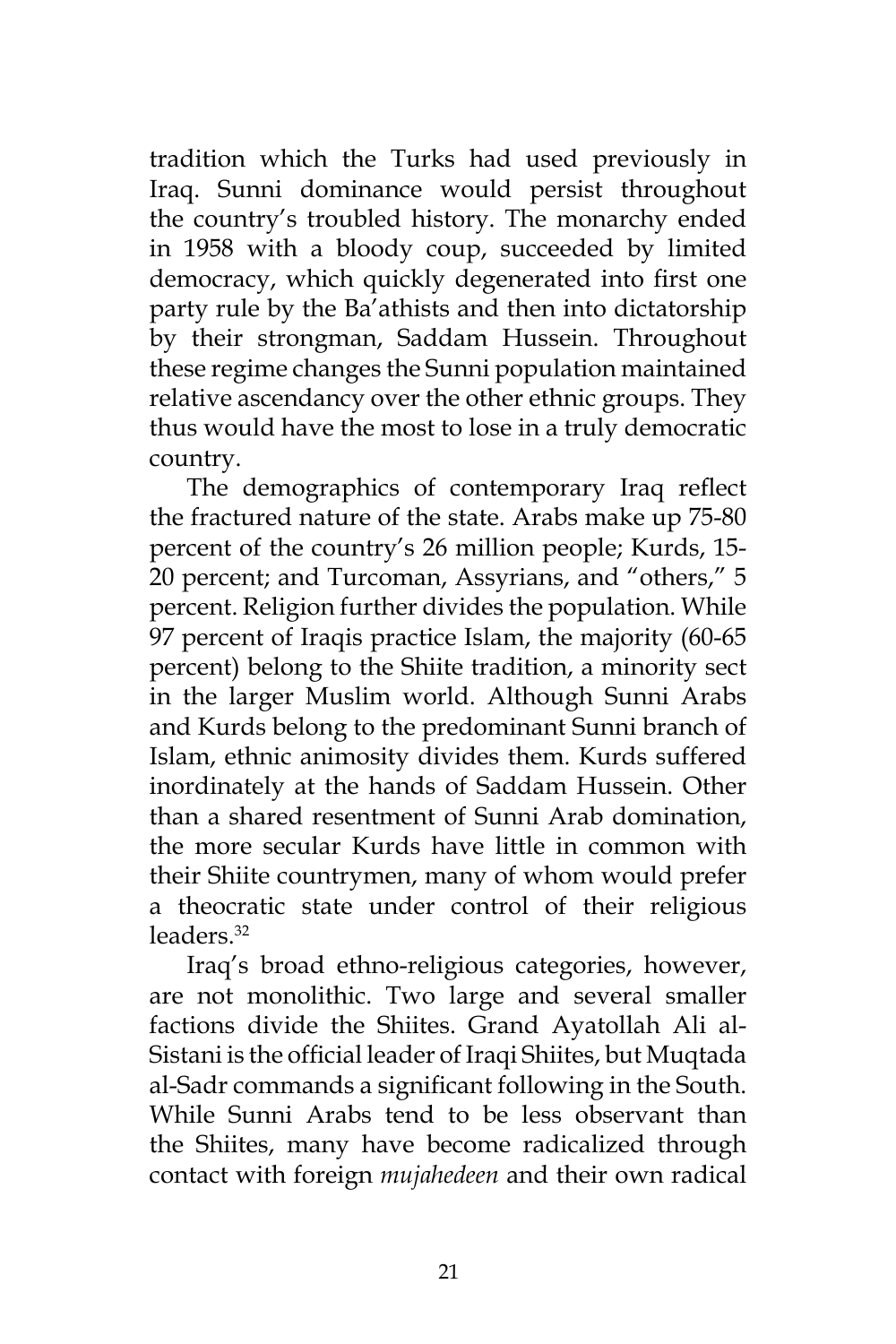clerics. If this dizzying array of ethnic and religious affiliations were not complicated enough, the spider web of family, clan, and regional loyalties beneath it further complicates the human landscape of Iraq. A complex and variegated social network of tribes, lineages, and *khamsahs* (vengeance groups) underlies the broad religious and ethnic divisions within the country. Class distinctions, the inevitable cronyism of a one party, dictatorial regime and the hardships created by an international embargo, invasion, and the ensuing destruction of Iraqi infrastructure exacerbate these historic rifts.

In addition to being complex, Iraqi demographics have proven to be quite dynamic. The last year has seen a decided shift to broad ethnic/religious affiliations. From the outset of the occupation, the Kurds have pushed hardest for regional autonomy and would probably favor partition. Sectarian violence seems to have weakened, if not destroyed, many kinship ties that crossed the Sunni-Shiite divide. Should the Iraqi conflict escalate from insurgency to civil war and partition become a more attractive option to all parties, the country would face a situation not unlike that of India and Pakistan in 1947. Many mixed areas and enclaves would make partition difficult and bloody.

The physical geography of the country has been no less challenging to those trying to govern Iraq than its human landscape. The country occupies 437,000 square kilometers at the crossroads of Middle East politics and conflict. The arid or semi-arid nature of 80 percent of this land constricts the population to a dense band of settlement along the banks of the Tigris and Euphrates rivers, a concentration which explains the overwhelmingly urban nature of the insurgency. Iraq's 3,650 kilometers of border abut two of America's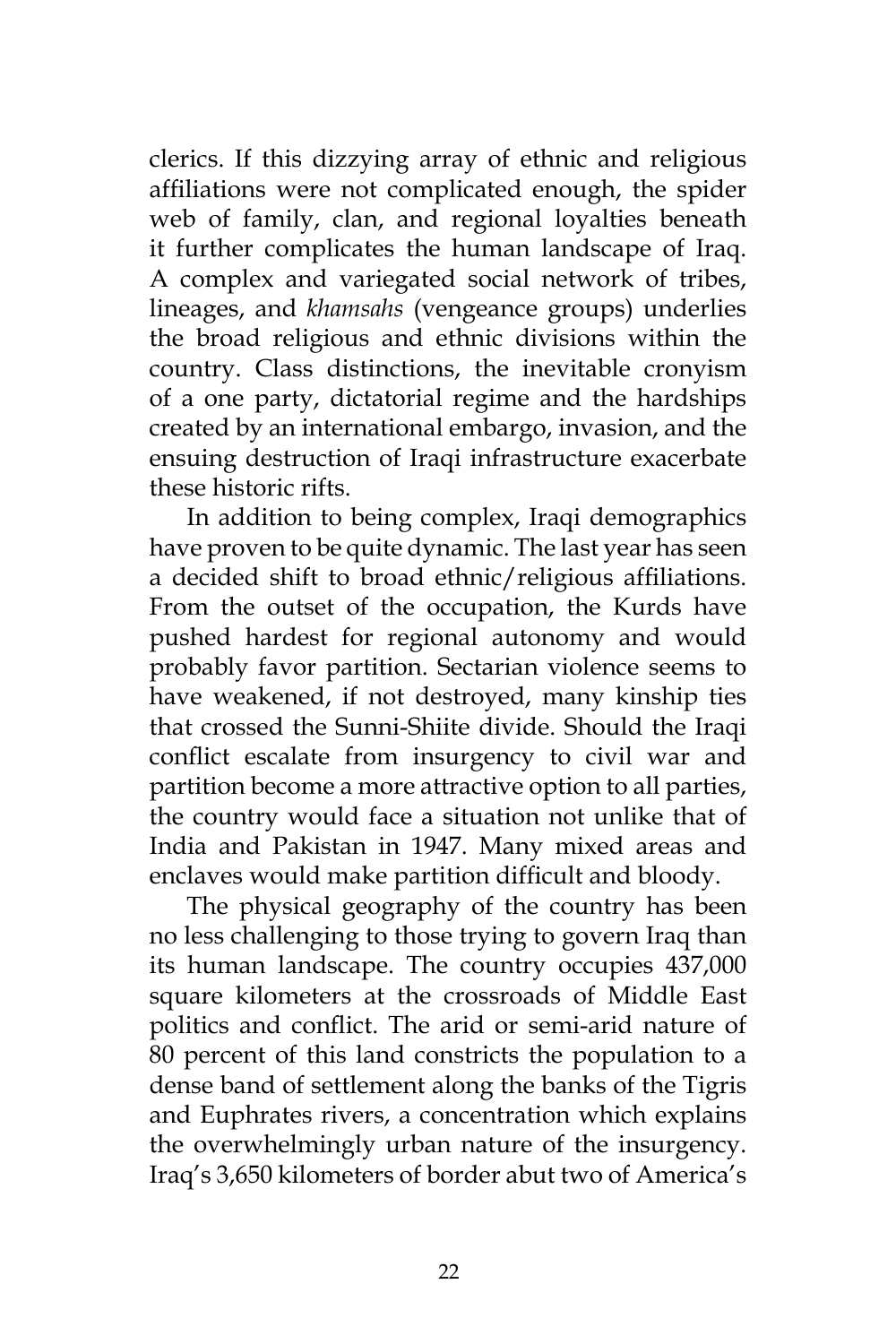most intransigent foes in the region, Syria and Iran, through sparsely populated, difficult-to-control regions. Members of the same Bedouin tribes straddle the Syrian border adjacent to troublesome Anbar province. The Shiite south shares an equally porous frontier with neighboring Iran, and Iraqi Kurdistan borders Kurdish regions in Syria, Turkey, and Iran. Supplies for coalition forces must come to Baghdad via air or over thousands of kilometers of roads north from the port of Um Qasr in friendly Kuwait.<sup>33</sup>

## **Unfolding Conflict.**

The development and course of the insurgency stemmed in large measure from the manner in which the U.S.-led coalition planned and conducted the invasion of Iraq and subsequently occupied the country. For the purpose of analysis, the conflict to date can be divided into four phases: preinvasion planning, the invasion itself, the first year of occupation (April 2003-April 2004), the period from April 2004 to February 2006 (the bombing of the Golden Mosque in Samara), and the period from that bombing to the present. During these phases, the insurgency took root and evolved according to its own internal dynamic and in response to U.S. actions.

## **Planning and Invasion.**

While the decision to invade Iraq will be the subject of considerable debate for years to come, the manner in which the invasion occurred undeniably shaped the insurgency that followed. Failure to persuade the UN, NATO, and many of its allies to join the coalition deprived the U.S.-led operation of legitimacy and,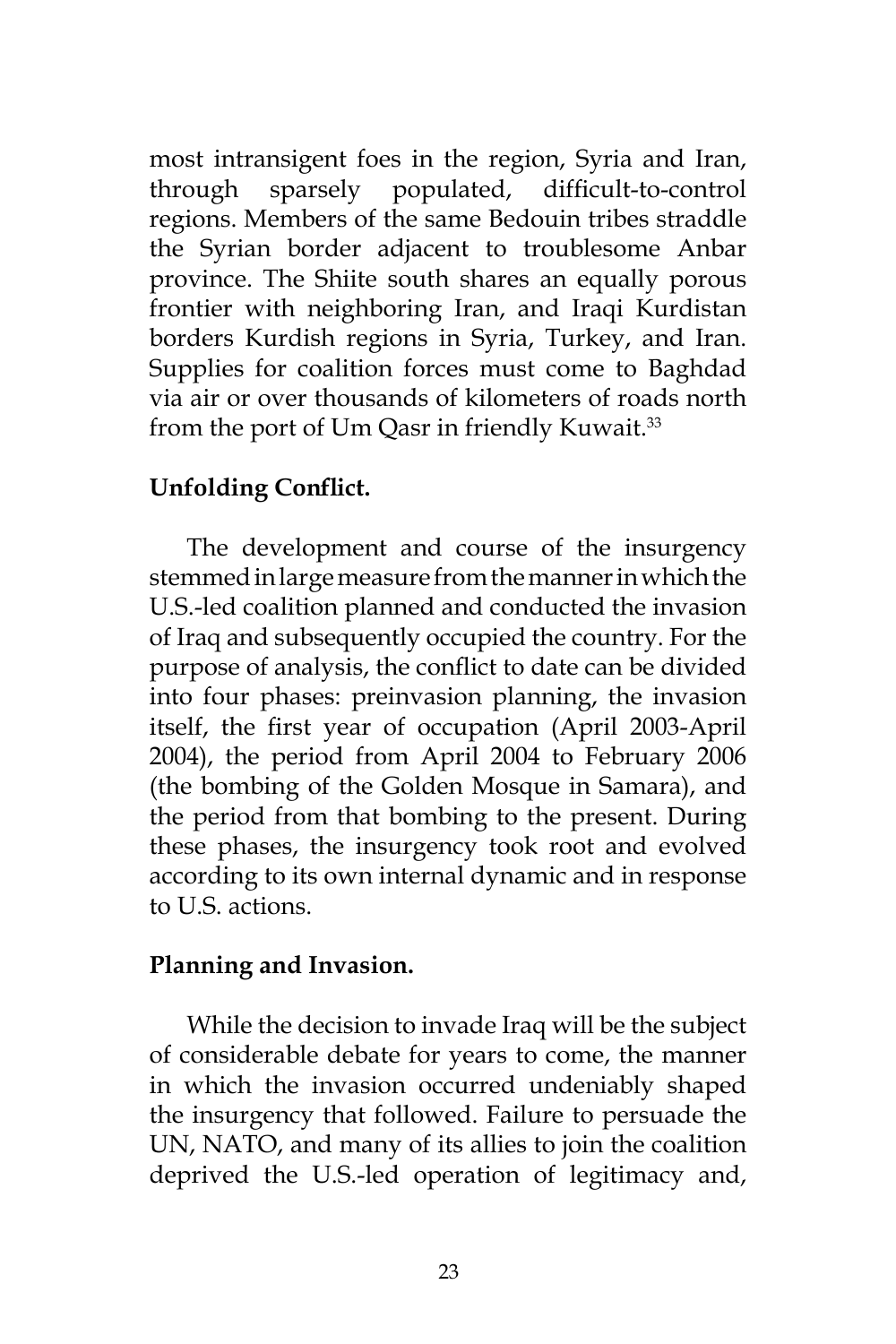more importantly, troops. During the first Gulf War a truly international coalition mustered half a million men and women for the more limited task of liberating Kuwait. Now the United States planned to invade and occupy Iraq with a force of 130,000 American and 25,000 British troops.34 Many U.S. officers questioned Secretary of Defense Donald Rumsfeld's claim that the smaller force could, in fact, do the job. Then Chief of Staff of the Army General Eric Shinseki told Congress that many more troops would be necessary, not to defeat the Iraqi army but to stabilize Iraq following the mission. Asked to be more specific, the General responded, "I would say that what's been mobilized to this point, something on the order of several hundred thousand soldiers."35 The White House disputed this assessment, Shinseki retired soon after testifying, and the mission went ahead as planned. Rumsfeld and the Commander of Central Command, General Tommy Franks, planned and conducted the invasion based on two assumptions: that the Iraqi military would put up little resistance and that the U.S. military would not take the lead role in the post-hostilities Phase IV of the operation.36 The first assumption proved correct, the second wildly optimistic.

These assumptions shaped planning for the post-invasion period. The possibility of a protracted insurgency received scant attention, as did the catastrophic impact of general lawlessness.37 Lack of planning for an insurgency combined with the shortage of troops had immediate repercussions and long-term consequences, allowing the insurgency to take root and helping to keep it going ever since. The collapse of Saddam's regime produced not the expected rush of enthusiastic Iraqis willing to accept responsibility for self-government but an enormous power vacuum.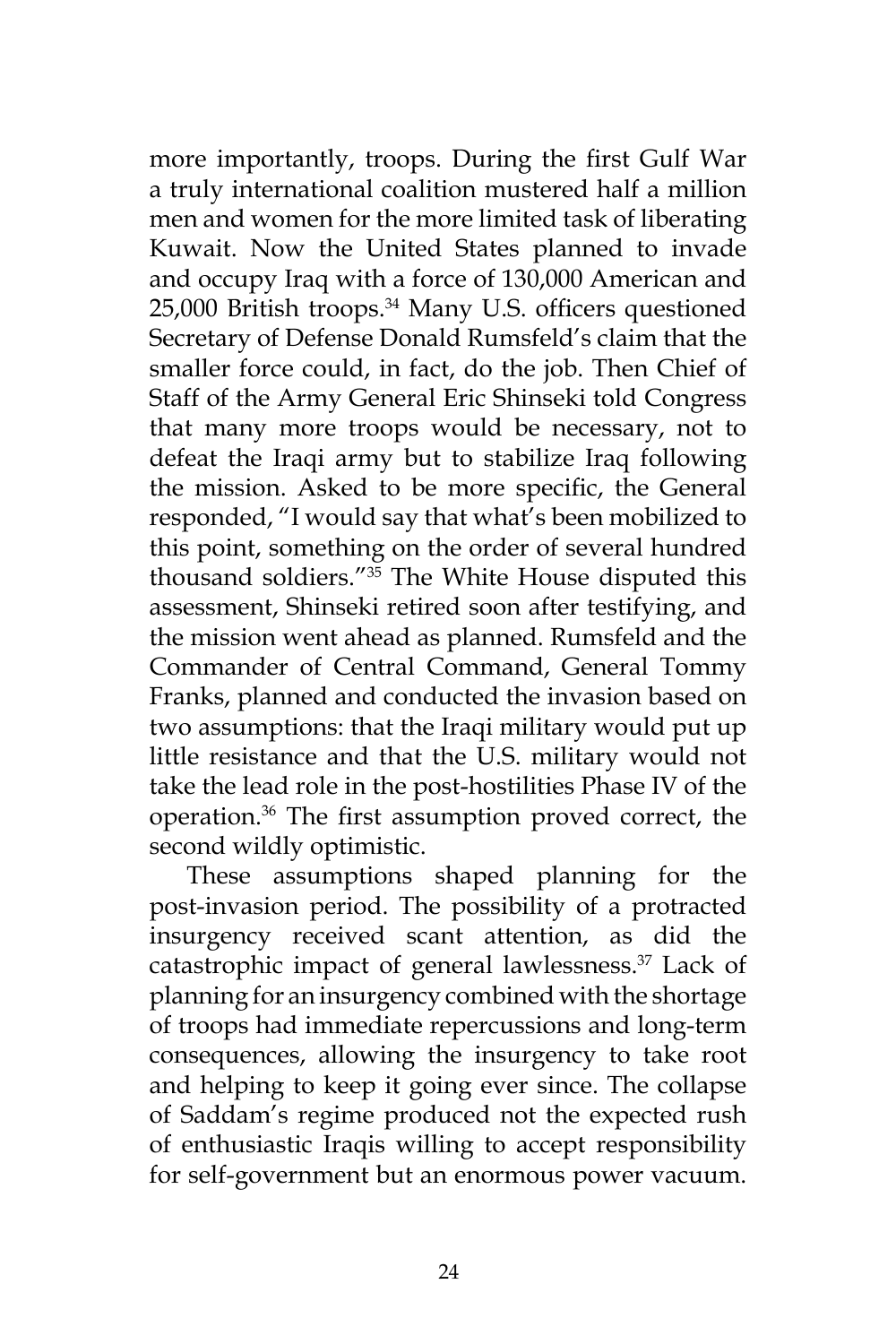American forces faced pillaging, looting, settling of vendettas, and other forms of lawlessness that they were ill-equipped, untrained, and ultimately unable to prevent. The release of thousands of criminals by Saddam on the eve of the invasion contributed to the chaos. Numerous accounts document how this state of lawlessness turned a potentially supportive population into a resentful and potentially hostile one. The assessment of journalist Richard Engel, who entered Baghdad before the invasion and remained in place through its immediate aftermath, captured the prevailing situation:

There can be no doubt that most Iraqis in Baghdad were genuinely delighted that the Americans ousted Saddam Hussein . . . It's profoundly disappointing, how quickly the Iraqis' joy and appreciation turned to frustration and in some cases hatred of the Americans. I heard the first anti-American rumblings in Baghdad only 1 day after the statue [of Saddam] came down. The main problem was the shameful looting that broke out as Baghdad collapsed, and the American's utter inability to stop it. Many Iraqis have subsequently accused the U.S. forces of being unwilling to stop the looters, even of encouraging them, although this isn't true.<sup>38</sup>

The fact that U.S. forces did manage to protect the Oil Ministry no doubt encouraged the belief that they could have maintained law and order had they wished to do so, and that Washington cared more about Iraqi oil than about Iraqi people.

# **April 2003-April 2004.**

*Nature of the Insurgency*. Not only did the United States fail to prepare for an insurgency, it took several months to even recognize that an insurgency actually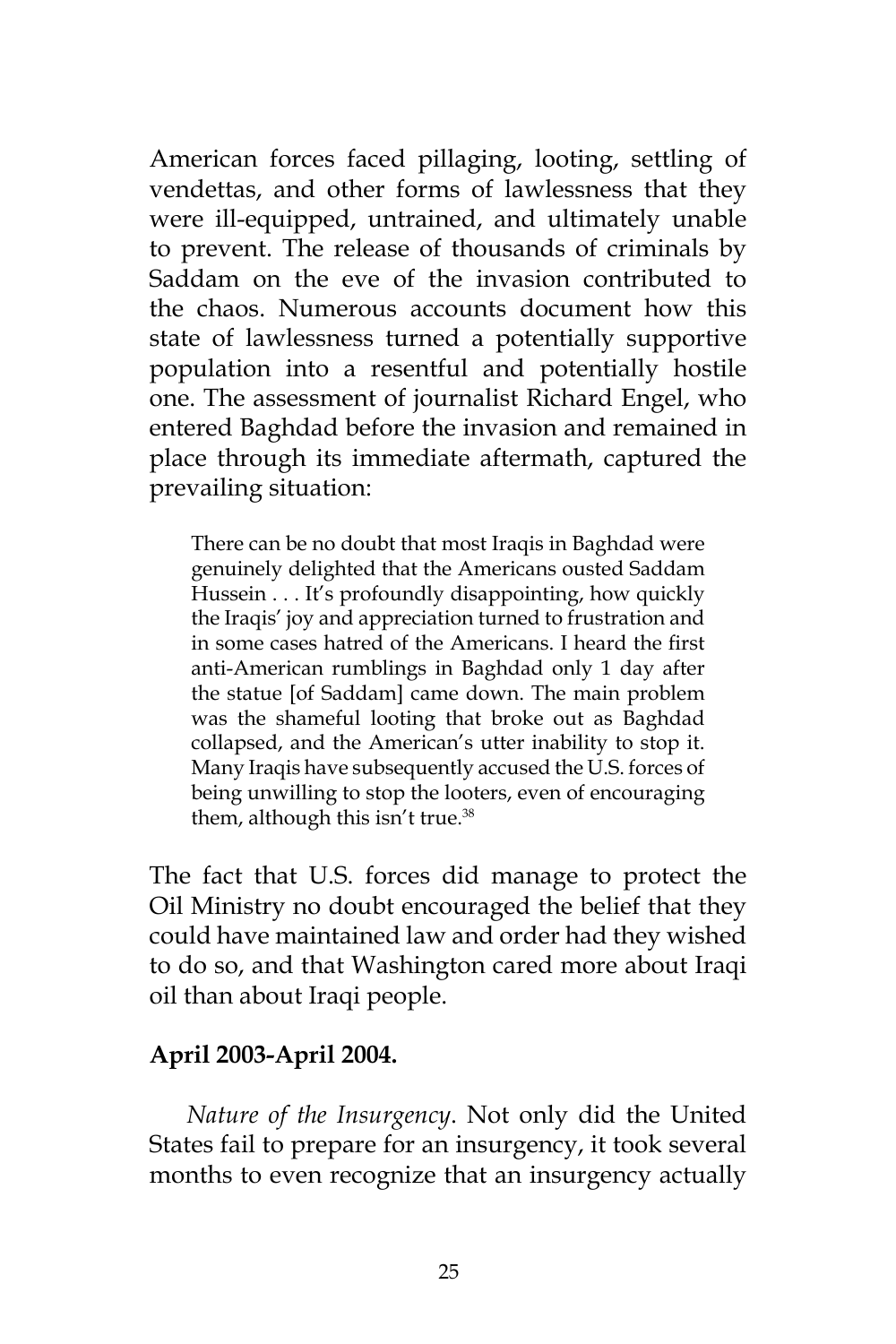was occurring, and even longer to admit it to the American public. While soldiers on the ground had a more realistic understanding of what was developing, the administration dismissed the escalating violence as the work of regime diehards who soon would be defeated. By the summer of 2003, it became difficult to deny that something far more serious was afoot. Even then, Washington persisted in describing attacks on coalition forces and cooperative Iraqis as mere terrorism.39 The delay in acknowledging the threat allowed the insurgency to take root, making it far more difficult to eradicate.

Even when U.S. forces became aware of the danger, they had great difficulty putting together a coherent picture of the insurgent order of battle. This failure stemmed in part from poor intelligence but also from the complexity of the insurgency and its continuing evolution. One observer has aptly dubbed Iraq "a compound insurgency" in recognition of the multiple organizations and movements united around the common goal of expelling the Americans.<sup>40</sup> The enemy is a hydra with numerous heads and no single center of gravity. To further complicate matters, the insurgents have changed their tactics over time, constantly adapting, usually staying one step ahead of the coalition, and frequently provoking them to behave in a fashion that broadens and deepens support for the insurgency.

During the first year following the U.S.-led invasion, the insurgency remained largely within the Sunni Arab community supported by foreign terrorists, although serious fighting between the coalition and the radical Shiite cleric, Muktada al Sadr, also occurred. The Sunni insurgents (initially at least) represented a variety of groups and interests. In a report written for the United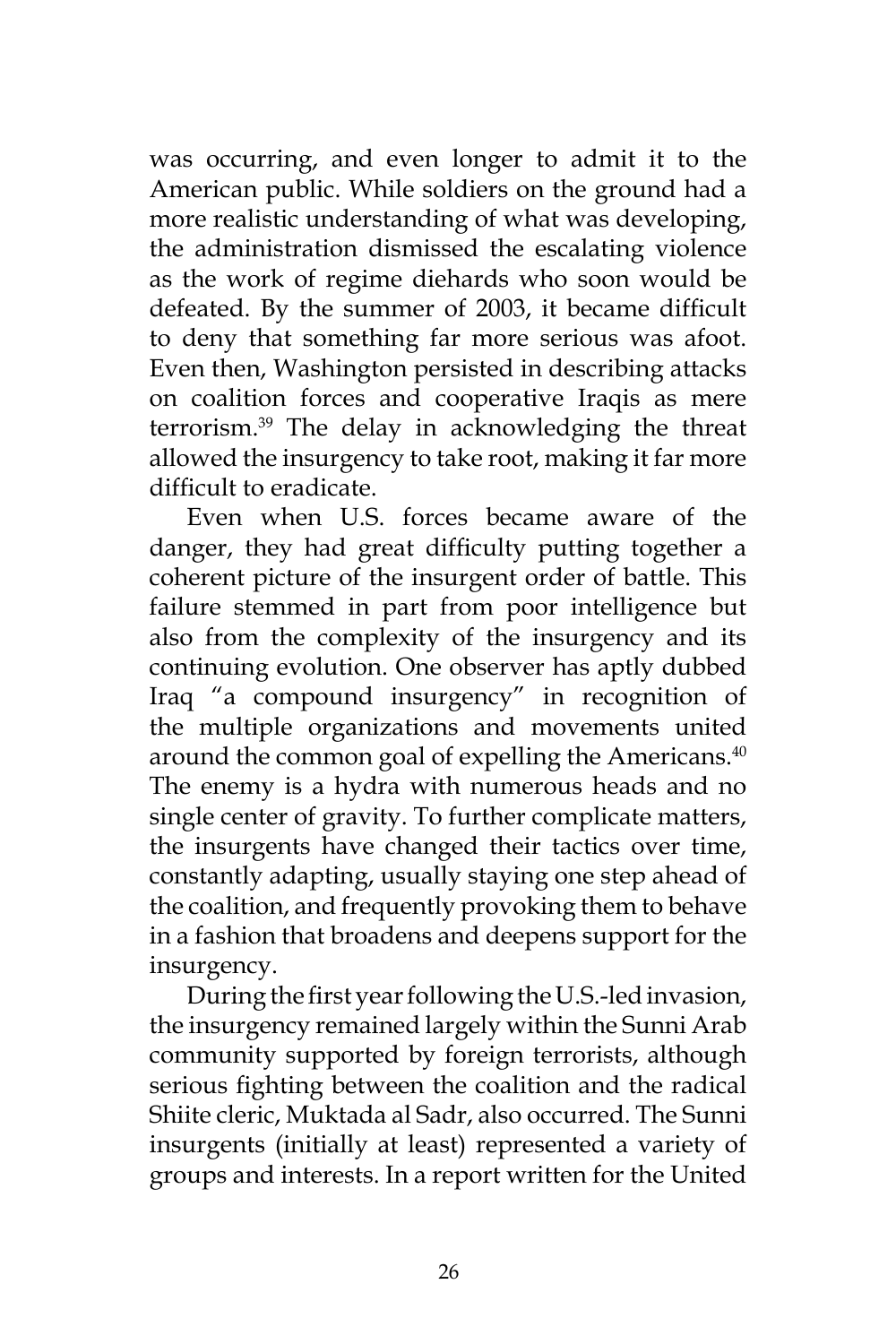States Institute of Peace, Professor Amatzia Baram of the Haifa University, Israel, divided the insurgents into three broad groups: the secularists, the tribes, and the Islamists.<sup>41</sup> The secularists consist primarily of former Ba'athist regime members and their supporters. Contrary to popular belief, these disaffected people had little love of Saddam Hussein, but do resent the loss of lucrative jobs and worry about their place in a Shiite dominated Iraq. Some 30,000 of them have been removed from positions and/or forbidden from entering public service. Family members and associates who benefited from these sinecures magnified the size of the disgruntled population several times over. To make matters worse, many of the former Ba'athists had been dismissed from the army and so possessed military training and even weapons.<sup>42</sup>

Although the word "tribe" has become politically incorrect, in Iraq it aptly describes networks of people interrelated through kinship and patronage-client relationships. Some tribes resent not only loss of government jobs but also the lucrative smuggling trade the United States interrupted in its efforts to secure Iraq's borders against terrorist infiltrators.<sup>43</sup> Tribal norms make an offense against one family member an attack upon all, particularly if the aggrieved party is a tribal leader. The repercussions of slights, real and imagined, have an enormous ripple effect through time and space.

"Islamism" is a broad reform movement committed to returning Islam to its roots. Its most radical proponents call for the removal of the secular, "apostate," regimes that govern many Muslim countries. Islamists also would rid their world of immorality as most clearly manifested in a popular Western culture that seems to condone promiscuity, drugs, and alcohol. They would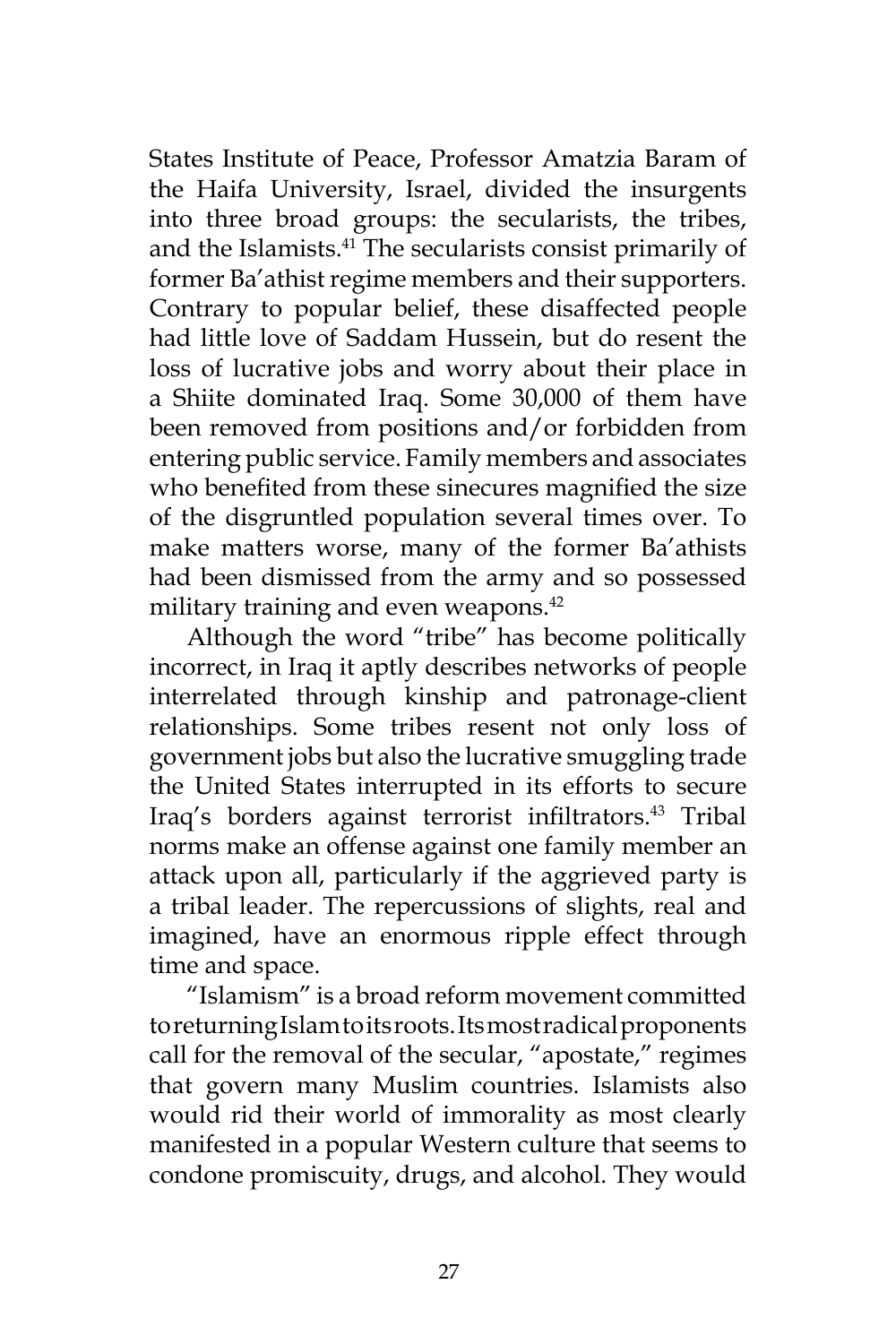return the Muslim world to their vision of the *uma* or community of the 7th century, the time of the Prophet Mohammed and his immediate successors. Although Islamism is not inherently violent, its more extreme practitioners do advocate violence against infidels and apostates, non-Muslims and Muslims not following the teachings of the *Quran.* Foreigners occupying Muslim lands and Muslims who support them have been primary targets of Islamist terror.

Baram divided Iraqi Islamists into moderates and radicals. Moderates found in Iraq's Mosques one of the few havens from Hussein's regime. Renewed faith in Islam provided what pan-Arabism and the Ba'ath Party could not, a sense of purpose and direction in a threatening world. While moderates fought the American-led occupation, they had little interest in conducting a global jihad. Although they feared Shiite domination, they did not oppose the Shiite sect of Islam per se. Radical Islamists, on the other hand, consider Shiites as idol worshipers and perpetrated the brutal murder of Shiite pilgrims journeying to the Holy City of Karbala in March 2003. Radicals of various theological persuasions cooperate with other insurgents to drive the Americans from Iraq but remain committed to global *jihad.* While moderates may be enticed to give up the struggle so long as their religious sensibilities are respected and their other needs met, radicals refuse to compromise.<sup>44</sup>

Native Iraqi insurgents received support, training, weapons, and funding from *mujahedeen.* These "holy warriors" flocked to Iraq to fight the American invaders just as their predecessors had flocked to Afghanistan in the 1980s to expel the Soviets. Thanks to the small size of the coalition force (relative to terrain and population) and the country's long, porous borders, these foreign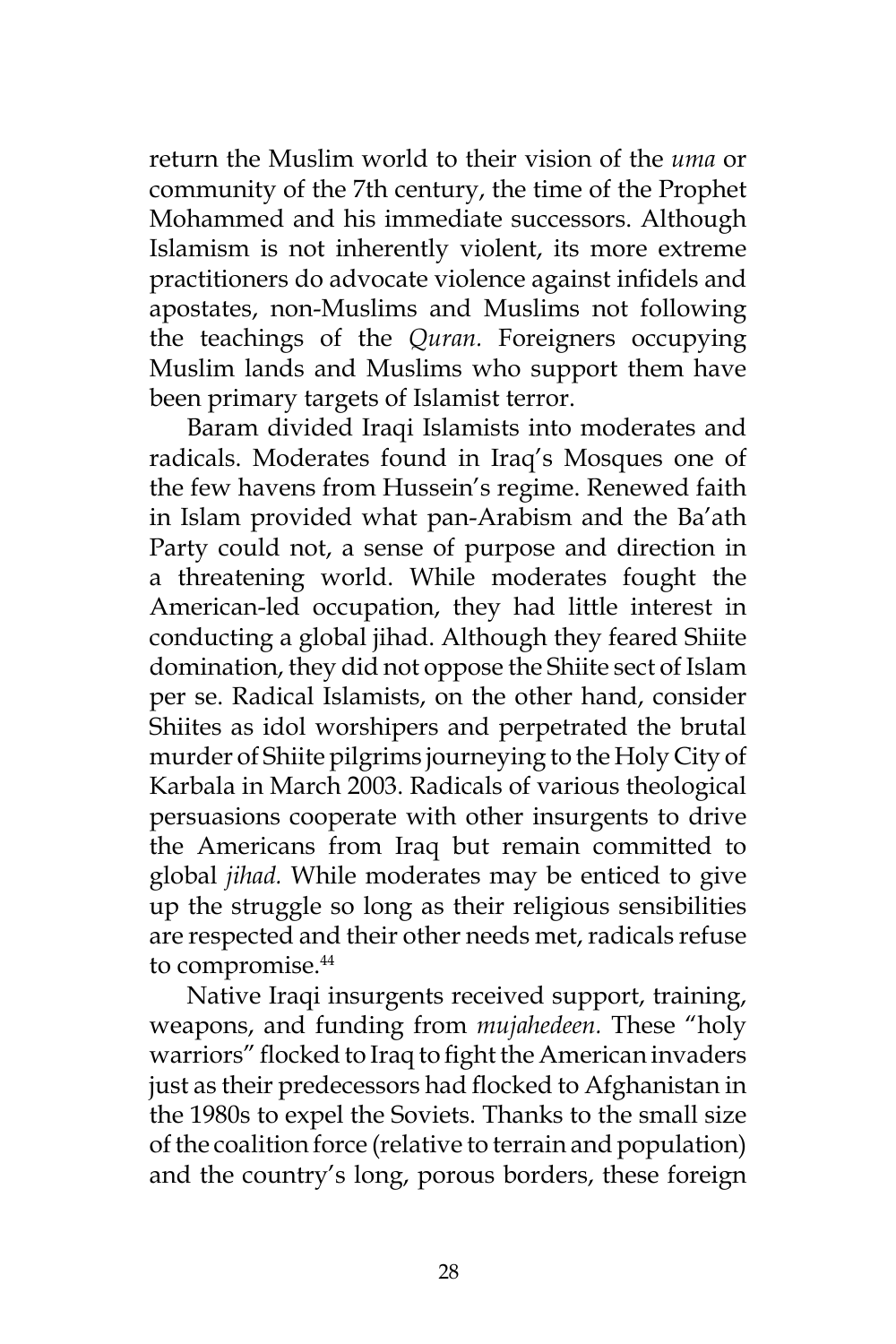fighters have little difficulty getting into Iraq. Their leader, the Jordanian Abu Mu'sab al-Zarqawi, was a thorn in Washington's side from the outbreak of the insurgency until his death in June 2006. Whether or not Iraq was a haven for international terrorists before the war, it has certainly become one since.

Finding *mujahedeen* to fight and die for the Iraqi cause has proven very easy. Until the July 2006 Israeli incursion, southern Lebanon in particular was a fertile ground for recruitment. Hezbollah recruited young zealots, provided them with false passports at the cost of \$1,000 each, and sent them to Damascus from which they infiltrate into Iraq. The recruits received \$800 a month, three times the salary of an Iraqi policeman.<sup>45</sup> These recruits provided many of the suicide bombers the insurgents used with deadly effect. These *mujahedeen* would consider Christian occupation of any Muslim country illegitimate, but the manner in which the United States entered Iraq (without a UN mandate) made their cause more legitimate among many people in the region who might not otherwise have supported them.

Cooperation between radical Shiite Hezbollah and radical Sunni insurgents in Iraq, groups with seemingly antithetical worldviews, illustrate the depth of anger towards the United States in the Muslim world. Such cooperation, once deemed impossible, has been occurring for quite some time. Considerable evidence suggests that Lebanese Hezbollah cooperated with al-Qai'da to conduct the 1995 attack on the Khobar Towers in Saudi Arabia. The Shiite group also cooperates with Sunni Hamas in the struggle against Israel.<sup>46</sup>

Trying to determine the exact number of insurgents in any conflict is usually an exercise in futility. The number more often than not reflects the optimal number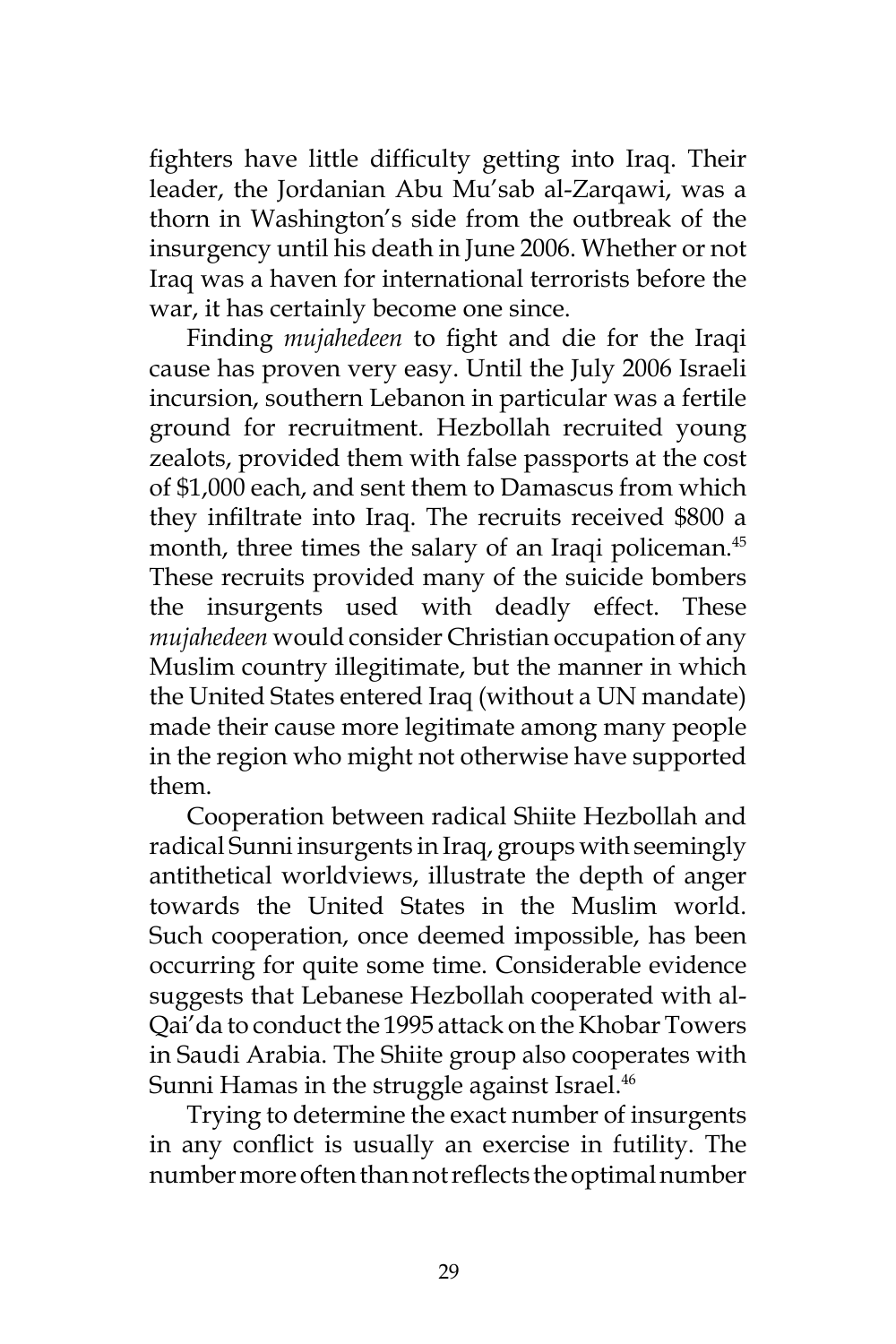of fighters for a given environment at a moment in time rather than real strength of the movement. Far more important than the number of active combatants is the degree of support they enjoy among the general population. The Provisional IRA tied down 12 British infantry battalions and a large police force for over 30 years with fewer than 500 insurgents at any one time. While they could never hope to defeat the security forces, they could persist indefinitely.<sup>47</sup> As long as they enjoyed the support of a sizeable proportion of the Catholic population and the tacit acceptance of the rest, they would have an inexhaustible source of new recruits. The solution to the conflict lies not in killing insurgents but in eroding their base of support.

Estimates on insurgent strength have varied widely and been constantly revised upward. Initial estimates put their number at 5,000; more recent assessments suggest as many as 20,000.<sup>48</sup> The range can be explained by two factors. First, the number of insurgents probably has increased over time. Insurgencies, like fires, often start small but spread rapidly. The longer they burn, the harder it is to put them out. Second, in the absence of good intelligence, estimates of insurgent strength often represent little more than educated guesses.

The diversity of insurgent groups makes generalizing about their intentions difficult. Sunni moderates focused on bread and butter issues and some guarantee that their rights as a minority community would be preserved. Former Ba'ath Party members initially wanted a return to power, but most came to realize the impossibility of that goal and seek to ensure the best political deal possible for themselves and their followers. Islamists wanted a state governed by *Sharia*, an outcome opposed by secular Sunnis and Kurds. Foreign *mujahedeen* fighting al-Qai'da's jihad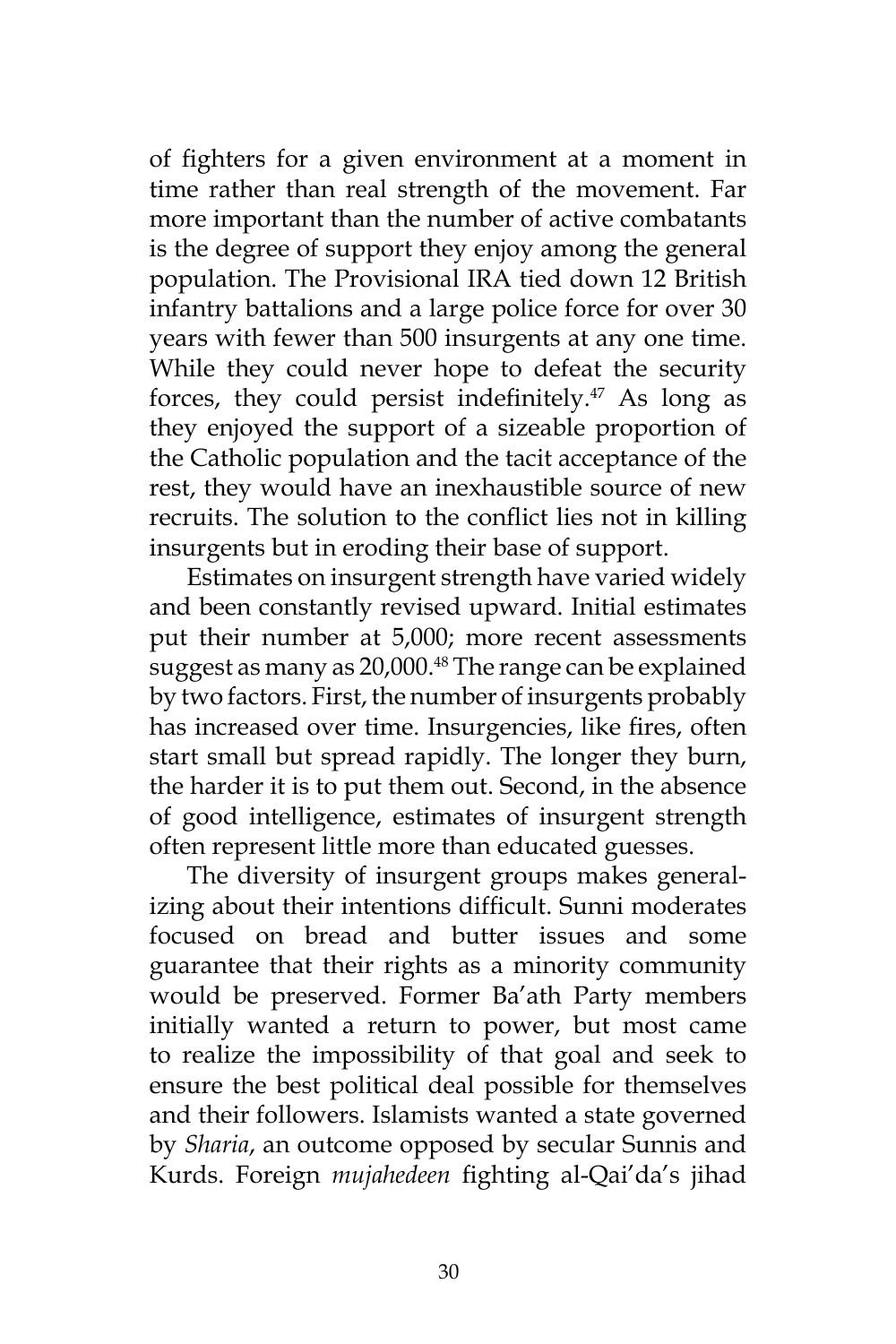against the West seemed content to kill Americans and keep Iraq unstable. Because at the outset the U.S.-led coalition had no coherent counterinsurgency strategy to separate moderates from extremists, all insurgents united around the simple goal of expelling the invaders.

The insurgency, of course, has not remained static. Considerable evidence suggests that the distinctions Baram makes between various types of Sunni insurgents have become less important than the broader conflict between Sunni and Shiite Iraqis. Since 2006, violence has been increasingly sectarian. Foreign *mujahedeen*  committed to global jihad appear to be giving way to local insurgents struggling to control Iraq. These local combatants may even have provided intelligence that let to the killing of al-Zarqawi, whom many considered to be liability in the new conflict.

*Insurgent Strategy and Tactics*. The various insurgent groups have a clear goal and a simple, effective strategy for achieving it. Whatever their differences, they all want the United States and its allies to leave Iraq. They know full well that they can never defeat coalition forces. They do not, however, need to do so to succeed. They need only undercut the political will to continue to the struggle. In a democratic society, support for a costly protracted war can only be maintained if a majority of people believe that the nation's vital interests, perhaps even its survival, are at stake. As fewer and fewer Americans see any point in continuing the occupation of Iraq, political pressure for withdrawal will increase. The insurgents thus can win if they can force a withdrawal before the Iraqi security forces become strong enough to maintain order. To accomplish this goal, the insurgents need only persist in their struggle. The decisive battle may take place,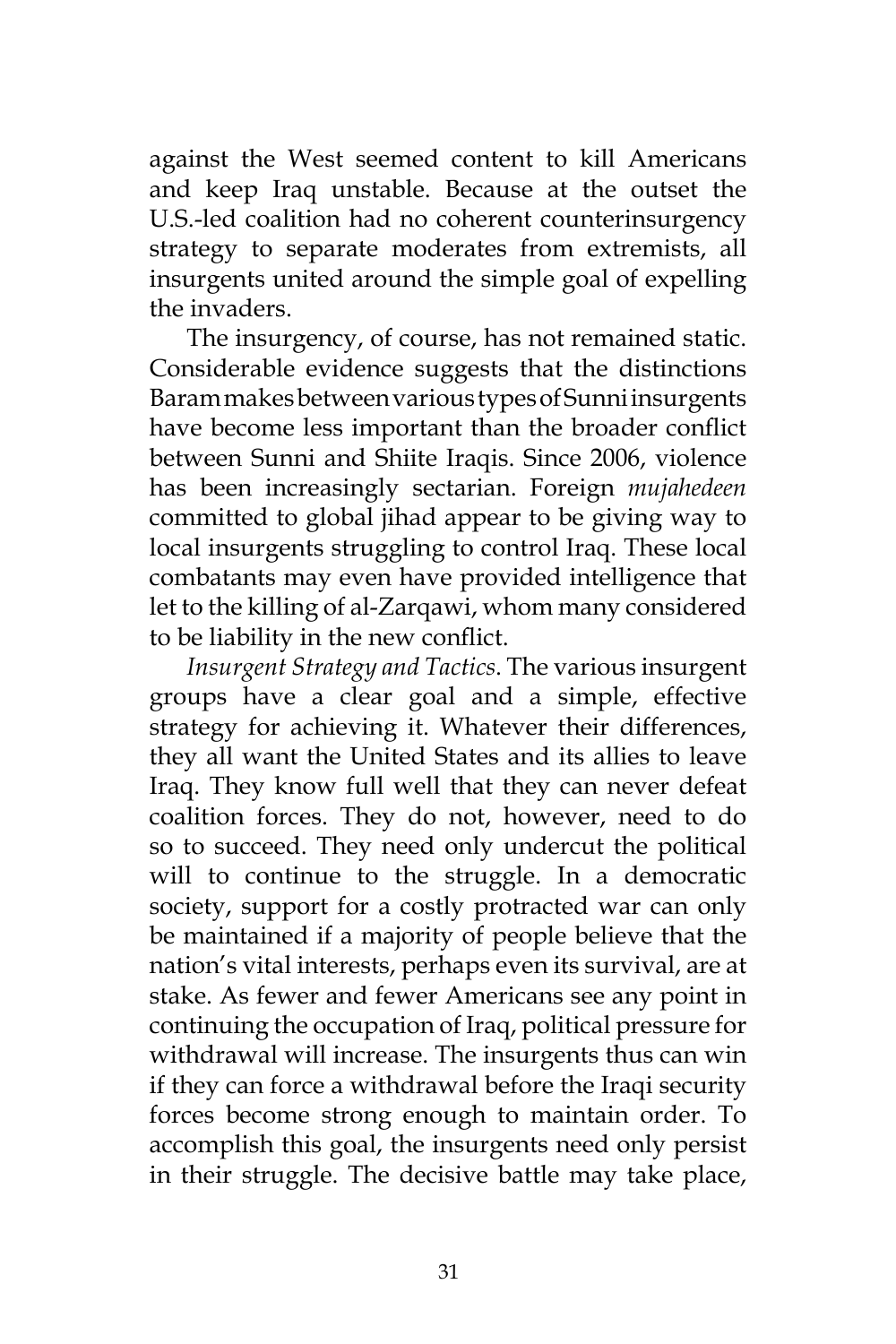not in the streets of Baghdad, but in the living rooms of America.

The insurgents have employed tactics eminently suited to achieving their political objective and adapted them as the insurgency has progressed. Initially they relied heavily on sniping, ambushes, and the use of improvised explosive devices (IEDs). IEDs consist of conventional explosives detonated along convoy or patrol routes. The insurgents targeted American soldiers, particularly the more vulnerable Reserve and National Guard units. Their attacks had two objectives: to produce casualties and so erode domestic support for the war, and to provoke U.S. forces into overreacting to attacks. The insurgents deliberately operate within populated areas, knowing full well that the Americans will be blamed for the inevitable collateral damage caused by attacking them. Although U.S. forces have exercised considerable restraint in trying circumstances, the temptation of conventionally trained soldiers with little experience of irregular warfare to rely on overwhelming, sometimes indiscriminate firepower often proves irresistible. Commenting on the practice of shooting anyone who gets to close to his troops, one lieutenant observed, "It's kind of a shame, because it means we've killed a lot of innocent people."<sup>49</sup>

During the summer of 2003, the insurgents adjusted their tactics and their targeting. While they continued to go after U.S. military personnel, they also attacked foreign contractors, journalists, international organizations, and Iraqis who collaborated with the occupiers. They also made increasing use of suicide bombers. One devastating attack on the UN mission building in Baghdad in August killed the Chief of Mission and several of his staff, causing the UN to pull out of Iraq, just as the insurgents hoped it would.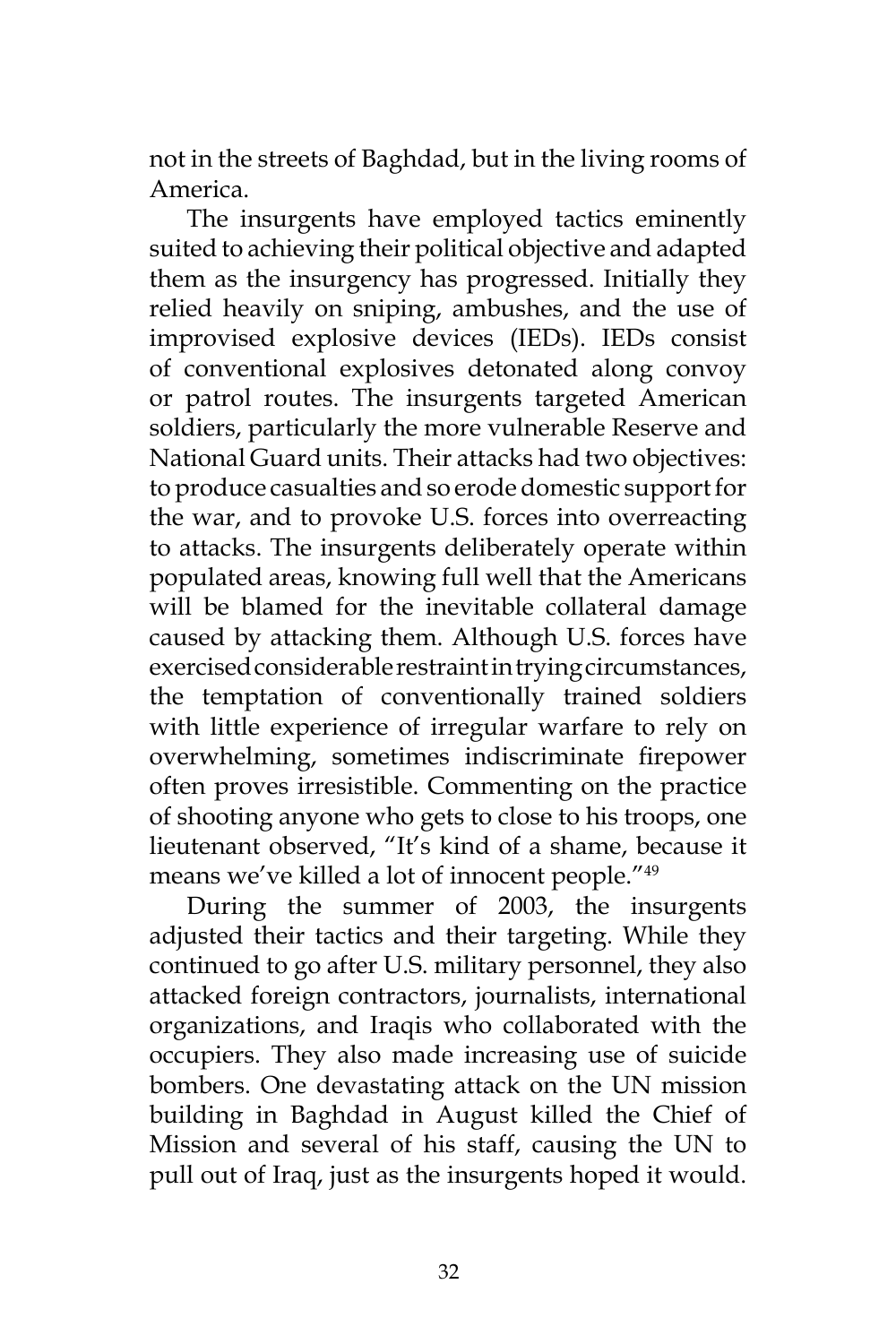Another car bomb destroyed the embassy of Jordan, a close American ally in the region. The insurgents also captured and beheaded American contract workers. As new recruits to Iraq's fledgling police force and army come on line, they too suffer devastating attacks. Iraqi employees of Western companies and their families risked death unless they resigned their positions.

In conducting these attacks, the insurgents were pursuing a very effective strategy, but one that carried with it certain risks. They hoped to make Iraq ungovernable, delay rebuilding of critical infrastructure, and prevent the emergence of democratic government. They calculated quite reasonably that most Iraqis would blame the United States for the abysmal living conditions into which they had sunk. However, in pursuing this strategy, they were the ones denying their own people better times. If the violence shifted from Iraqi on American to Iraqi on Iraqi, they might still lose the war. Initially, the gamble paid off. Americans remained the bad guys in no small measure because of how they handled the insurgency during its first phase.

*Initial U.S. Response*. The U.S. military response to the insurgency in Iraq has been profoundly shaped by preinvasion policy decisions, its own historical experience, and American culture. Despite some very promising initiatives and a genuine effort to make the best of an extremely difficult situation, these factors limited the effectiveness of the counterinsurgency campaign during its first year.

More than any other factor, the shortage of troops in Iraq has hampered the U.S. response. The decision to disband the Iraqi army and police and to ban former Ba'ath Party members above a certain rank from serving in the new Iraqi security forces and police,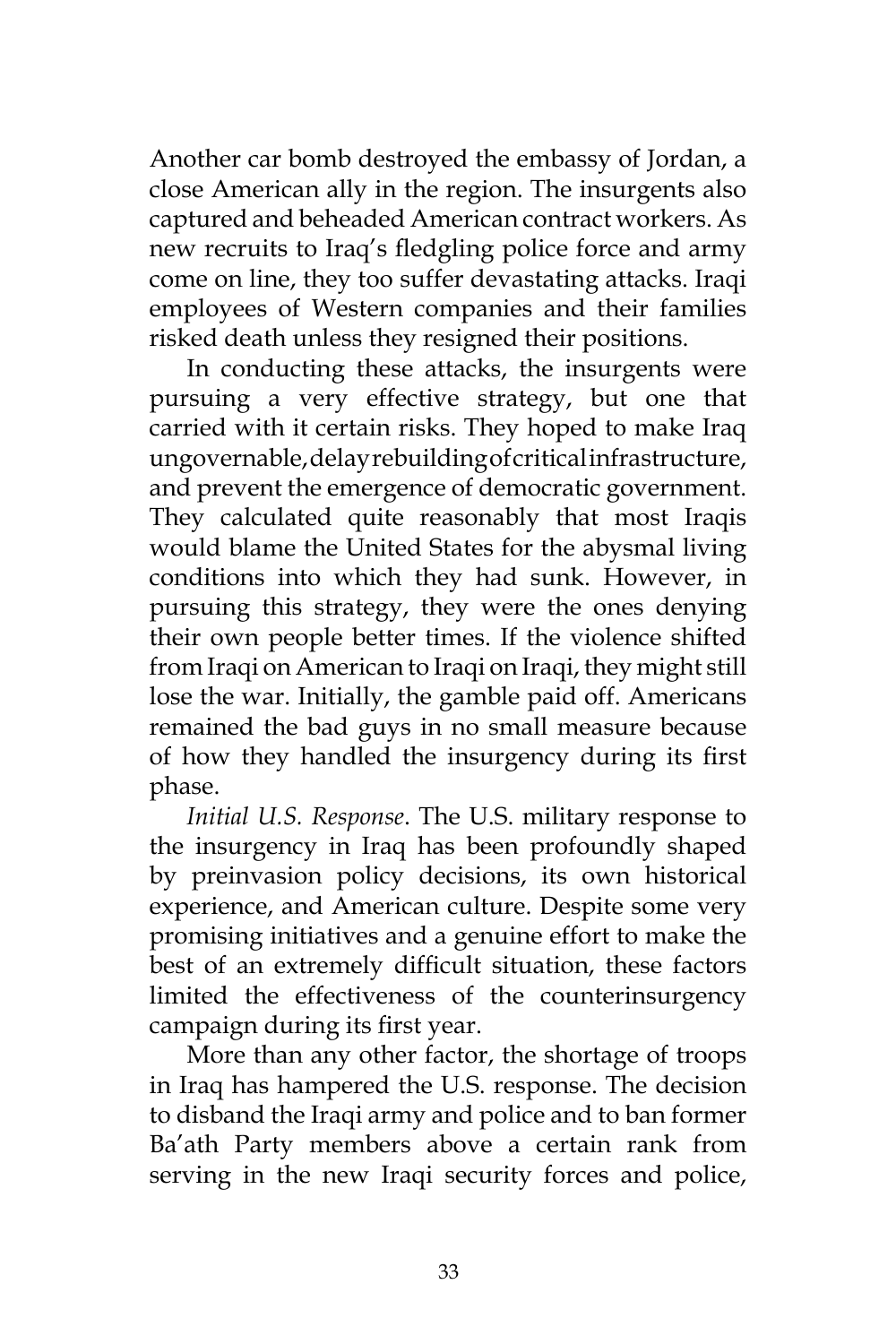which would have to be rebuilt from scratch, made an already difficult situation worse. It not only deprived the coalition of badly needed troops but also alienated Iraqis who had been guaranteed that they would be taken care of if they did not resist the invasion. General John Abizaid, Commander of U.S. Central Command; General David McKiernan, Coalition Land Forces Commander during the invasion of Iraq; and General Jay Garner, Bremer's predecessor, maintained that Iraqi soldiers could have been recalled to duty and argued vehemently for reconstituting elements of the army.<sup>50</sup>

The decision to disband the Iraqi security forces has become so controversial that Bremer has gone to great length to justify it. In his memoir, *My Year in Iraq*, Bremer argues vehemently that since the Iraqi armed forces simply had melted away, disbanding them was little more than a formality. He also claims that to have maintained Saddam's security forces in any shape would have been unacceptable politically.<sup>51</sup> Considerable evidence challenges the accuracy of Bremer's conclusion. Even if military units indeed had melted away, they could have been recalled as was done during the effort to retake Fallujah.<sup>52</sup> One panelist at a recent Strategic Studies Institute colloquium explained that a recall had been intended: "CENTCOM successfully encouraged soldiers to leave, but expected to recall them within 2 weeks. However, that never happened."<sup>53</sup> Certainly top commanders had to be removed, but at least some officers and many rankand-file soldiers could have been recalled. Many of the recruits for the new Iraqi Army in fact had served in the old one. U.S. officers in the field further maintain that attacks on coalition forces increased significantly in the immediate aftermath of the dissolution order. They also reported considerable anger and frustration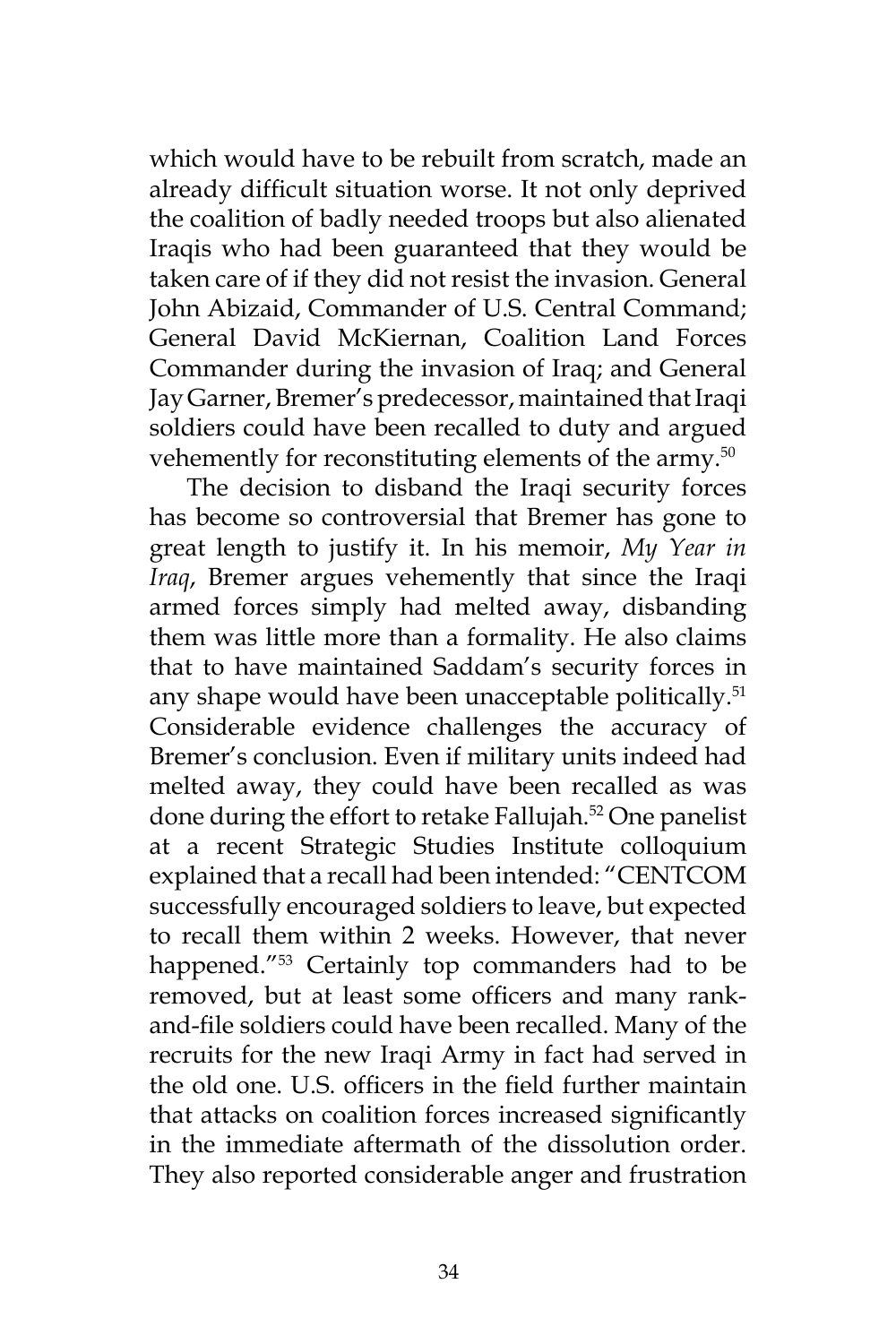among former Ba'athists with whom they had been working, actual friends turned into potential enemies by the decision. A tacit admission that the dismissal of former Ba'ath Party members indeed had been too sweeping came in April 2004 when the administration announced that it indeed would employ some of the very people Bremer had let go. While the debate over the disbandment order will continue for years to come, the preponderance of indirect evidence supports the contention of the soldiers that Iraqi forces could have been recalled and used to help maintain law and order during the early stages of the insurgency.

Along with removal of other civil servants from the Saddam era, the dissolution order laid off almost 500,000 Iraqis. To the soldiers who had heeded the call of U.S. commanders not to resist the invasion, this action seemed especially unjust.<sup>54</sup> At least some of these disillusioned veterans took their skills (and in some cases, even their weapons) into the ranks of the insurgents or the various militias. Bremer's decision contradicted the wisdom gained in rebuilding Japan and Germany after World War II. Although the allies removed prominent Nazis, they left the police force largely intact and even used former *Wehrmacht* officers to rebuild the *Bundeswehr* in the 1950s. The United States took a similar approach in occupied Japan. Ordinary Germans and Japanese did not, of course, perceive their security forces as representatives of a hostile ethnic minority actively oppressing them, as was the case in Iraq. Even so, had the Sunni-dominated police and military been restricted to the Sunni triangle, their presence might have helped reduce the general lawlessness that wracked the country. Disbanding the entire Iraqi state security apparatus in one fell swoop deprived the coalition of badly needed troops and police who spoke the language and knew the local people at a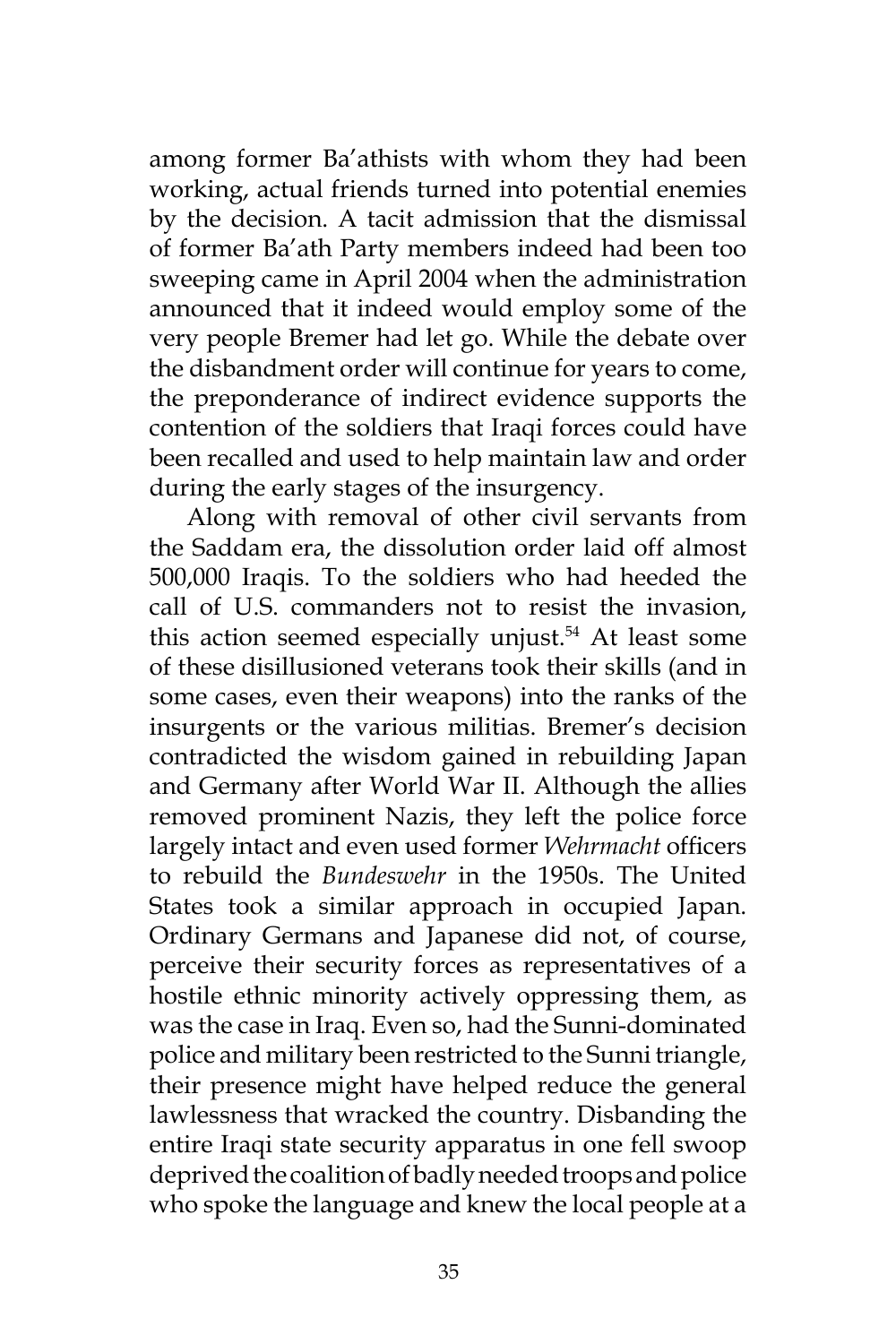critical juncture of Operation IRAQI FREEDOM. This expertise could not be replaced easily or quickly.

Numbers matter in counterinsurgency even more than they do in a conventional war, in which technology can offset a troop deficit. A harsh arithmetic seems to correlate with success or failure in internal security operations. In Malaya and Northern Ireland, the British deployed approximately 20 members of the security force per 1,000 inhabitants of the threatened country. The same ratio applied to NATO deployments in Kosovo and Bosnia. In Somalia, which ended in failure, the coalition deployed only 4.6 troops per 1,000. In Iraq the ratio has been approximately  $7$  per  $1,000$ .<sup>55</sup> Maintaining this 20 per 1,000 ratio in Iraq would have required the sustained deployment of over 500,000 troops, which critics have maintained could not have been done and might not have produced victory anyway.56 Accepting the validity of this argument, however, further underscores the error in not securing the support of more allies before the invasion and of not reconstituting at least some security forces afterwards. The paucity of boots on the ground forced the Army and Marines to take a fire brigade approach to the insurgency during its first phase. Lacking the numbers to pacify and occupy all trouble spots, they moved troops around to quell disturbances. This approach displaces rather than defeats the insurgents, who simply move from the threatened area to a safer one. Al-Zarqawi and most of his followers slipped the noose in Fallujah only to pop up elsewhere. The inevitable collateral damage and civilian casualties caused by such operations increase rather than diminish support for the insurgency.

The troop shortage, combined with an historic overemphasis on force protection, had an additional adverse effect. American soldiers lived in fortified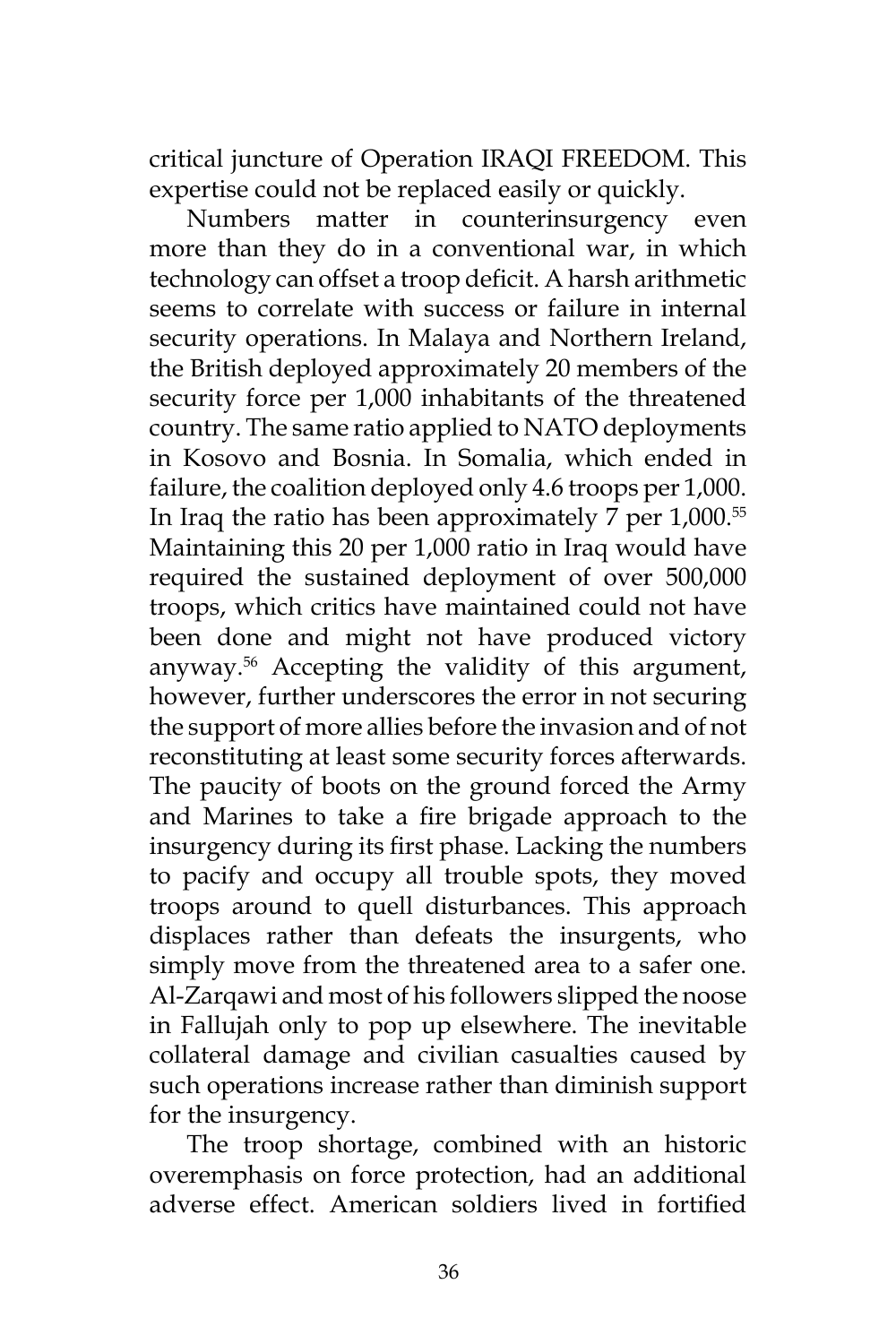camps or outposts, sallying forth only in armored vehicles or on heavily armed foot patrols. The emphasis on force protection developed out of the experience of Vietnam, where the Viet Cong used hugging tactics, staying close to U.S. forces to neutralize their air and artillery support. An overemphasis on force protection, however, can have the adverse effect of putting both physical and psychological distance between soldiers and the population whose trust they are trying to win. Men and women clad in flak jackets, helmets, and goggles driving around in armored humvees with fifty caliber machine guns reinforce the widely held belief that they are an alien presence in a hostile land.

Keenly aware of the enormous firepower that they possess, American commanders no doubt believed that they exercised considerable restraint during the first year of the insurgency. In relative terms, they certainly did. Forward air controllers made every effort to deliver bombs and missiles with pinpoint accuracy. Nonetheless, serious mistakes occurred, such as a missile aimed at a house supposedly occupied by insurgents that killed a prominent tribal leader, turning his followers against the United States. The insurgents repeatedly fired at Americans from the homes of innocent civilians, baiting them into indiscriminate retaliation. "The residents of the targeted neighborhoods understand the insurgents' trick," observed one reporter," but it is the Americans they blame, as they blame them for drawing the insurgents' fire in the first place."57 GIs also employed unhelpful tactics such as shooting at people holding cell phones (which can be used to detonate bombs), tossing grenades into houses to clear them, and shooting anyone coming to collect the body of a slain insurgent.<sup>58</sup>

Even when American soldiers did not kill, they often created ill will through heavy handedness and cultural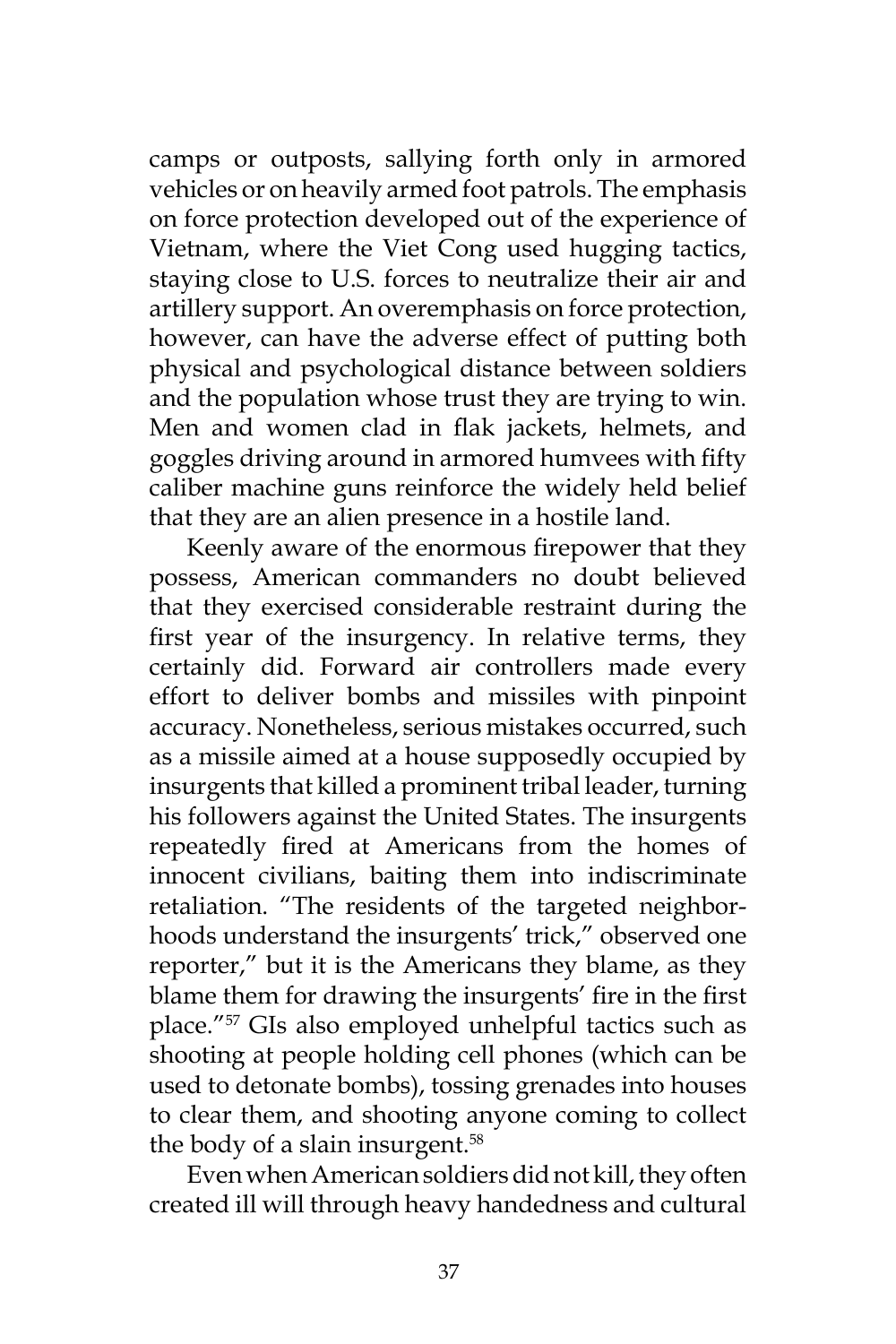insensitivity. In one incident, a U.S. convoy driving up the wrong side of an Iraqi main street, horns blaring, encountered an Iraqi taxi driver. A soldier pointed an assault rifle at the terrified man and ordered him to back out of the street.<sup>59</sup> As one correspondent aptly described the situation:

We have broken down their doors, run them off the roads, swiveled our guns at them, shouted profanities at then, and disrespected their women--all this hundreds or thousands of times every day. We have dishonored them publicly, and within a society that places public honor above life itself. These are the roots of the fight we are in. $60$ 

Arab journalists corroborate the observations of Westerners: "When the average Iraqi sees American soldiers violating basic Iraqi values and norms of behavior on a daily basis, it creates a lot of resentment."<sup>61</sup> The numerous private firms who provide security for contractors sometimes behave with even less restraint and answer to no one except the companies that hire them $62$ 

The accidental killing of innocent civilians should be understood not as malicious acts but as the inevitable behavior of over-extended and frustrated conventional war soldiers who lack the training, language skills, or cultural understanding to conduct counterinsurgency operations in Iraq. The same, unfortunately, cannot be said for the atrocities committed at Abhu Grab Prison. Neither the certain knowledge that very few Americans engaged in such behavior nor the punishment meted out to those who did could offset the adverse publicity caused by photographs of smiling GIs abusing prisoners.

Use of excessive force and cultural insensitivity alone do not explain support for the insurgency. They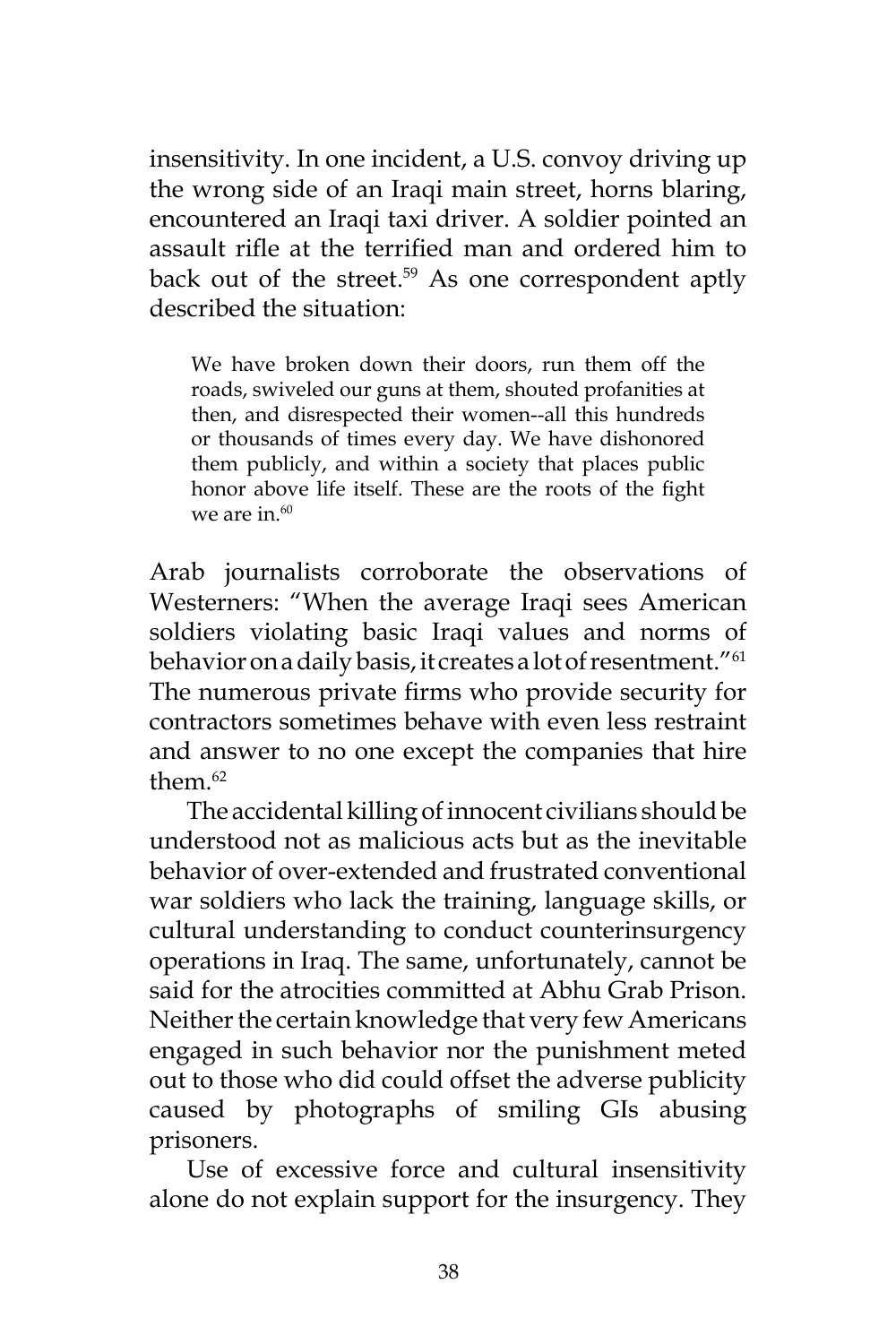certainly are not its primary cause. Like most disaffected people, those who support the insurgents do so for a variety of reasons. While some Iraqis back specific insurgent groups for ideological reasons, frustration and bitterness over the general climate of insecurity and their poor quality of life motivate many others. Sunnis in particular have experienced a significant change of fortune. While some relative decline in the standard of living inevitably would have followed the removal of Saddam and his henchman from power, at least some hardship has stemmed from U.S. occupation policies. Initial failure to mount an effective hearts-andminds campaign has alienated people unnecessarily. Although this failure was primarily political, the remark of one senior officer suggests that the military bears at least some responsibility for this short-coming: "[I] don't think we will put much energy into trying the old saying, 'win the hearts and minds.' I don't look at it as one of the metrics of success."<sup>63</sup>

Unemployment skyrocketed after the invasion, reaching 67 percent, due in large measure to deliberate U.S. policy.<sup>64</sup> In addition to the nearly 500,000 people laid off because of their connection to the previous regime, Bremer let go another 150,000 as an austerity measure.<sup>65</sup> Unfortunately, reconstruction efforts have not come close to absorbing the unemployed. Lucrative contracts almost exclusively have gone to Americans, while Iraqi firms have received little of the reconstruction capital flowing into their country.<sup>66</sup> While American firms do hire local workers, Iraqis who work for them face intimidation and threats against themselves and their families from the insurgents. Those who fail to head insurgent warnings not to work with the Americans are murdered. The U.S. policy on issuing contracts created further problems because it precluded Russian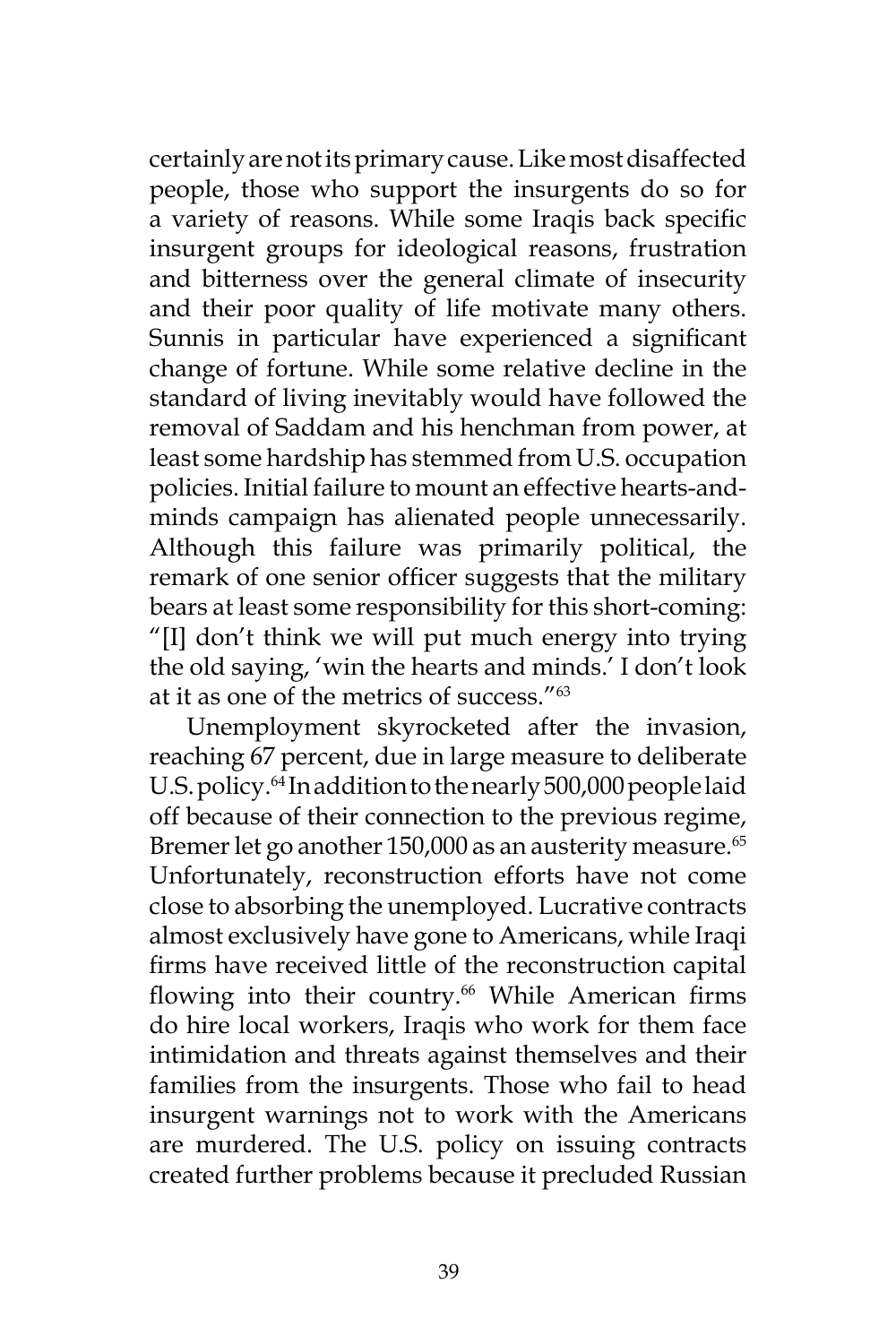contractors familiar with Iraq's Soviet era energy grid from participating in the reconstruction effort. $67$ 

The reconstruction effort suffered not only from mistakes that might have been prevented but also from expectations that it unwittingly created. Keenly aware of America's impressive technology, vast resources, and awesome military power, Iraqis could not understand or accept the slow pace of reconstruction. Surely, they reasoned, the occupation forces could restore electricity, water, and services if they so desired. Clearly they must have some ulterior motive for not doing so.<sup>68</sup>

In addition to the absence of a coherent heartsand-minds strategy, the U.S. counterinsurgency campaign also suffered from the perennial problem of micromanagement. While American forces can be quite flexible in conventional operations, the uncertainties of unconventional conflict combined with political aversion to casualties encourages an American cultural tendency for those in the upper ranks to provide precise instructions to their subordinates.<sup>69</sup> Since insurgent guerrillas and terrorists operate in small units as part of a flat organization, those who oppose them must operate in correspondingly small units to be effective. These units, usually led by a lieutenant or senior noncommissioned officer (NCO), must be free to take the initiative based on sound judgment and according to a broad strategy without constantly asking for instructions up the chain of command.

The tendency to adopt rigid, hierarchical systems is a deep-rooted American issue by no means unique to the military. However, the U.S. military's commitment to a fire-power maneuver-warfare conventional army coupled with its historical experience probably exaggerated this tendency, at least during the first phase of the insurgency. The sheer complexity of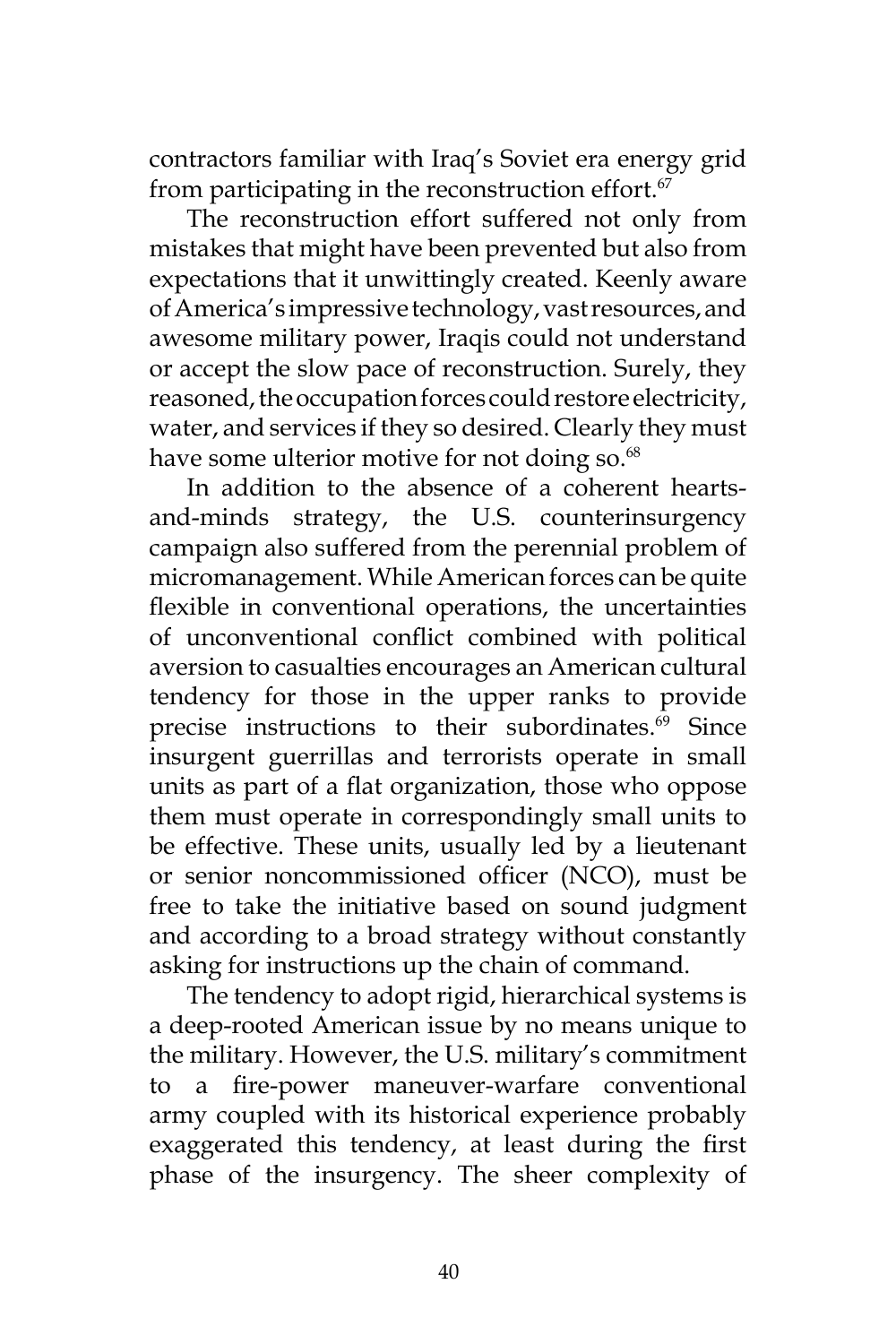a modern high-tech battlefield upon which over a hundred killing systems can be brought to bear requires significant coordination and considerable control from above. An advancing column of armor out of place by even a small distance risks friendly-fire casualties.<sup>70</sup> Useful as it may be in large-scale conventional battles, however, such tight control of operational units does not work well in counterinsurgency.

#### **April 2004-February 2006**.

Perhaps as early as the fall of 2003 and certainly by the spring of 2004, the United States had come to recognize the nature of the insurgency and to develop a plan for dealing with it. The United States also advanced its political objectives for the country. An agreement among the members of Iraq's interim Governing Council on how to administer the country led the Bush administration to turn sovereignty of Iraq over to them on June 28, 2004. In October the Iraqis approved a new Constitution for the country, and in December they elected members of Parliament.

Political progress did not necessarily improve the security situation, but it did change the pattern of violence. U.S. forces continued to be targeted and even engaged in full-scale conventional operations against al-Sadr's Mahdi Army in August and to recapture Fallujah in November. The core U.S. strategy focused on rebuilding Iraqi security forces and gradually deploying them, first in support of, and ultimately to replace, coalition troops. Sensing the danger posed by this approach, the insurgents concentrated their efforts on disrupting the emerging political and security institutions. They focused more and more on killing Iraqis who volunteered to serve in the police or the army.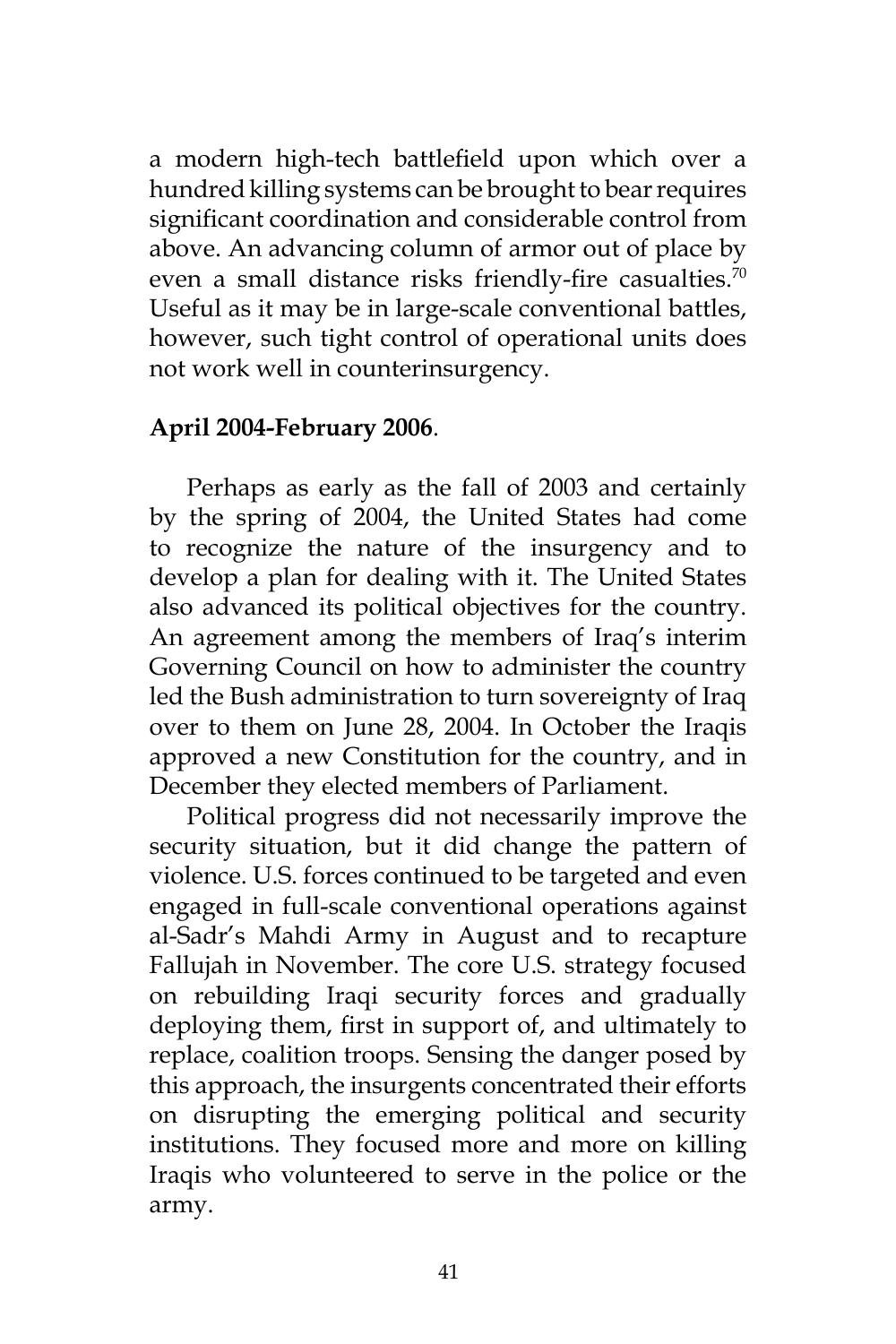While the new Iraqi units were being trained, U.S. forces retained primary responsibility for internal security. In carrying out this mission, they developed or relearned effective counterinsurgency tactics and corrected many mistakes made during the first year of occupation. Given the opportunity, training, and support, American soldiers have proven themselves as effective as those of any other nation at counterinsurgency and better than most. Small unit operations and "framework," deployment, and assigning units to Iraqi villages for long periods have proven effective. Troops had to be reassigned from conventional duties, and although those forming heavy armored units had the most difficulty adjusting, they too learned effective tactics.

A U.S. company deployed to the village of Salaam to protect Baghdad airport illustrates the new approach. "I know this village like the back of my hand," the Company Commander observed. He chats with locals about prices in the local market and watches for signs of inflation. He secured a water pump for the village, dines with locals, and exchanges kisses with the son of the local Sheik. He also attests to how easily his efforts can be undermined by heavy handed tactics. When a C130 dropped flares to counter heat-seeking rockets and inadvertently set fire to crops, the Captain complained, "He's burning my fields. I do not know why they do that." He compensated villagers for their monetary loss, but they no doubt harbor lasting resentment as well  $^{71}$ 

Elsewhere in Iraq, American units have received smaller, more lightly armored vehicles better suited to the urban environment. Experts also have called for a revival of the Combined Action Platoons (CAPs) used with considerable success in Vietnam. The CAPs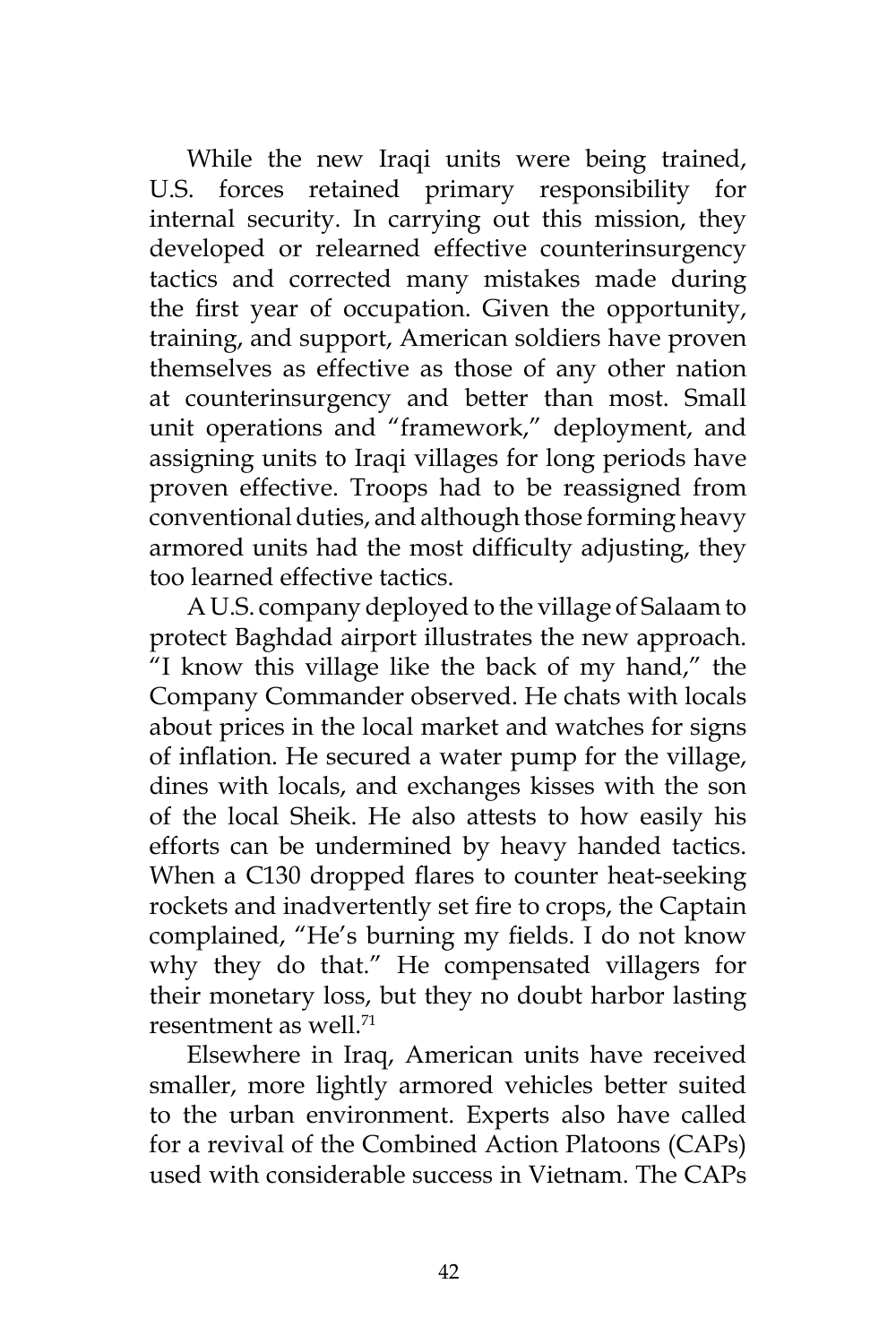program stationed a squad of 12 marines in a village to train and support local militia to defend their homes. By living among the villagers for an extended period of time, the Marines won their trust. Hastily conscripted levies who receive limited training and serve alongside of, but separate, from U.S. forces do not perform as well as those in which Americans become a regular part of the unit, acting as a kind of leaven. While some effort has been made to deploy U.S. soldiers to mentor their Iraqi counterparts, too few have been deployed on this important duty. Only 4,000 American troops have been assigned to military transition teams to work alongside Iraqi units, and most of these operate at battalion level or higher instead of with company, platoon, or squad level where most counterinsurgency operations take place.<sup>72</sup>

This tactic closely approximates what the British have done for over a century. In Oman, for example, the British SAS units enjoyed considerable success raising, training, and leading local defense forces known as *Firqats*. These units defended their local villages, gathered intelligence on the insurgents, and even engaged in offensive operations. The key to success lay in demonstrating a long-term commitment to live with the local people until the war could be brought to a successful conclusion.73

## **February 2006-Present.**

The insurgency may have entered a third phase beginning in late 2005 when intercommunal violence between Shiites and Sunnis increased significantly. On November 18, suicide bombers attacked two Shiite mosques in the Kurdish town of Khanaqin, killing some 70 people. The situation escalated dramatically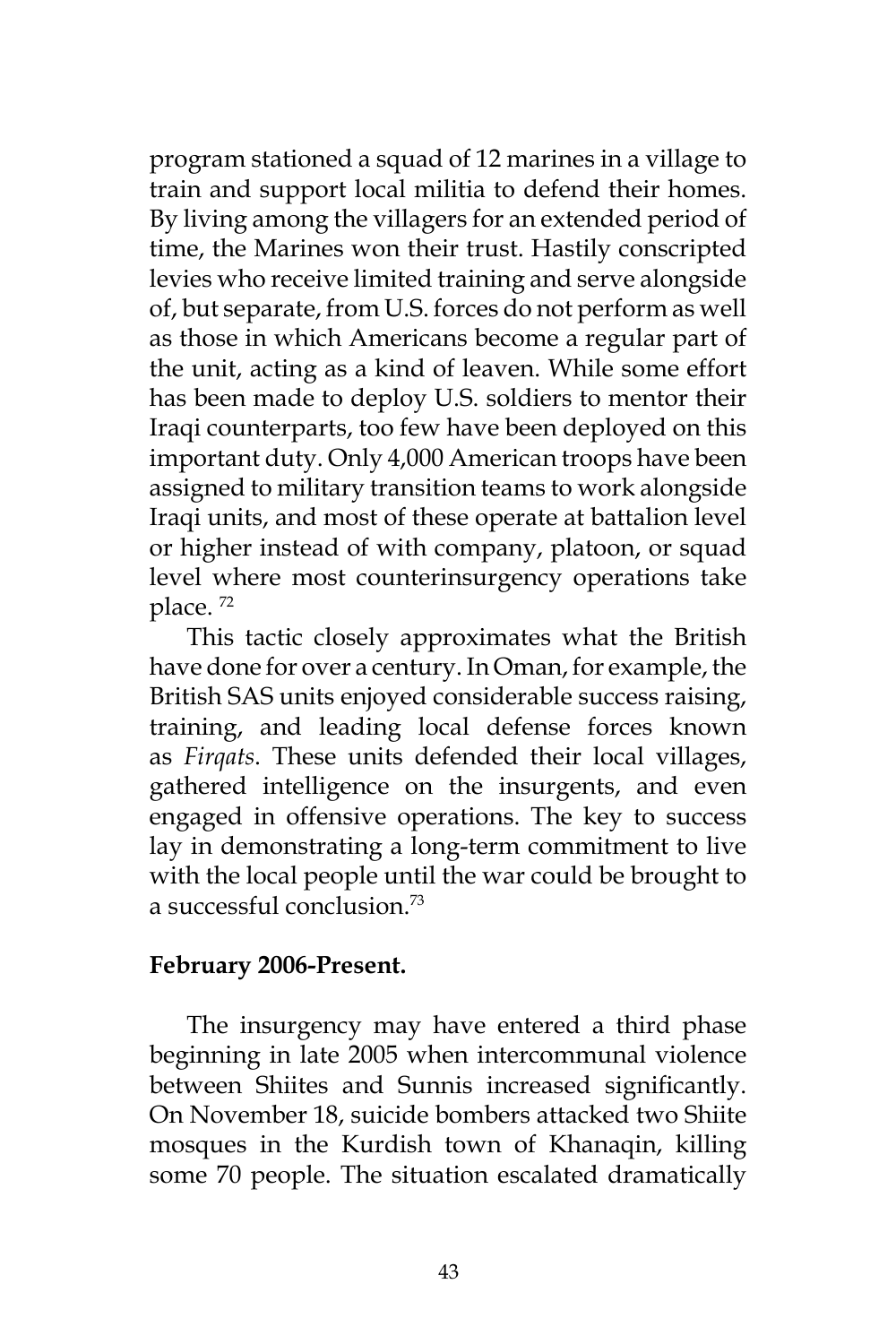with the February 23 bomb attack on the Golden Mosque in Samarra, one of Shiite Islam's holiest sites. Over a thousand people died in the wave of sectarian killings that followed. Since that attack, tit-for-tat murders have been an almost daily occurrence. Some of the murders clearly have been the work of Sunni and Shiite militias. In other cases, Iraqi police officers appear to have been involved. Implication of Iraqi security force members in sectarian violence brings to the fore a question looming in the background since the training of Iraqi units began: with whom does the loyalty of these new soldiers and police ultimately lie, the central government or their own faction leaders?

The U.S. approach to combating the insurgency continued to evolve, with troops applying improved tactics developed over the previous 2 years. In relatively calm areas, the Americans pulled back and handed over control to Iraqi units as these came on line. In the most contested areas, U.S. forces continue to bear the brunt of the internal security duties and to take casualties. Small unit tactics, constant patrolling, vigilance, and good fire discipline have become the norm, replacing less effective methods employed during the first year. Battalion and company commanders have made a concerted effort to learn from past counterinsurgency campaigns as well as from their own contemporary experience. Password-secured websites such as Army Knowledge on Line and *Companycommand.mil* provide forums for information-sharing. Officers who have served in Iraq share what they have learned with those about to deploy. They circulate briefings and recommended reading lists, which include works by Vietnam-era scholars such as British Counterinsurgency guru Sir Robert Thompson. Those who have served in Iraq stress the importance of understanding Islam,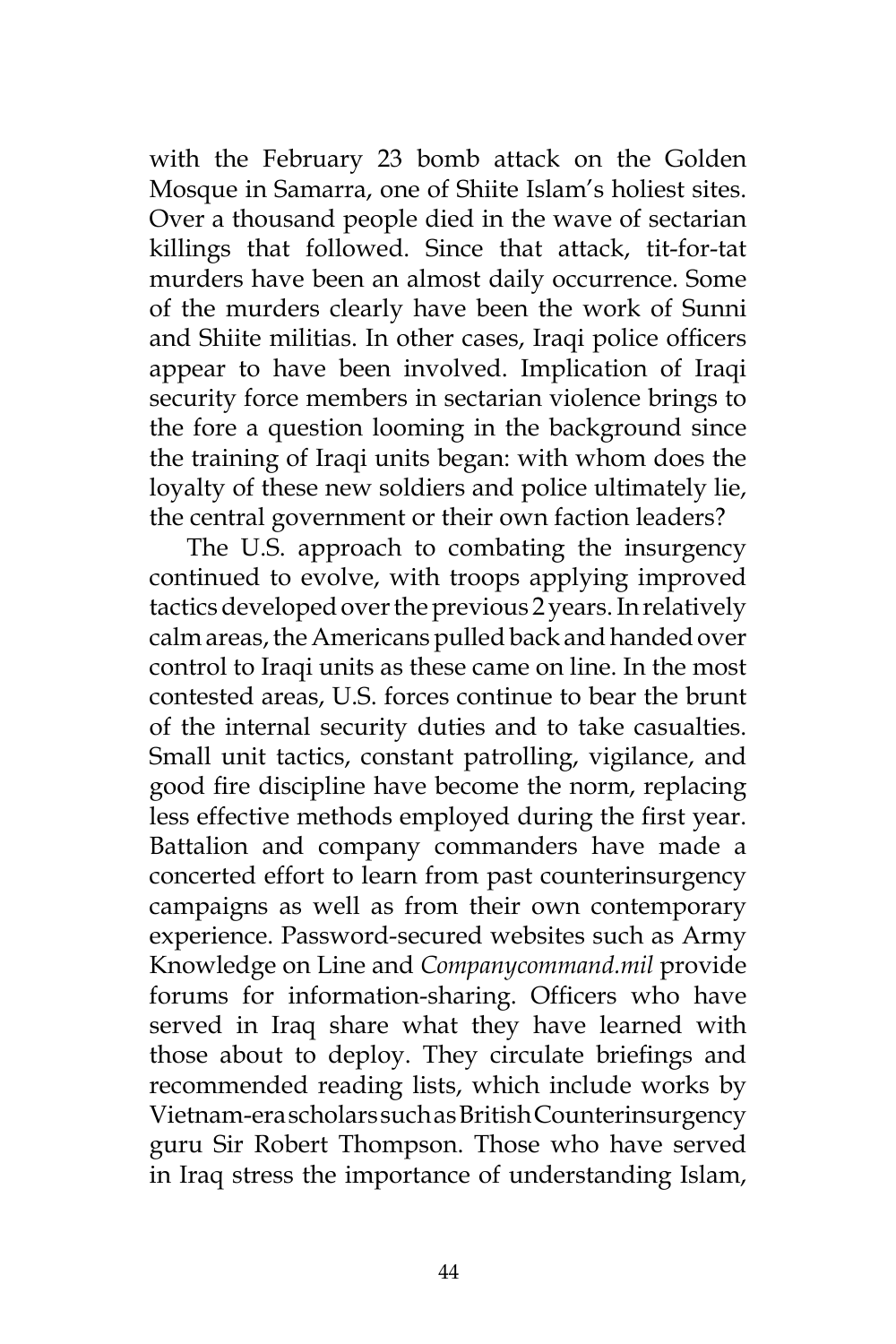being sensitive to local culture, and knowing at least some basic Arabic.

Despite marked improvements in counterinsurgency tactics, operations continue to suffer from the same shortage of personnel that has plagued the campaign from the outset. The coalition still lacks the requisite number of boots on the ground necessary to clear and hold insurgent-controlled areas. The frustrating, and at times enervating, task of incessantly patrolling the same troubled streets, taking casualties without seeing any visible improvement in the security situation, inevitably takes its toll on the soldiers. While the vast majority of them have maintained admirable discipline and shown considerable restrain under trying circumstances, a few have not.

On November 19, 2005, a Marine patrol on duty in Haditha lost one of its members to an IED. The troops were young, tired, and over extended, part of a company of 160 asked to keep order in a town of 90,000 with a strong insurgent presence. The death of a beloved corporal provided the proverbial last straw. The unit allegedly returned to the town that night, and in the morning delivered the bodies of 24 Iraqis, some of them women and children, to the local hospital.<sup>74</sup> An investigation is currently underway, but there can be little doubt that an atrocity of some kind occurred. Evidence that the Marines may have tried to cover up the incident has further undermined U.S. credibility. Another unit has been charged with summarily executing an Iraqi civilian, and a third group will stand trial for the rape of an Iraqi woman and the murder of her family for covering it up. These incidents probably are isolated, a handful of excesses that inevitably accompany counterinsurgency. Other evidence, however, suggests that they may be symptomatic of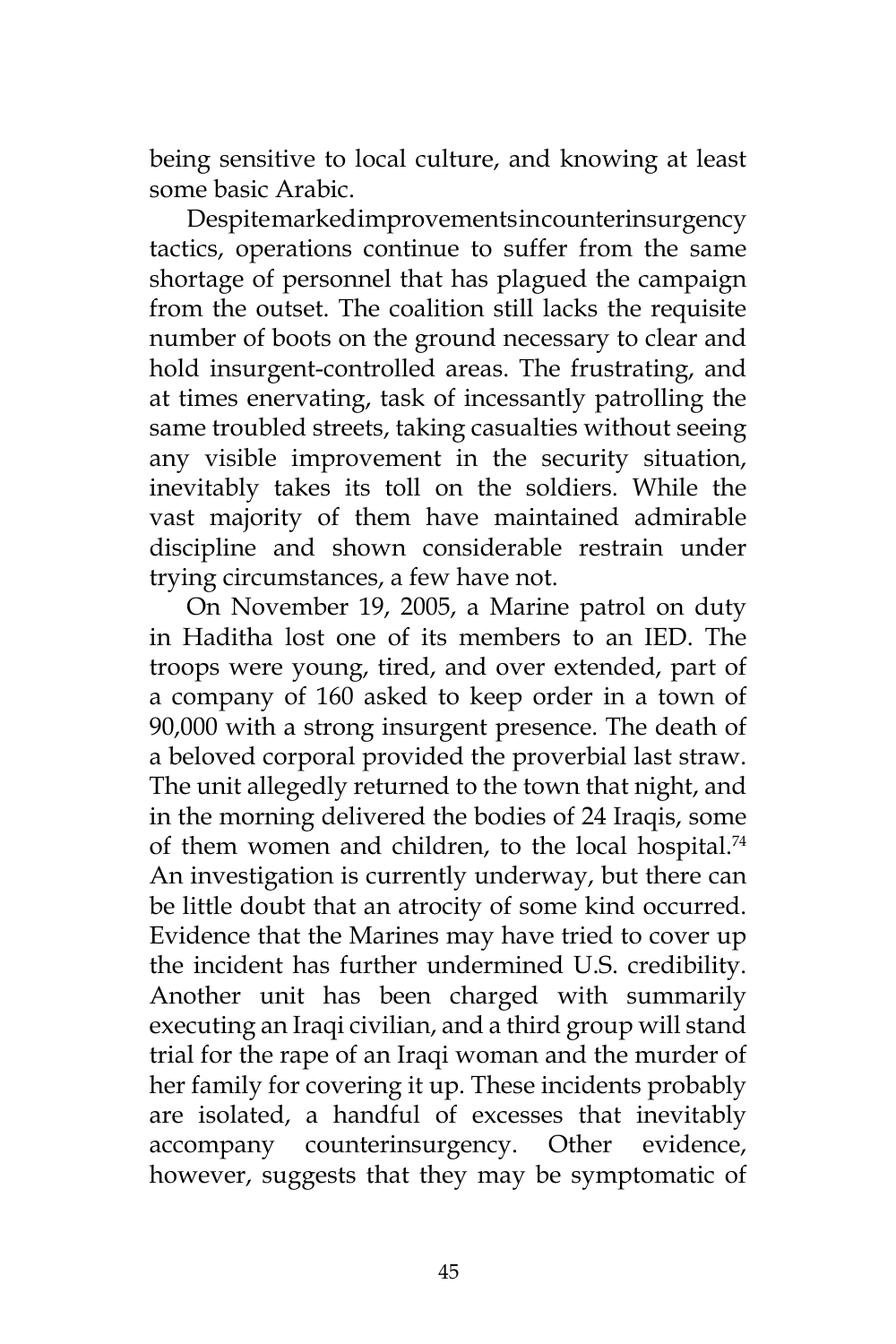more serious problems. As units prepare for their third rotation to Iraq, other strains are beginning to show. In August 2006, the Army recalled 300 members of the 172nd Striker Brigade home to Alaska from a year's tour of duty in Iraq and sent them back for another 4 months to deal with escalating violence in Baghdad. The soldiers had gotten to spend between 3 and 5 weeks with their families.<sup>75</sup> In 2005, more than one-third of West Point Graduates from the class of 2000 left the army after fulfilling their mandatory 5-year term, the second year in a row to see such declining retention rates.76 And the divorce rate among army personnel doubled between 2001 and 2004.77 Even the Marines have had to resort to mandatory recalls of inactive reservists because of an anticipated shortfall of 2,500 volunteers for Afghanistan and Iraq.78

In the midst of these difficulties, however, U.S. forces experienced one of their most dramatic successes. On June 7, 2006, they conducted a precision air strike against a safe house Northeast of Baghdad, killing Abu Musab al-Zarqawi, leader of al-Qai'da in Iraq. A series of raids on other locations accompanied this action, netting a wealth of intelligence on the insurgents. The Jordanian terrorist leader had been the most ruthless opponent of the United States and moderate Iraqis. Although the details of the operation that killed al-Zarqawi remain classified, a great deal can be surmised from official reports and public statements. Clearly, the United States got very precise intelligence on the al-Qai'da leader and his whereabouts, probably with the help of the Jordanians and quite possibly from other insurgents. This intelligence coup may have been the product of the new American approach to countering the Iraqi insurgency, or it may reflect the new phase into which the insurgency has entered.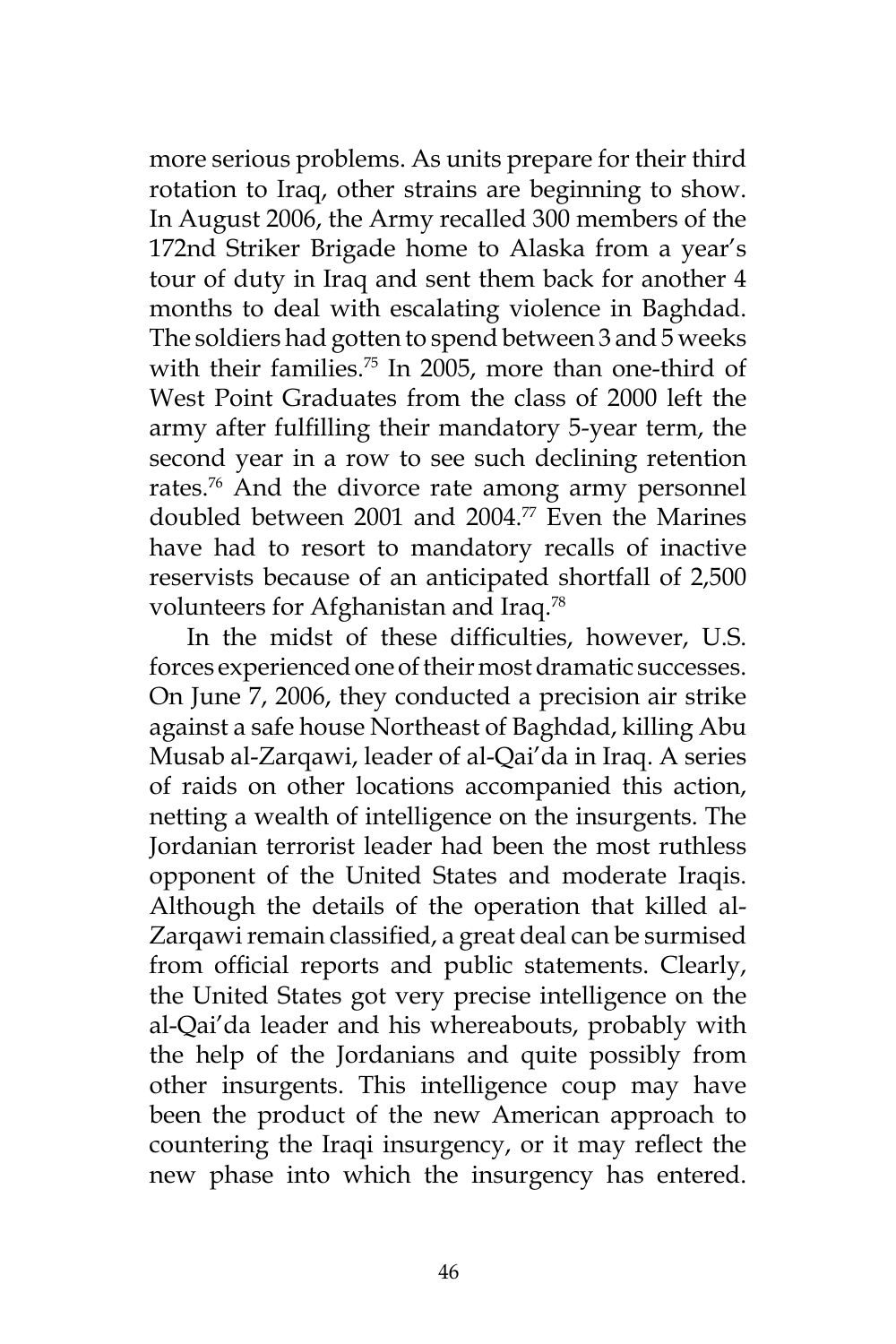Persuaded that their future lay with the government, ordinary Iraqis willingly may have provided the vital information on al-Zarqawi's whereabouts. On the other hand, indigenous insurgents may have decided that the foreign terrorist leader, whose indiscriminate killing alienated everyone, had become a liability in the internal sectarian power struggle and turned him in. These insurgents would be far more interested in gaining control of Iraq than in supporting the world Islamist revolution to which al-Zarqawi belonged.

# **An Effective Strategy?**

In November 2005, the White House published a *National Strategy for Victory in Iraq*, its first effort to articulate a comprehensive approach to countering the 2 1/2-year-old insurgency. The long delay in drafting such a statement testifies to an inability or unwillingness to recognize the nature of the conflict during its initial phase. Although the document represents a significant improvement over the initial approach to the insurgency, it still contains serious weaknesses that need to be addressed.

The *Strategy* clearly articulates a comprehensive, long-haul approach to counterinsurgency based on three broad tracks. The political track calls for *isolating*  extremists from the general population who can be persuaded to support the new Iraq; *engaging* people outside the political process "through ever-expanding avenues of peaceful participation"; and *building* "stable, pluralistic, and effective national institutions." The security track calls for *clearing* areas held by the insurgents; *holding* these areas so that the insurgents cannot return; and *building* "Iraqi Security Forces and the capacity of local institutions to deliver services,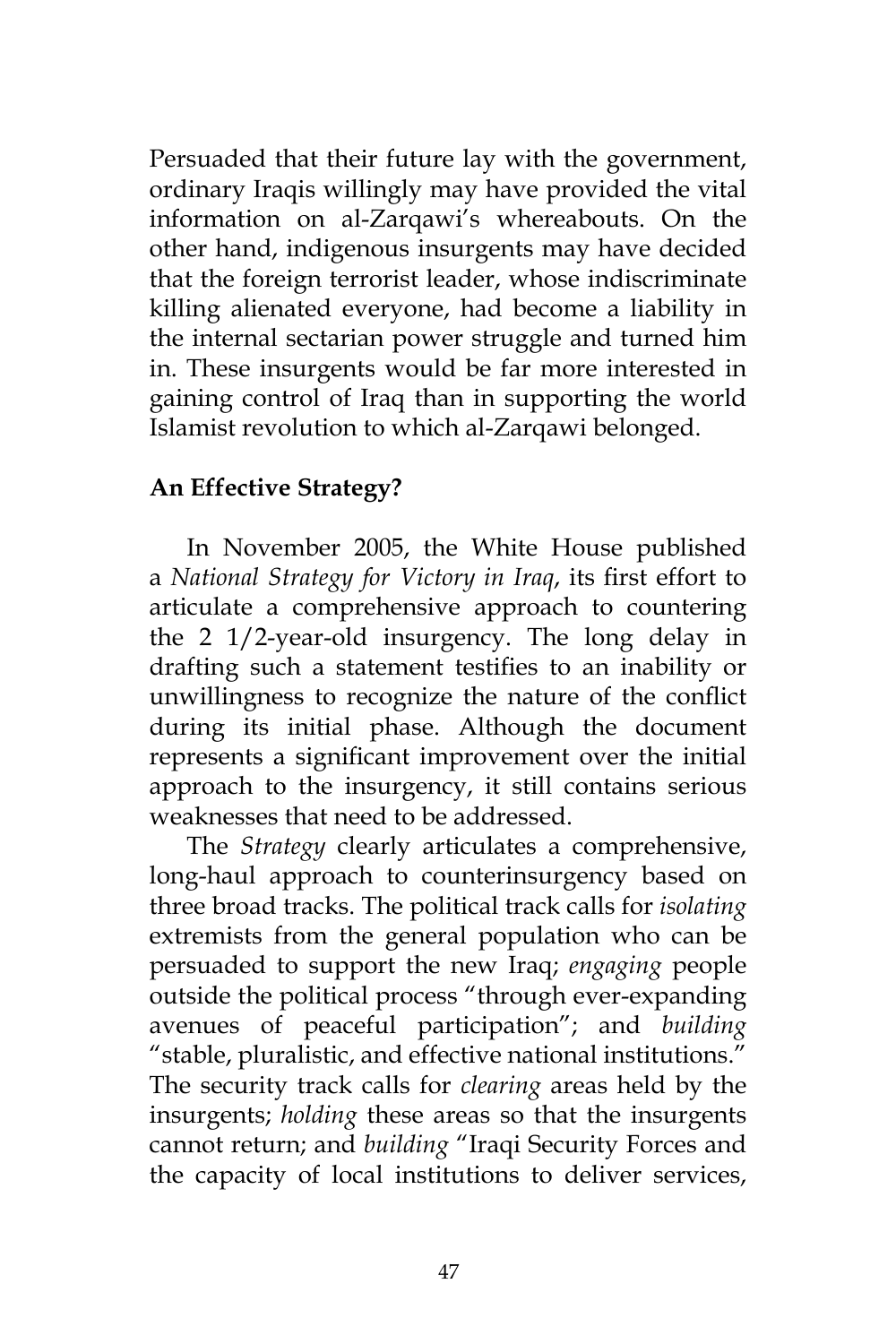advance the rule of law, and nurture civil society." The economic track seeks to *"restore* Iraq's neglected infrastructure"; *reform* the country's economy "so that it can be self-sustaining in the future"; and "*build* the capacity of Iraqi institutions to maintain infrastructure, rejoin the international economic community, and improve the general welfare of all Iraqis."79 Finally, the *Strategy* acknowledges that "victory will take time," although it does not even estimate how long the campaign will last.<sup>80</sup>

In addition to its obvious strengths, the *Strategy* has some glaring weaknesses. The document doggedly insists on seeing Iraq as the "central front in the global war on terrorism," even though few independent analysts understand the conflict in these terms.<sup>81</sup> In fact, treating Iraqi insurgents as synonymous with al-Qai'da terrorists makes it difficult to separate moderates from extremists, a stated objective of the *Strategy*. In addition, the document grossly oversimplifies the nature of the insurgency. Other than a reference to the "continued existence and influence of militias and armed groups, often affiliated with political parties," it does not even address these militias who often serve clan and religious leaders rather than political parties.<sup>82</sup> The strategy also fails to address growing sectarian violence and the prospect of a civil war along religious lines. Finally, while the document insists that the United States has no intention of imposing any particular form of government on Iraqis, many within the country and the wider Middle East believe that the Americans do seek to import their own version of secular democracy on Iraq.

These weaknesses notwithstanding, the *Strategy*  offers a viable approach to countering the Iraqi insurgency. It includes key elements also found in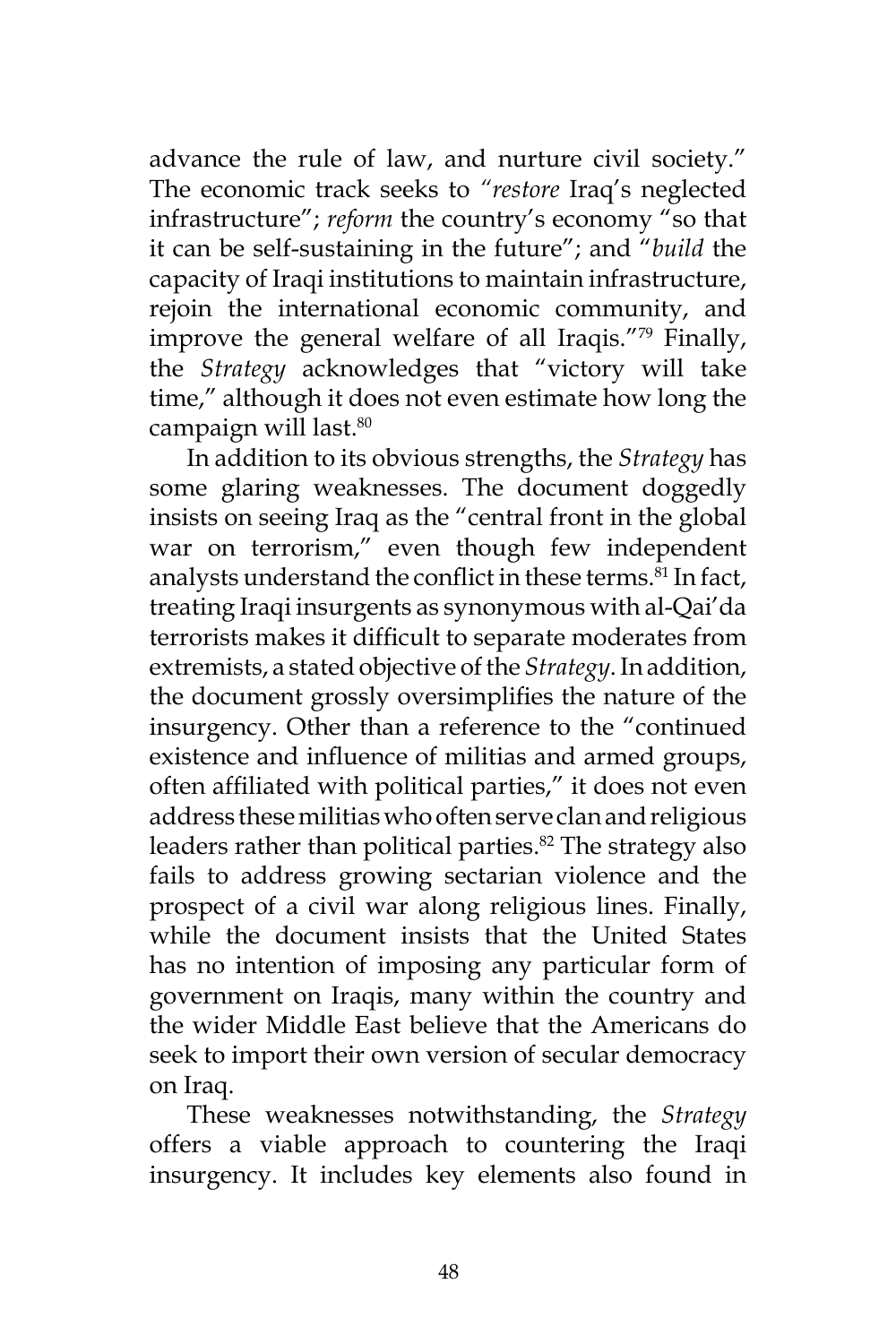the British approach, though most notably omits any reference to minimum force. The major problem lies not with methods but with means. The stated objective to clear and hold territory can be little more than a platitude without the requisite number of troops to carry it out. U.S. forces understand what needs to be done but still lack the resources to do it.

#### **Prospects and Outcomes**.

Predicting the outcome of an ongoing conflict is always tricky, but never more so than in a counterinsurgency campaign. The United States clearly has an effective strategy to defeat the insurgents and probably can produce the resources to implement it *if* the political will to stay the course in Iraq can be maintained. Actual operations and the trajectory of the conflict offer much encouragement. Outside the Sunni triangle and Anbar Province, the security situation has been improving, and much rebuilding of critical infrastructure has taken place. The political situation also has gotten better with the country's first democratically elected government in decades taking office. Growing sectarian violence that threatens to erupt into civil war combined with the increasing stress on U.S. forces could, however, undermine these accomplishments.

Recent operations in Baghdad reveal both the possibilities and problems of countering the Iraqi insurgency. In late July 2006, Iraqi and U.S. forces launched Operation TOGETHER FORWARD to clear and hold neighborhoods dominated by insurgents and militias. The operation calls for military units to establish order, restore vital services, set up advisory councils, and hand over control to Iraqi military and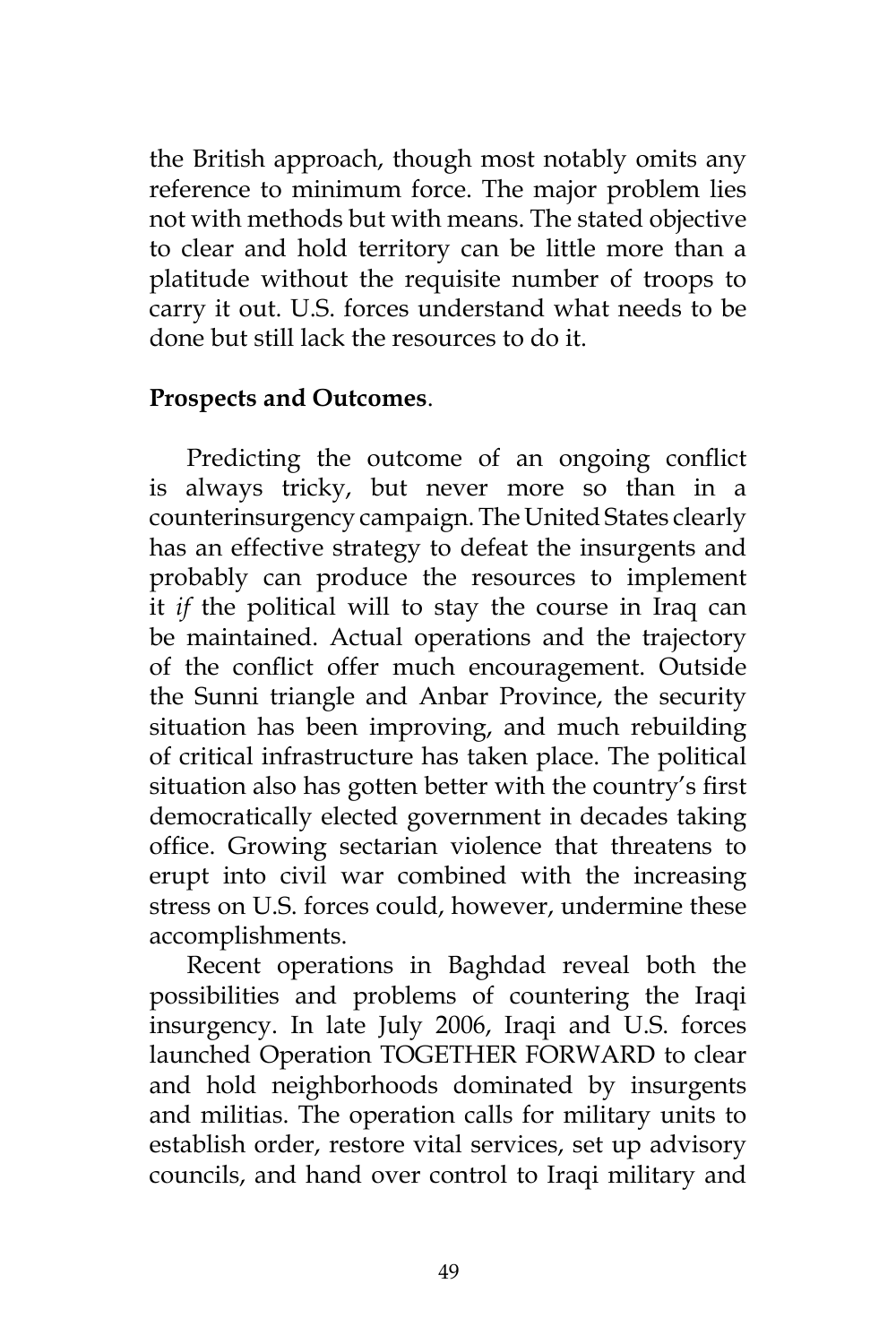police units.83 This approach duplicates the oil-spot strategy employed during classic counterinsurgency campaigns in which forces secured areas and expanded control outward from them.<sup>84</sup> In theory, the plan should work *if* Iraqi forces can hold what U.S. troops have cleared. On paper at least, they have the numbers to do so. The Iraqi military now fields 133,160 and the police 165,200. However, the quality of these forces remains very uneven and their ultimate loyalty suspect. Observers continue to worry that more U.S. troops are "still being employed in offensive combat operations than in classic counterinsurgency tasks of protecting the population and denying its use to the armed opposition." They continue to see too many "massive security operations . . . most notably the Fallujah offensive, [which] wreak indiscriminate damage, as opposed to the precision, intelligencedriven raids on specific buildings where insurgents have been found."<sup>85</sup> These conclusions do not bode well for a successful outcome to the campaign. On a more positive note, Operation TOGETHER FORWARD has led to the capture of a top-tier al-Qai'da leader responsible for the February 22 bombing of the Golden Mosque in Samarra, creating a "serious leadership crisis" in the terrorist organization.<sup>86</sup>

Another encouraging development lies in the concerted effort the U.S. military has made to incorporate mistakes made and lessons learned from 3 years of very difficult counterinsurgency campaigning in Iraq. The Army's new field manual, *FM 3-24: Counterinsurgency*, contains an impressive compendium of theoretical wisdom, historical example, and practical advice. The manual emphasizes the primacy of a political as opposed to a military solution to the conflict and stresses unity of effort in combating the insurgents.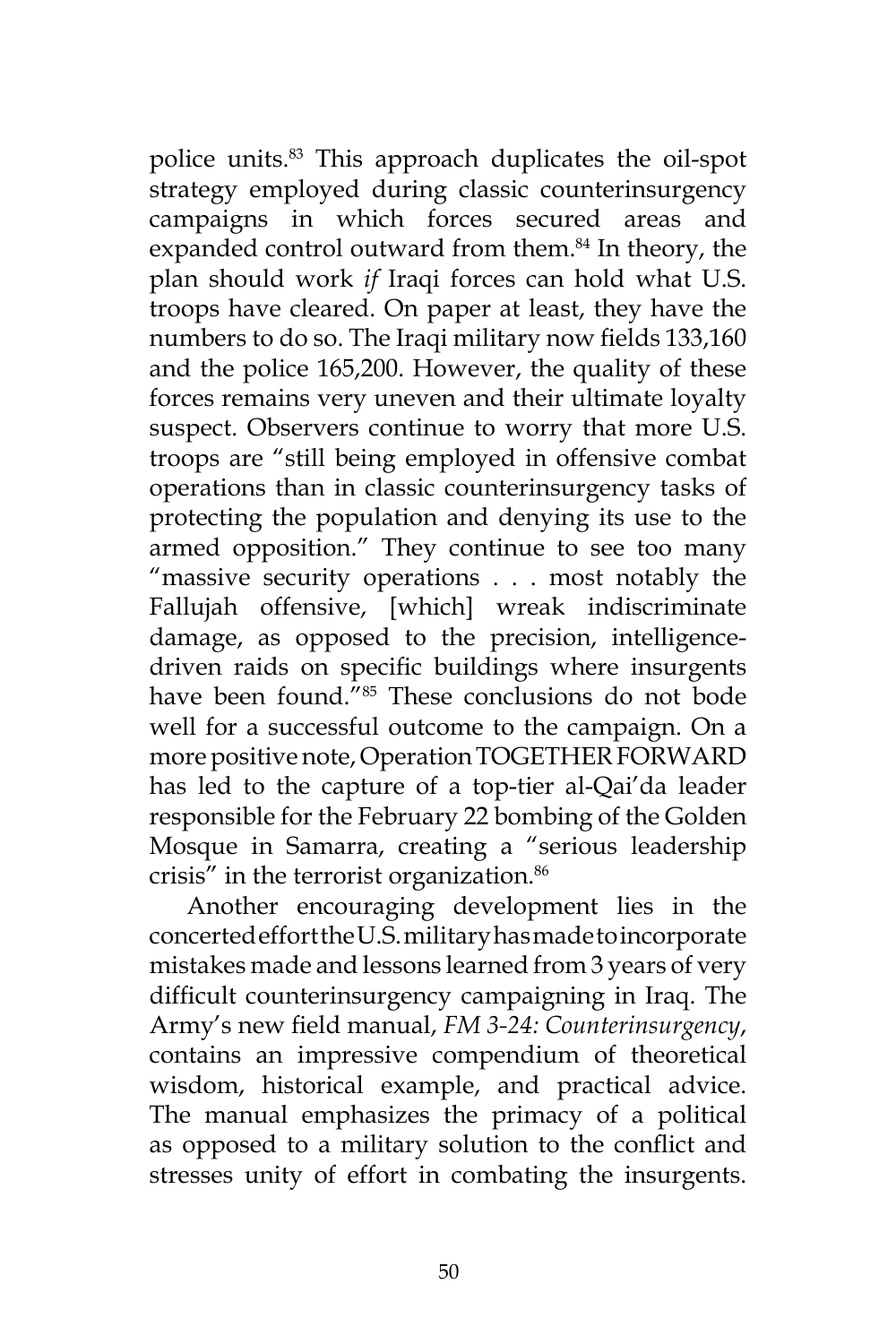It also embraces decentralization of command and control (dubbed "Empower the Lowest Levels") and asserts the need to keep the use of force "measured." These lessons could have been derived from analysis of past campaigns, but others clearly derive from Iraq. In particular, the new doctrine highlights the importance of "Managing Information and Expectations." Finally, *FM 3-24* warns the American soldier to "Prepare for a Long-Term Commitment."<sup>87</sup>

This long-term commitment may be the decisive issue in the conflict. The real struggle for control of Iraq in fact may occur not in Baghdad, but in American living rooms. As mid-term elections approach and the American public grows less and less supportive of the war, pressure to withdraw probably will increase. Iraq will be an important issue in the November 2006 midterm elections and may be the decisive factor in the 2008 presidential race. If calls to bring the troops home continue to mount, the insurgents may have cause to believe that they can win merely by persevering.

#### **RECOMMENDATIONS**

No matter what its outcome, the counterinsurgency campaign in Iraq offers plenty of lessons that may inform the conduct of this campaign and can certainly improve the conduct of future ones.

#### **Policy and Strategy**.

The obvious and most consequential mistake in Iraq has been the failure to anticipate the insurgency in the first place. The assumption that military victory would be followed by a quick restoration of order and a smooth transition to democracy precluded any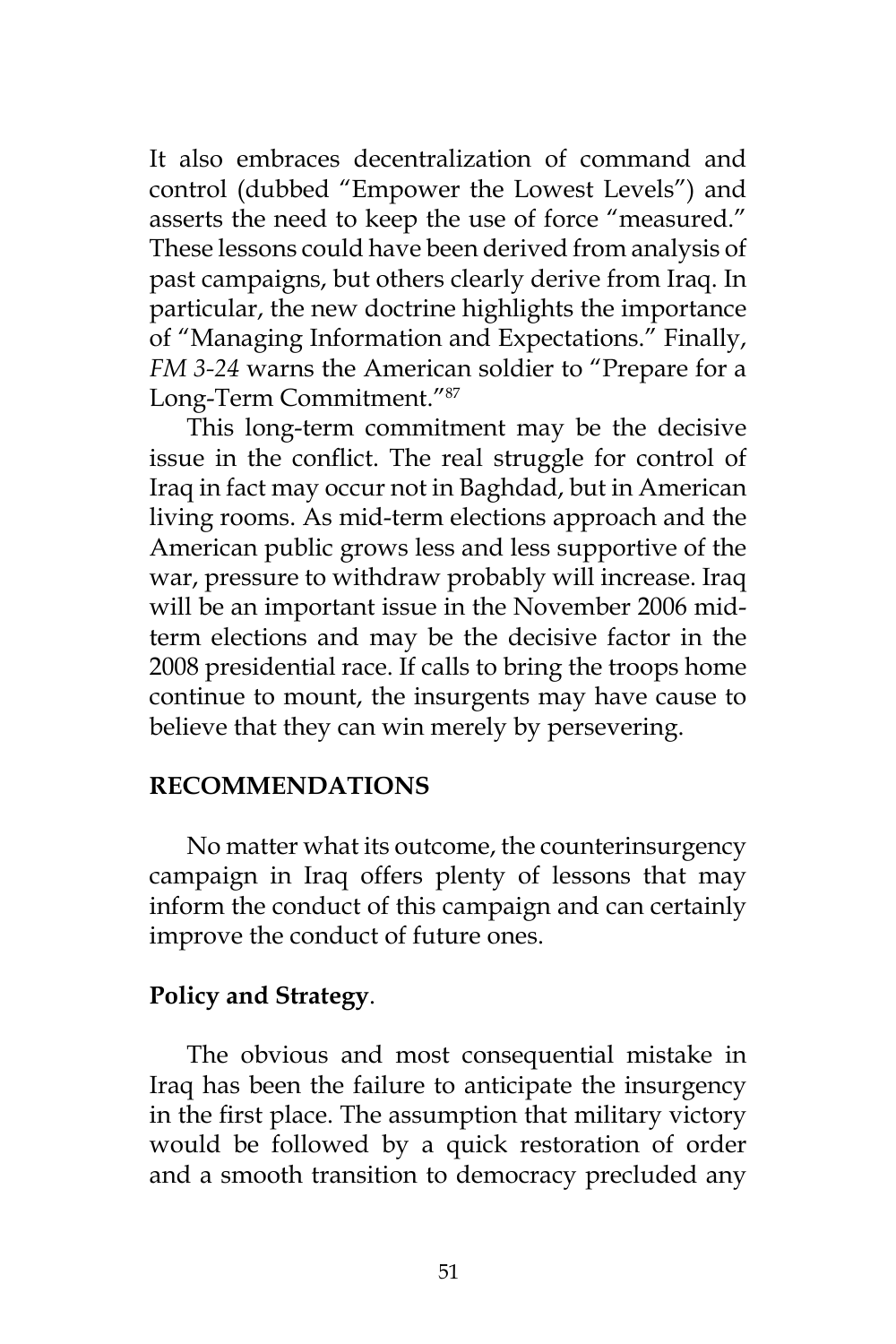serious consideration of other contingencies. For the first year of the insurgency, the U.S. response was overwhelmingly reactive and ad hoc. In the future, any invasion plan should include preparation for a protracted internal security operation. Preparations should include not only a military strategy, but also a plan to prepare the American people for a protracted conflict. The experience of Somalia, Bosnia, Kosovo, Afghanistan, and Iraq clearly demonstrates that stability and support operations, nation-building, promoting democracy, and counterinsurgency take a very long time and significant resources to achieve. No administration should undertake such operations unless it can commit the resources and maintain the political will to support such a protracted mission.

## **Troop Strength**.

The unforgiving arithmetic derived from past campaigns and borne out in current ones makes clear that it takes tens of thousands of soldiers to defeat thousands or even hundreds of insurgents. Although not a hard and fast rule, the ratio of at least 20 members of the security forces per 1,000 inhabitants of a threatened state provides a sobering guideline. Even with the increasing availability of newly trained Iraqi units, the coalition has too few troops for the task of pacifying a country the size of Iraq. The decreased size of the post-Cold War U.S. military, its global commitments, and the difficulty of maintaining popular support for lengthy, repeated deployments argue strongly against American unilateralism. As the case of Kosovo clearly illustrates, coalitions (even with all of their problems) can be more effective than single nations at post conflict peace building. The United States has the best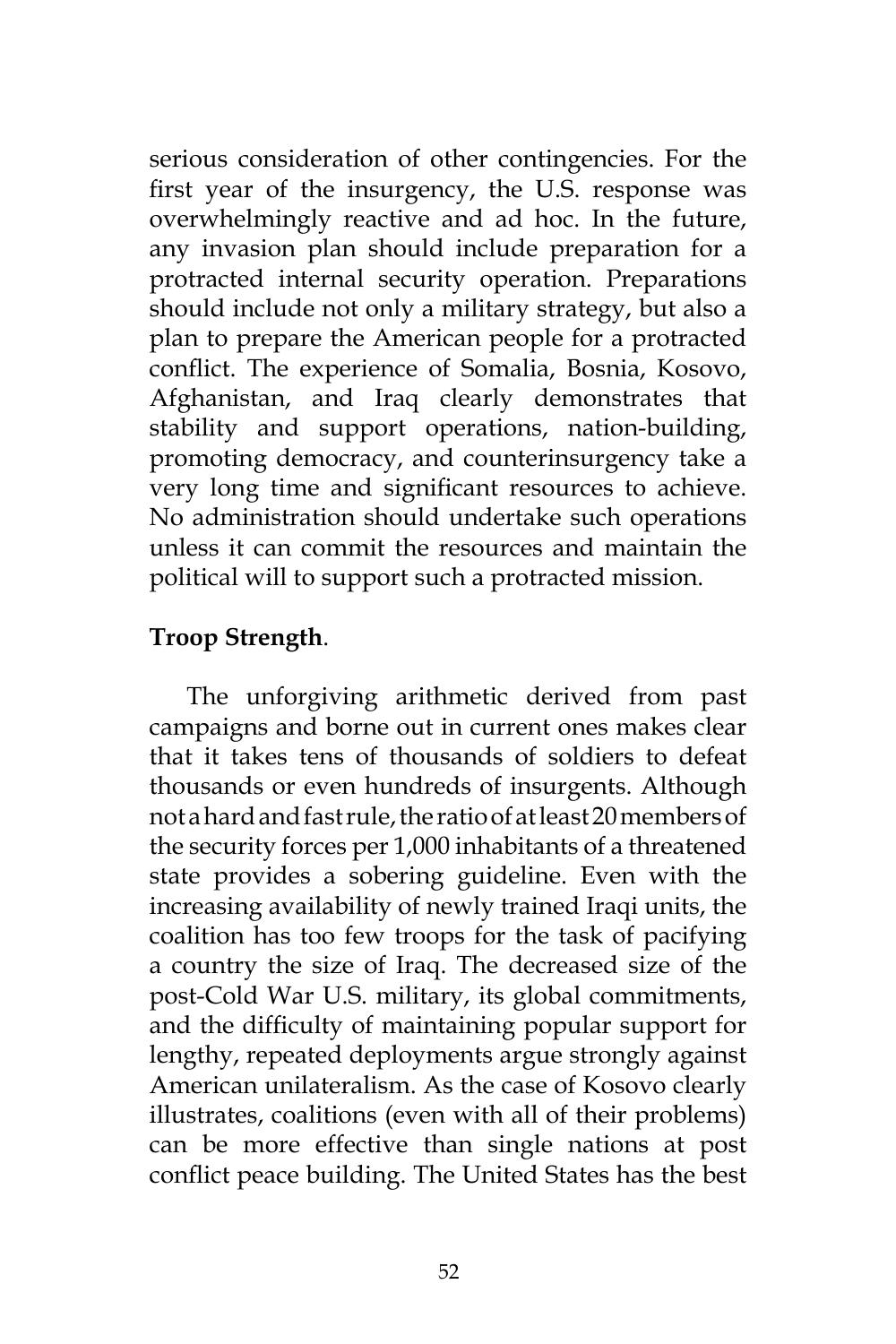conventional forces in the world, but several of its NATO allies have been far more effective at operations other than war. Their presence in Iraq has been sorely missed. The need for large numbers of boots on the ground also suggests the desirability of keeping indigenous security forces in being when occupying a country no matter what some of its members may have done in the past. At times pragmatism must trump ideology.

## **Hearts and Minds.**

The case of Iraq reinforces the wisdom of past campaigns. Counterinsurgency depends upon winning the trust and support of disaffected people. A threatened government and its allies must consider what those people actually want as opposed to what it prefers to give them. More often than not, people desire the basic necessities of life for today and at least the hope of an improved standard of living tomorrow. Lack of electricity, running water, adequate health care, schools, and jobs have turned many Iraqis first against the occupation and then against the new Iraqi government. Overemphasis on building political institutions, perhaps at the expense of rebuilding critical infrastructure during the first phase of the occupation hurt rather than helped the coalition cause. No election can take the place of basic necessities.

While the Army's brand new field manual espouses a much better approach to counterinsurgency than its predecessor does, it still elevates political goals above economic and social ones. Recognizing that preserving legitimacy lies at the core of an effective counterinsurgency strategy, *FM 3-24* defines legitimacy in terms of a functioning democracy that people accept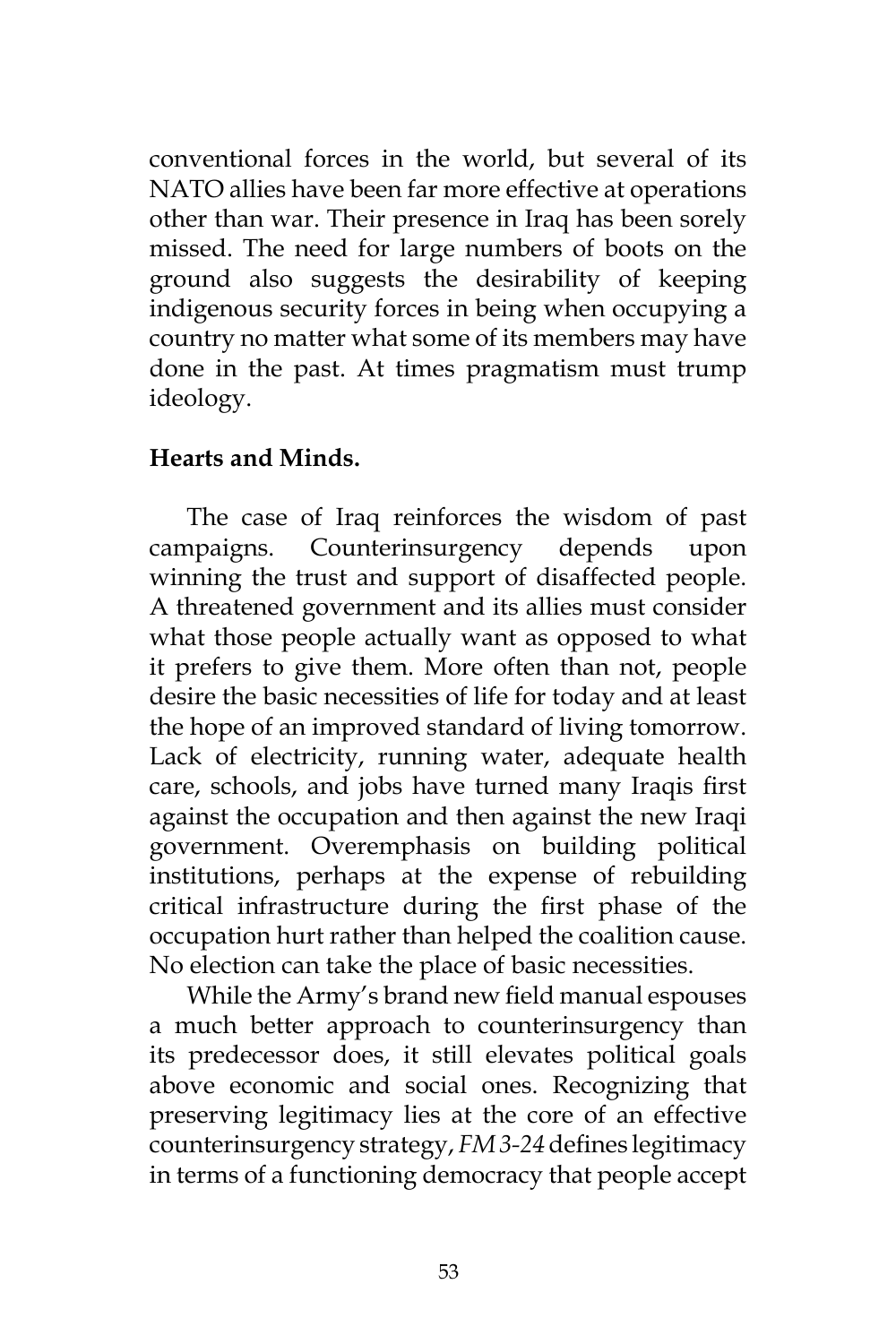and in which they participate.<sup>88</sup> Equally important (and during a period of rebuilding, perhaps more so) is government's ability to deliver the vital services upon which civil society depends.

Soldiers, of course, do not make policy decisions or set reconstruction priorities. However, they do have to implement them. In working with locals to rebuild a war-torn country, military and civilian personnel should follow the same precept that guides doctors: at the very least, do no harm. During the first phase of the Iraqi campaign, the cultural insensitivity of some ordinary soldiers and even officers contributed to anti-American sentiment. Given valuable experience gained by the U.S. military in Somalia, Bosnia, and Kosovo, this behavior suggests that little effort has been made to learn from these earlier missions. Officers, NCOs, and enlisted personnel are now making a concerted effort to remedy this problem by learning as much as they can about local language and customs. However, overcoming damage done during the first year of the war will be difficult.

This ad hoc approach to learning about a country and its people should be replaced with formalized predeployment intercultural education and training, which most businesses provide employees relocating overseas. Basic knowledge of local norms and customs can prevent a lot of ill will in an occupied country.<sup>89</sup> Ironically, Special Forces and Foreign Area Officers have long placed great emphasis on cultural understanding. Regular units could benefit from the same education.

## **Civil Affairs**.

Civil Affairs (CA) units have been the most heavily taxed of all U.S. forces in Iraq. Tasked with spearheading rebuilding and community-relations efforts at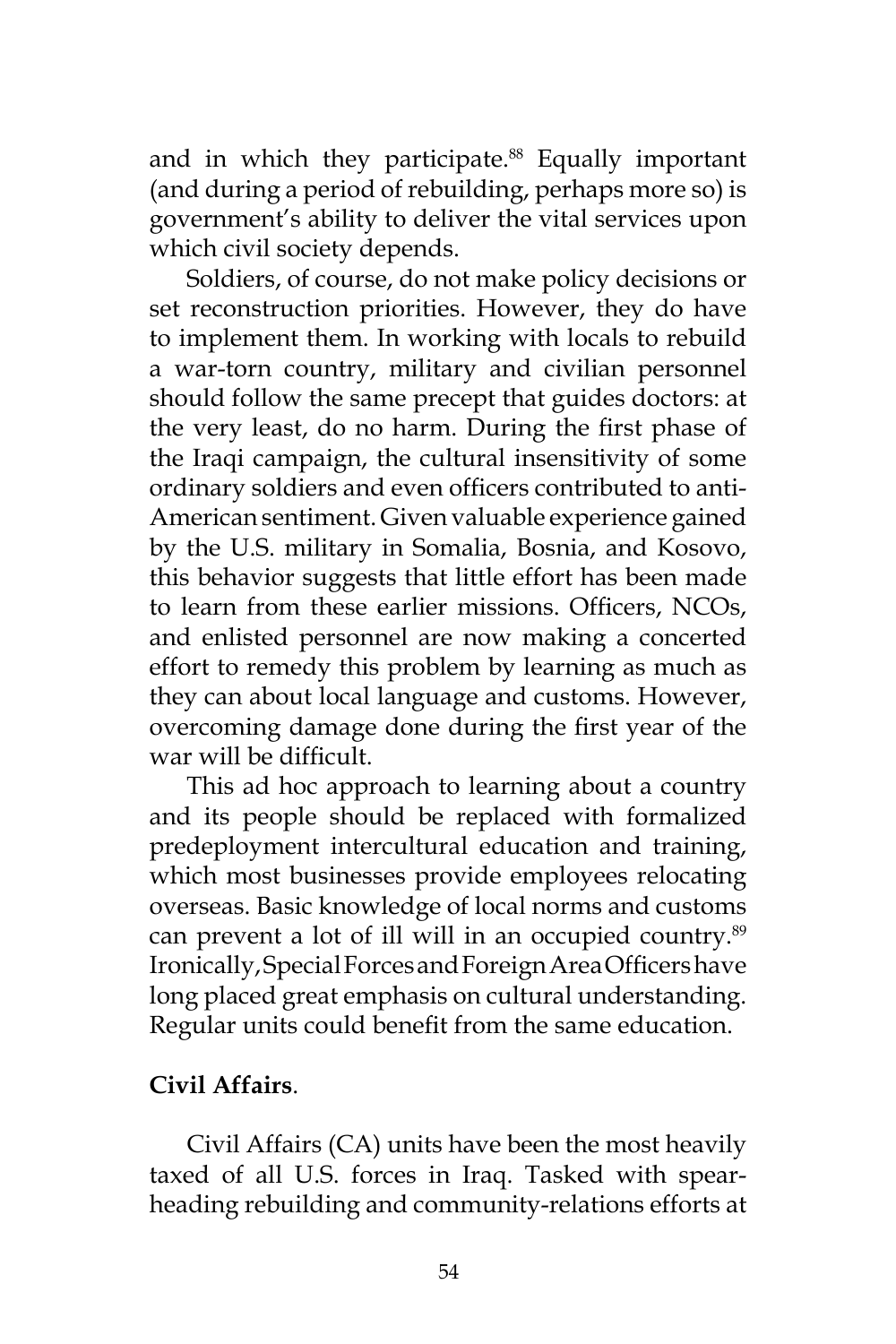the local level, they need both excellent infantry training and a host of practical skills. The Army has chosen to house almost all of its CA capability within the Reserve component based on the reasonable assumption that these part-time soldiers often hold regular civilian jobs (police, fire, civil engineering) that give them valuable CA skills. Sound as this reasoning may be, it reinforces the notion that CA is a specialist field instead of the task of every soldier in a counterinsurgency campaign. Keeping the Army's only active CA battalion within the Special Forces Community reinforces that notion. Serious consideration should be given to expanding the number of regular CA units.

## **Use of Force**.

American troops in Iraq have tried to use force discriminately. During the first months of the insurgency, however, soldiers lacking experience and training for internal security operations too often fell back on their conventional war-fighting skills. Not being able to distinguish friend from foe amidst a sullen population and the feeling that they could not trust even the Iraqi security forces they were helping have tested the patience of many good soldiers with predictable and sometimes tragic results. Greater emphasis on training for urban counterguerrilla warfare with less reliance on heavy fire support could improve the conduct of counterinsurgency operations.

A healthier balance between force protection and mission goals also could improve relations with the local population. Appropriate force protection measures should not be decided by politicians or academics living in relative comfort far from the battlefield. Neither should they be a one-size-fits-all mandate dictated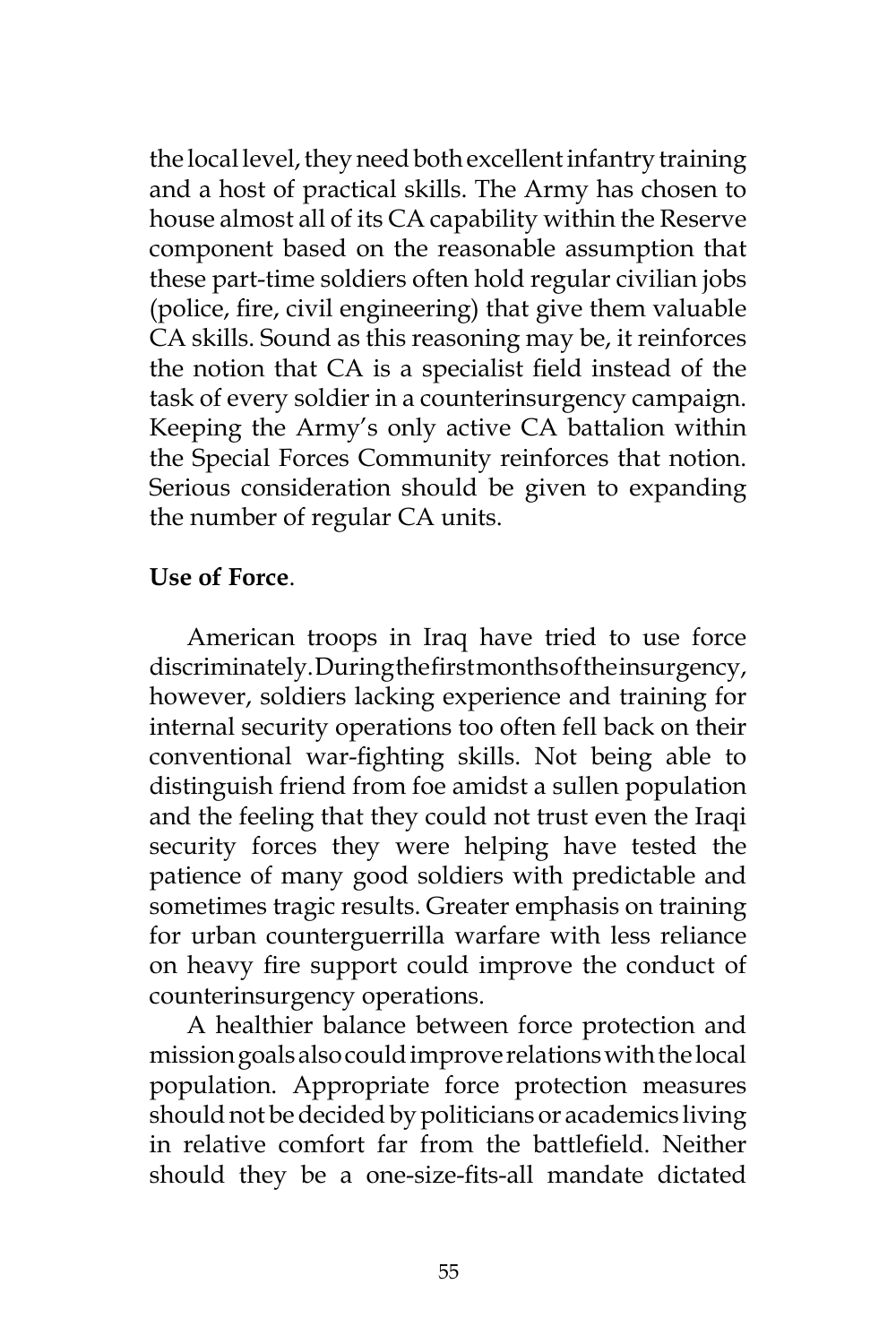from military headquarters. Unit commanders should be allowed some discretion in determining the level of force protection within their individual areas of responsibility. Flak jackets, helmets, and goggles offer some protection, but they can impede building good community relations, which may offer even greater security.

#### **Decentralization of Command and Control**.

Force protection is not the only area in which officers and senior NCOs should be allowed to exercise personal judgment. Counterinsurgency consists largely of small unit operations in which critical decisions must be made at the tactical level with no time to ask back up the chain of command for instructions. These decisions involve everything from employing deadly force to accepting local hospitality. Such decisions cannot be micromanaged or scripted from a rigid doctrine or dictated in an operational memo. Considerable evidence suggests that U.S. forces have learned and are applying this valuable lesson, but the learning needs to be institutionalized. However, an over-bureaucratized command structure continues to create command and control problems and tie down badly needed troops in administrative duties. As one correspondent observed,

Even worse, in terms of wasted manpower, are the huge layers of military bureaucracy that have built up here. There is a four-star strategic command in downtown Baghdad, led by General George Casey, the ranking General in Iraq. Under Casey, there's a three-star command led by [Gen.] Chiarelli. Yet another threestar general, Lieutenant General Martin Dempsey, is in charge of Iraqi forces. There are thousands of soldiers in command staffs who labor over daily briefings and endless PowerPoint presentations.<sup>90</sup>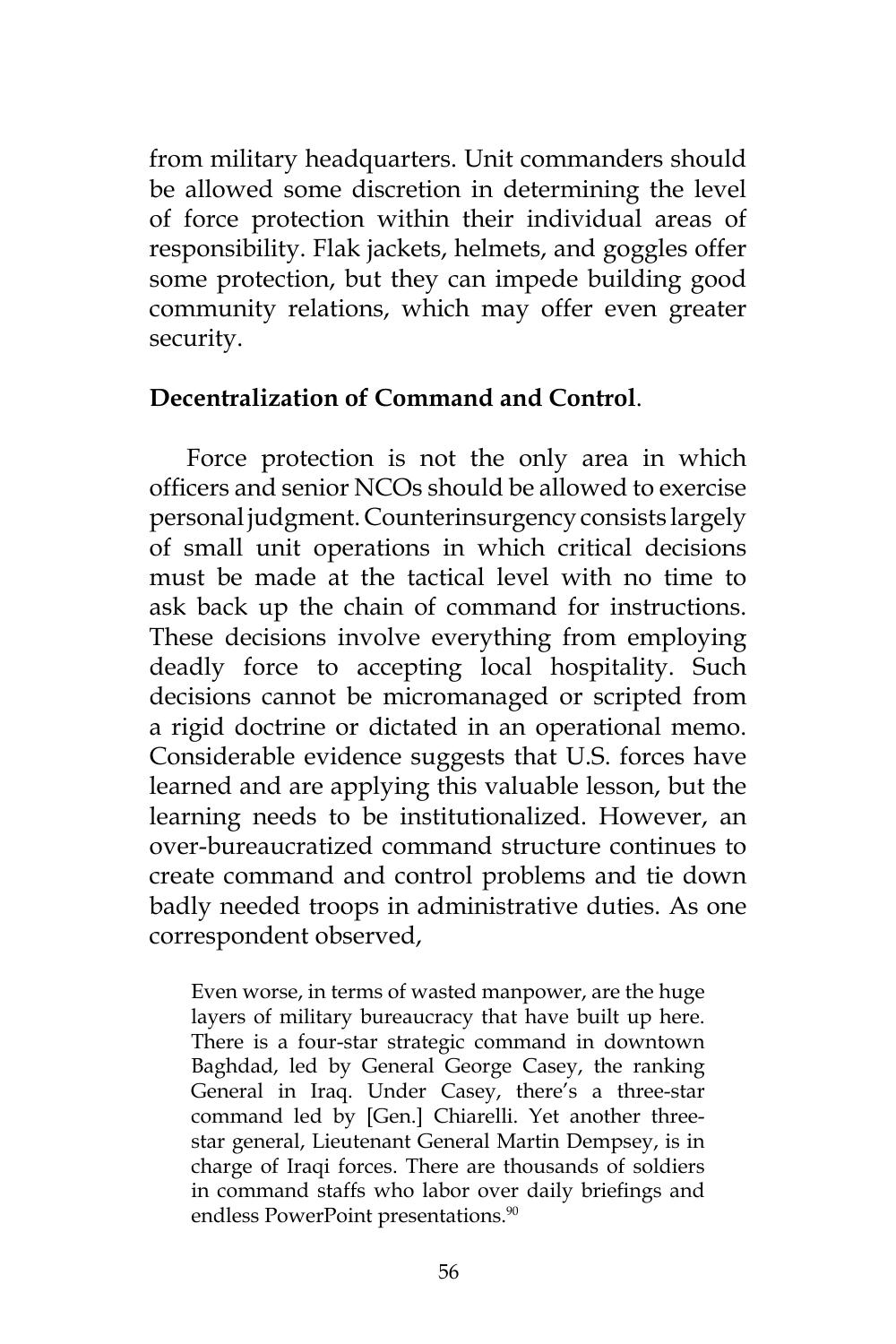## **Doctrine.**

As already noted, U.S. military doctrine already has incorporated most of the recommendations discussed above. The degree to which this significant change in outlook can impact institutional culture and practice remains to be seen. "Ideas," wrote one prominent historian, "fight a grinding battle with circumstances."<sup>91</sup> In this case, the battle may be long and arduous, fought in the arenas of organization and training.

# **Organization and Training**.

Decentralization of command and control will only work if soldiers are trained adequately and educated in advance to use good judgment based on broad principles. Asking conventionally trained leaders to learn counterinsurgency on the ground will produce modest results at best and can lead to incidents like Haditha at worst.

Counterinsurgency education and training need not detract from preparations for conventional war. Indeed, many soldiers would argue that the same decentralization that is vital for counterinsurgency is highly desirable for conventional operations. In addition, training for small-unit tactics and urban guerrilla war, junior officers and NCOs should also receive cross-cultural education and perhaps even anti-bias training. Such preparation should not be viewed as an exercise in trite political correctness but as an opportunity to garner valuable, potentially lifesaving information. When and wherever possible, the military might make better use of area expertise from the academic world.

Organization goes hand in hand with training. The U.S. military has been in a state of transition since the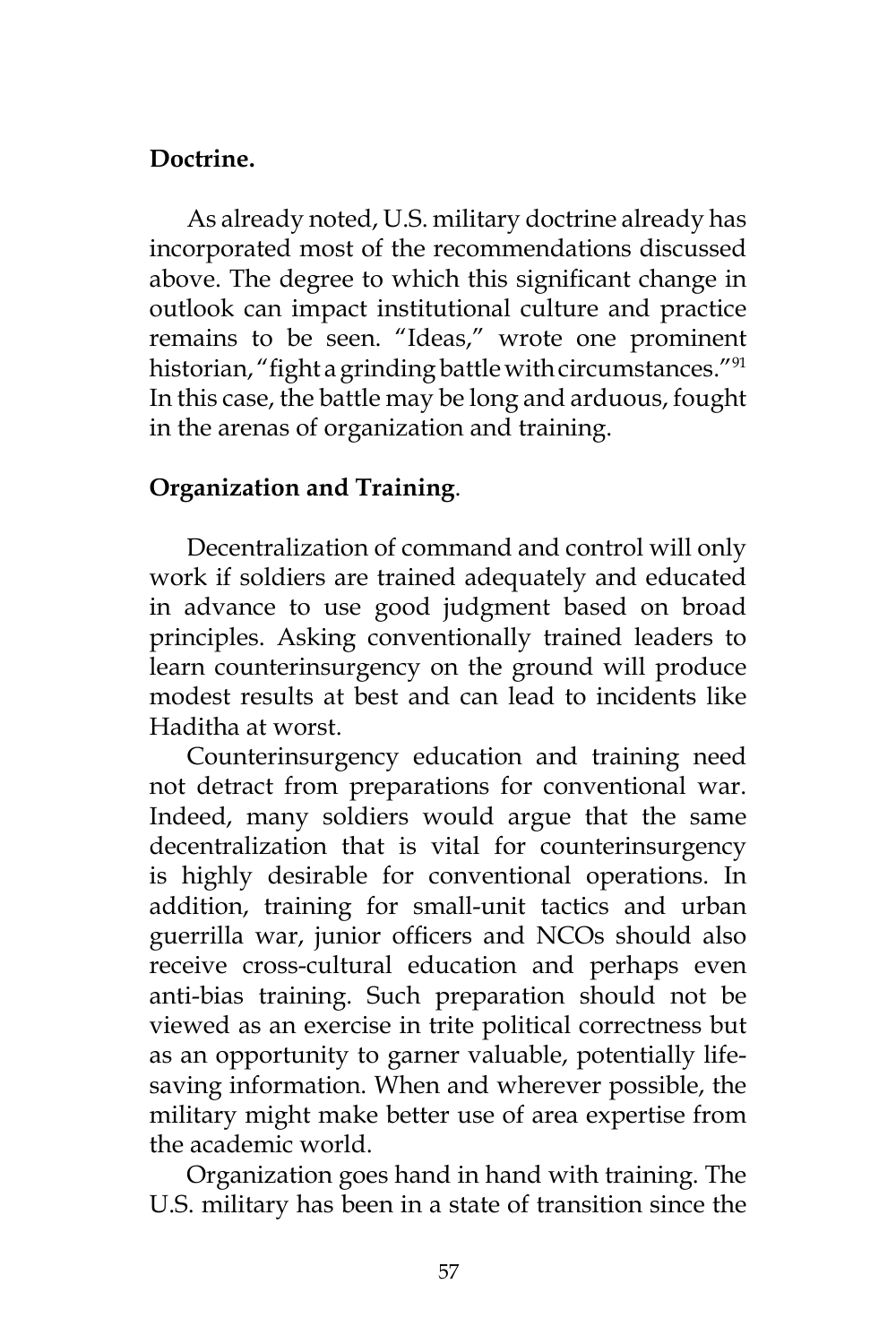end of the Cold War and is in the process of adopting an all-brigade structure. Whether this will make for a lighter, more mobile, more flexible force remains to be seen. Whatever force structure finally emerges from this transition, a greater percentage of the active units need to develop the capability to handle a range of unconventional operations up to and including counterinsurgency. Ideally, all soldiers should receive at least some training in these areas.

The army also would benefit from some adjustment of the prevailing culture under which one serious mistake can end a career. In such an environment, officers and enlisted personnel will tend to play it safe, ask up the chain of command for advice, and do everything by the book--especially when given difficult tasks in an ambiguous environment, which always occurs in counterinsurgency. Men and women should be evaluated based on the quality of their judgment, but they should not be punished merely for exercising it.

## **CONCLUSION**

Iraq has presented the U.S. military with its most serious challenge since the Vietnam War: a complex insurgency in which diverse organizations have cooperated to expel the invaders. Lack of a counterinsurgency strategy combined with inadequate troop levels compounded by an ill-advised decision to disband Iraqi forces allowed the insurgency to take root and spread. Following what many officers have described as a "wasted year" of ad hoc responses and serious mistakes, American troops have developed effective counterinsurgency tactics based on their own historical experience and that of other nations.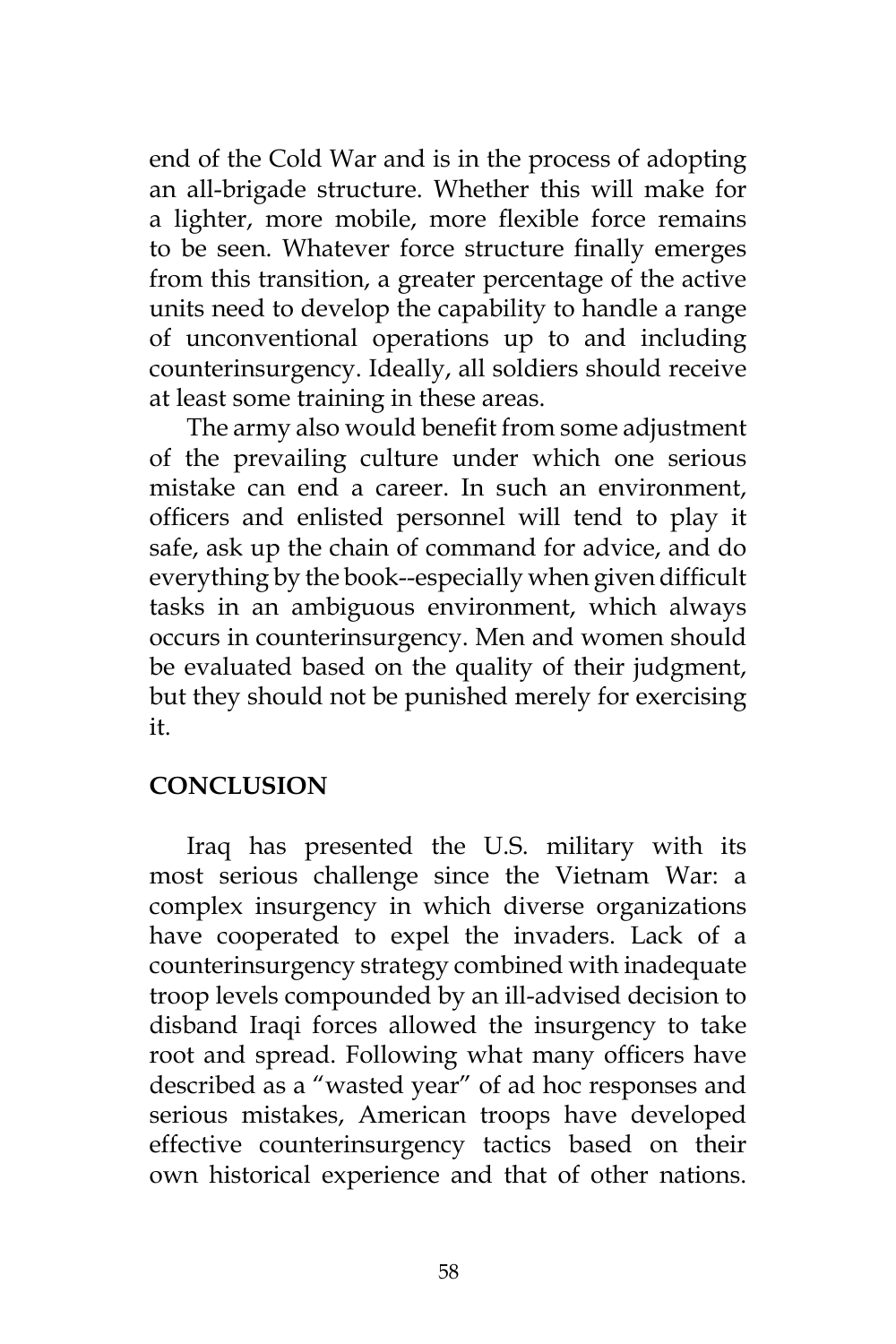The British experience in particular provides useful guidance in shaping an effective approach. Despite improved tactics, U.S. forces continue to be hampered by a shortage of troops and the evolving nature of the insurgency. While they have the means and determination to win in Iraq, American troops still need the political backing for a protracted conflict. How long this political will can be sustained remains to be seen. Whatever the mission's outcome, Iraq can yield valuable lessons that may improve the conduct of future campaigns.

#### **ENDNOTES**

1. Headquarters, Department of the Army, Field Manual 100- 20, *Military Operations in Low-Intensity Conflict*, Washington, DC: U.S. Government Printing Office, March 7, 1989.

2. Tommy Franks, *American Soldier*, New York: Reagan Books, 2004.

3. Andrew Krepinevich, "How to Win in Iraq," *Foreign Affairs*, Vol. 84, No. 5, September/October 2005.

4. Stephen Biddle, "Seeing Baghdad, Thinking Saigon," *Foreign Affairs*, Vol. 85, No. 2, March/April 2006.

5. *DOD Dictionary of Military Terms*, online version, *www.dtic. mil/doctrine/jel/doddict/data/i/02683.html*.

6. See Robert Taber, *The War of the Flea: A Study of Guerrilla Warfare Theory and Practice*, New York: Lyle Stuart, 1965.

7. Thomas P. Thornton, "Terror as a Weapon of Political Agitation," Harry Eckstein, ed., *Internal War: Problems and Approaches*, Westport, CT: Greenwood, 1964, p. 73.

8. *Ibid*.

9. Bruce Hoffman, *Inside Terrorism*, New York: Columbia University Press, 1999.

10. Mao Tse-Tung, *Selected Military Writings*, Peking: Foreign Language Press, 1966, 1st ed., 1963, pp. 244-248.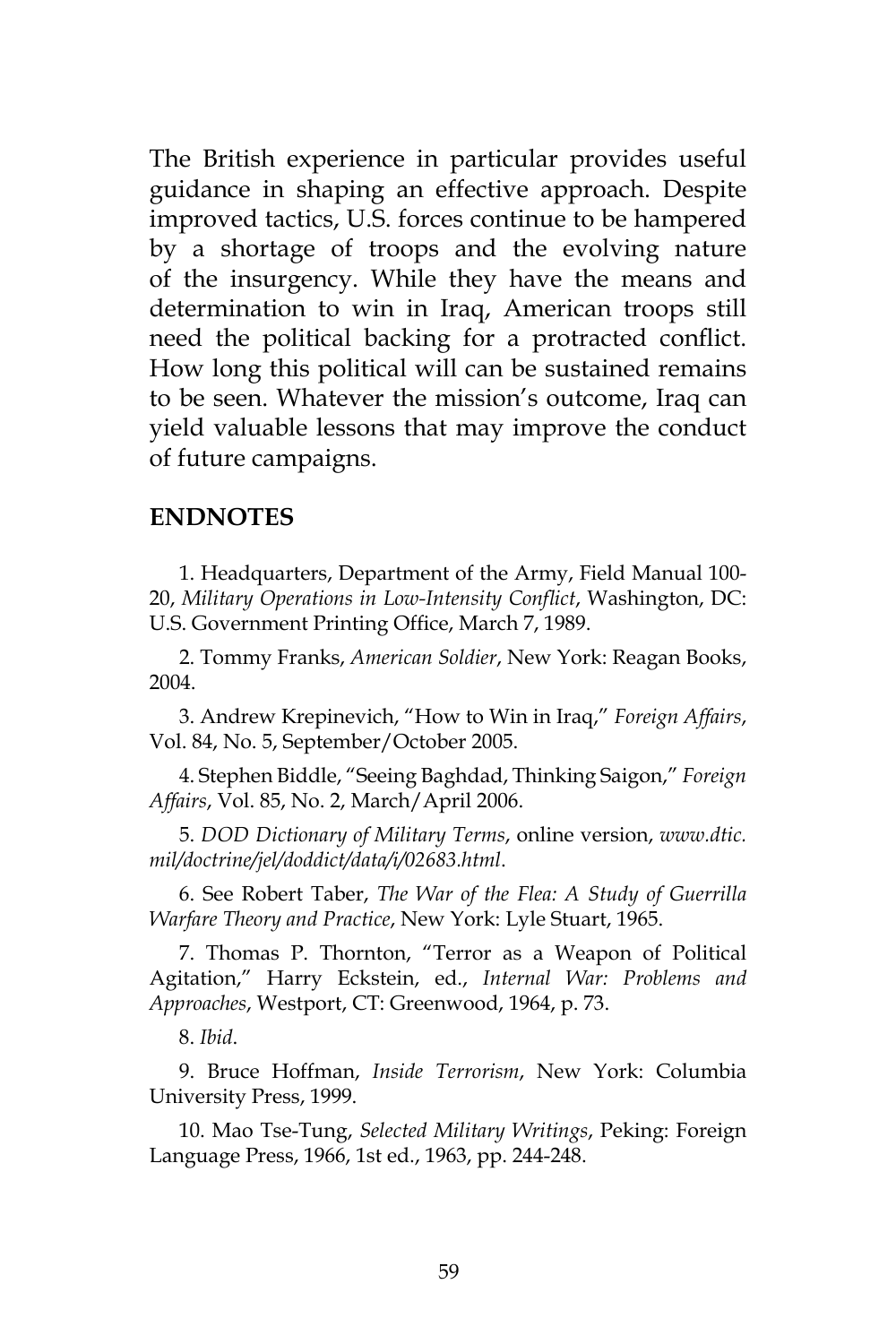11. Frank Kitson, *Low Intensity Operations: Subversion, Insurgency, Peace-keeping,* London: Faber and Faber, 1991, 1st ed., 1971, p. 96.

12. Office of the Chairman, Joint Chiefs of Staff, Joint Publication 3-07, *Joint Doctrine for Operations Other than War,* Washington, DC: 1995, pp. III-9.

13. Daniel Byman, *Going to War with the Allies You Have: Allies, Counterinsurgency, and the War on Terrorism*, Carlisle Barracks, PA: Strategic Studies Institute, U.S. Army War College, 2005, p. 4.

14. U.S. Marine Corps, *Small Wars Manual,* Washington, DC: U.S. Government Printing Office, 1940; repr., 1987.

15. *Notes on Imperial Policing*, London: HMSO, 1934.

16. Charles Townsend, *British Campaign in Ireland, 1919-1921: the Development of Political and Military Policies*, New York: Oxford University Press, 1975.

17. Thomas R. Mockaitis, *British Counterinsurgency: 1919-1960,*  London: Macmillan, 1990.

18. *Wider Peacekeeping*, fifth draft*,* London: HMSO, 1996.

19. Thomas R. Mockaitis, *Civil-Military Cooperation in Peace Operations: the Case of Kosovo*, Carlisle Barracks, PA: Strategic Studies Institute, U.S. Army War College, 2004.

20. Discussion of British tactics in Basra based on John Keegan, *Iraq War*, New York: Alfred A. Knopf, 2004, pp. 175-82.

21. *Ibid*., p. 175.

22. *Ibid*., p. 182.

23. Stephen Grey, "On the Road with the Black Watch," *New Statesman*, October 25, 2005, p. 10.

24. Discussion of British approach based on Keegan, p. 209.

25. Caroline Elkins, "The Wrong Lesson," *The Atlantic Monthly*, July/August 2005, pp. 34-36, focuses on abuses in Kenya to argue that the British approach has little to offer in Iraq, ignoring its success in Oman and Northern Ireland.

26. *Notes on Imperial Policing and Duties in Aide of the Civil Power,* London: HMSO, 1949, p. 5. For a discussion of the evolution of the principal of minimum force, see Mockaitis, *British Counterinsurgency*, pp. 21-27.

27. Mockaitis, *British Counterinsurgency, 1919-1960*, p. 52.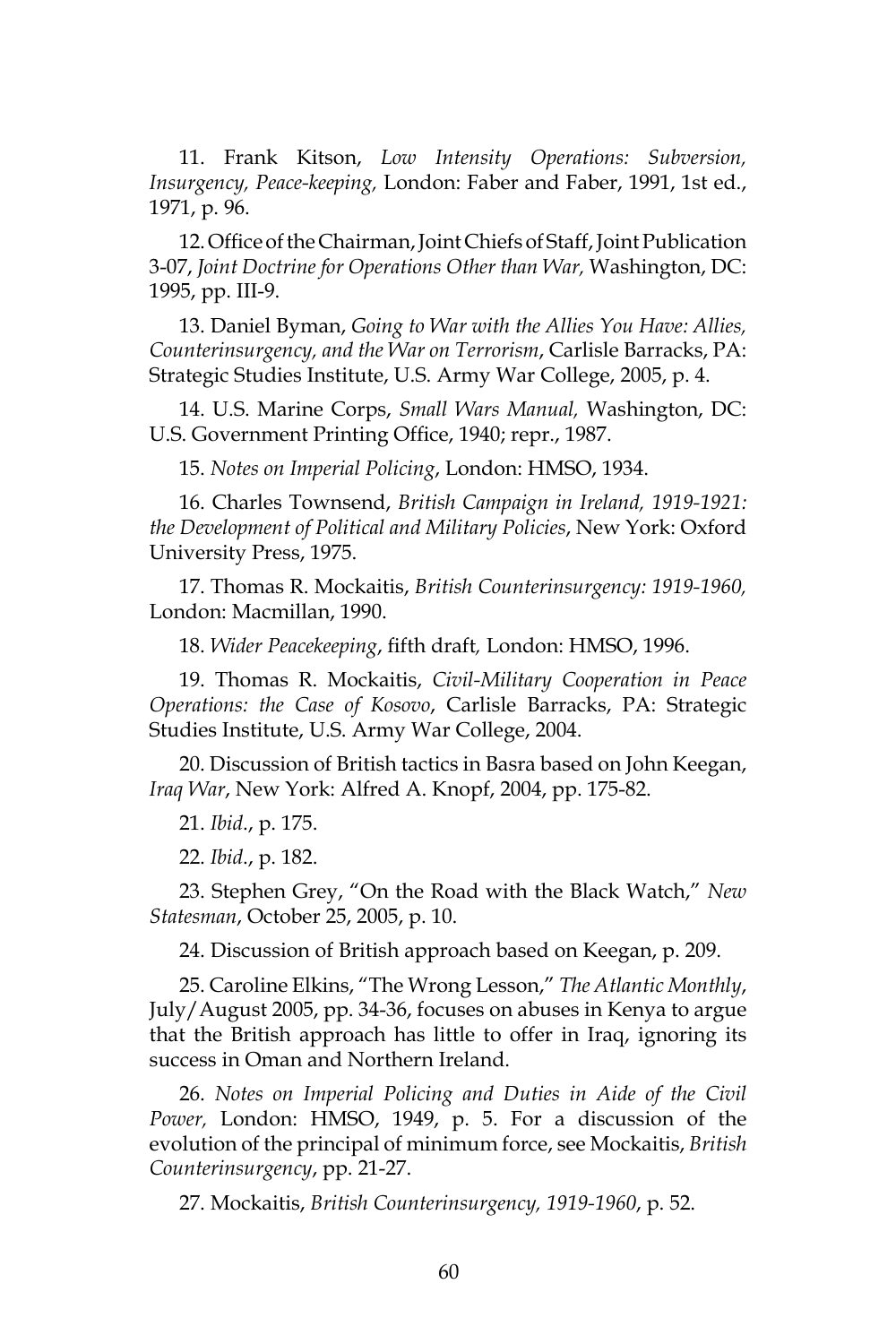28. The British made serious errors in both campaigns, but ultimately the lack of any commensurate benefit to justify the continued cost in blood and treasure led to withdrawal.

29. See the McMahon-Hussein Correspondence, the Balfour Declaration, and the Sykes-Picot Agreement in Walter Laqeur, *The Israel/Arab Reader: A Documentary History of the Middle East,*  New York: Facts on File, 1984, 1st ed., 1969.

30. Keegan, *Iraq War*, p. 17.

31. *Ibid*.

32. Demographic information from *Central Intelligence Agency World Fact Book,* available from *www.cia.gov/cia/publications/ factbook/geos/iz.html#People*, updated October 20, 2005.

33. Geographic information from *ibid*.

34. Todd S. Purdum, *et al*., *A Time of Our Choosing, America's War in Iraq,* New York: Times Books, 2003, p. 84.

35. General Eric Shinseki, quote in *USA Today*, February 25, 2003, available from *www.usatoday.com/news/world/iraq/2003-02- 25-iraq-us\_x.htm*, accessed August 24, 2006.

36. Michael R. Gordon and General Bernard E. Trainor, *Cobra II: The Inside Story of the Invasion and Occupation of Iraq*, New York: Pantheon, 2006, pp. 85, 139.

37. *Ibid*., pp. 457-459.

38. Richard Engel, *A Fist in the Hornet's Nest: On the Ground in Baghdad Before, During and After the War*, New York: Hyperion, 2004, pp. 179-180.

39. Richard Stevenson, "Bush Declares Violence in Iraq Tests U.S. Will," *New York Times*, August 26, 2003, p. 1.A.

40. Jim Krane, "US Faces Complex Insurgency in Iraq," *Duluth News Tribune*, October 4, 2004.

41. Amatzia Baram, *Who are the Insurgents? Sunni Arab Rebels in Iraq*, Washington, DC: USIP Special Report 134, April 2005.

42. *Ibid*., pp. 4-5.

43. *Ibid*., pp. 6-7.

44. Preceding discussion of Islamism based on *ibid*., pp. 12-14.

45. Tom Masland, "Jihad without Borders," *Newsweek*, Vol. 144, issue 19, November 18, 2004, p. 30.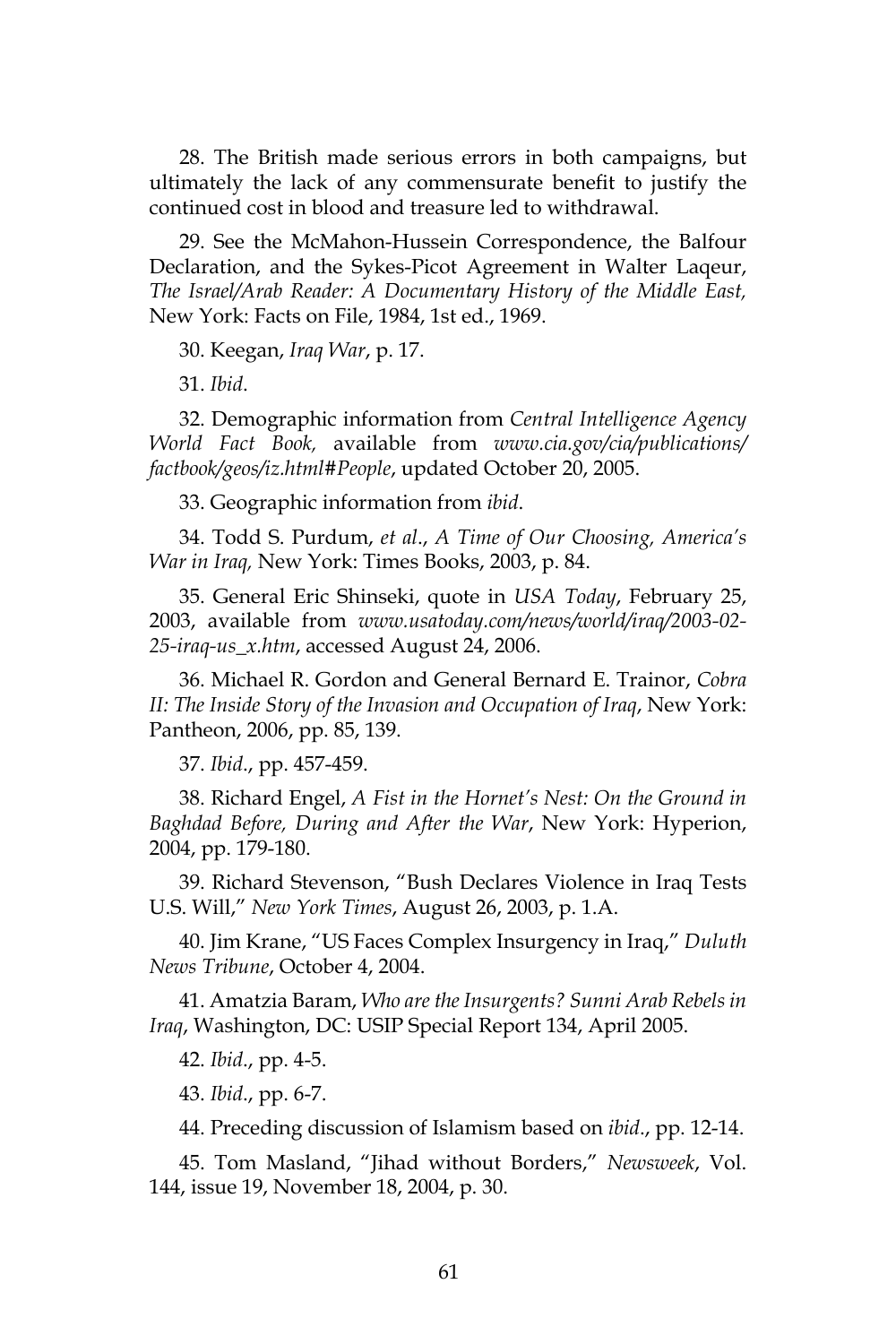46. For a fuller discussion of cooperation between terrorist groups across sectarian lines, see Thomas R. Mockaitis, *The "New" Terrorism: Myths and Reality,* Westport, CT: Praeger, November 2006.

47. J. Bowyer Bell, "An Irish War," *Small Wars and Insurgencies*, Vol. 1, No. 3, December 1990, p. 244.

48. Krane, "US Faces Complex Insurgency."

49. Quoted in "When Deadly Force Bumps Into Hearts and Minds," *Economist*, Vol. 374, issue 8407, January 1, 2005, p. 30.

50. Gordon and Trainor, *Cobra II*, p. 480.

51. L. Paul Bremer, *My Year in Iraq: The Struggle to Build a Future of Hope*, New York: Simon and Schuster, 2006, pp. 53-56.

52. *Ibid*., p. 345.

53. Kate Phillips, Shane Lauth, and Erin Schenck, *U.S. Military Operations in Iraq: Planning, Combat, and Occupation*, W. Andrew Terrill, ed., Carlisle Barracks, PA: Strategic Studies Institute, U.S. Army War College, 2006.

54. Engel, *Fist in the Hornet's Nest*.

55. James Quinlivan, "Burden of Victory: the Painful Arithmetic of Stability Operations," *Rand Review,* Summer 2003, available from *www.rand.org/publications/randreview/issues/summer2003/ burden.html*.

56. David C. Hendrickson and Robert W. Tucker, *Revisions in Need of Revising: What Went Wrong in the Iraq War,* Carlisle Barracks, PA: Strategic Studies Institute, U.S. Army War College, 2005, p. 9.

57. William Langewiesche, "Letter from Baghdad," *The Atlantic Monthly,* January/February 2005, p. 95.

58. "When Deadly Force Bumps Into Hearts and Minds," *Economist*, January 1, 2005.

59. *Ibid*.

60. "Letter from Baghdad," p. 95.

61. Bassma Al Jandaly and Tanya Goudsouzian, "US Provoked Insurgency In Iraq–Former UN Official," *Gulf News,* February 16, 2004, in *Information Clearinghouse*, available from *www. informationclearinghouse.info/article5669.htm*.

62. Langewiesche, *Letter from Baghdad*, p. 94.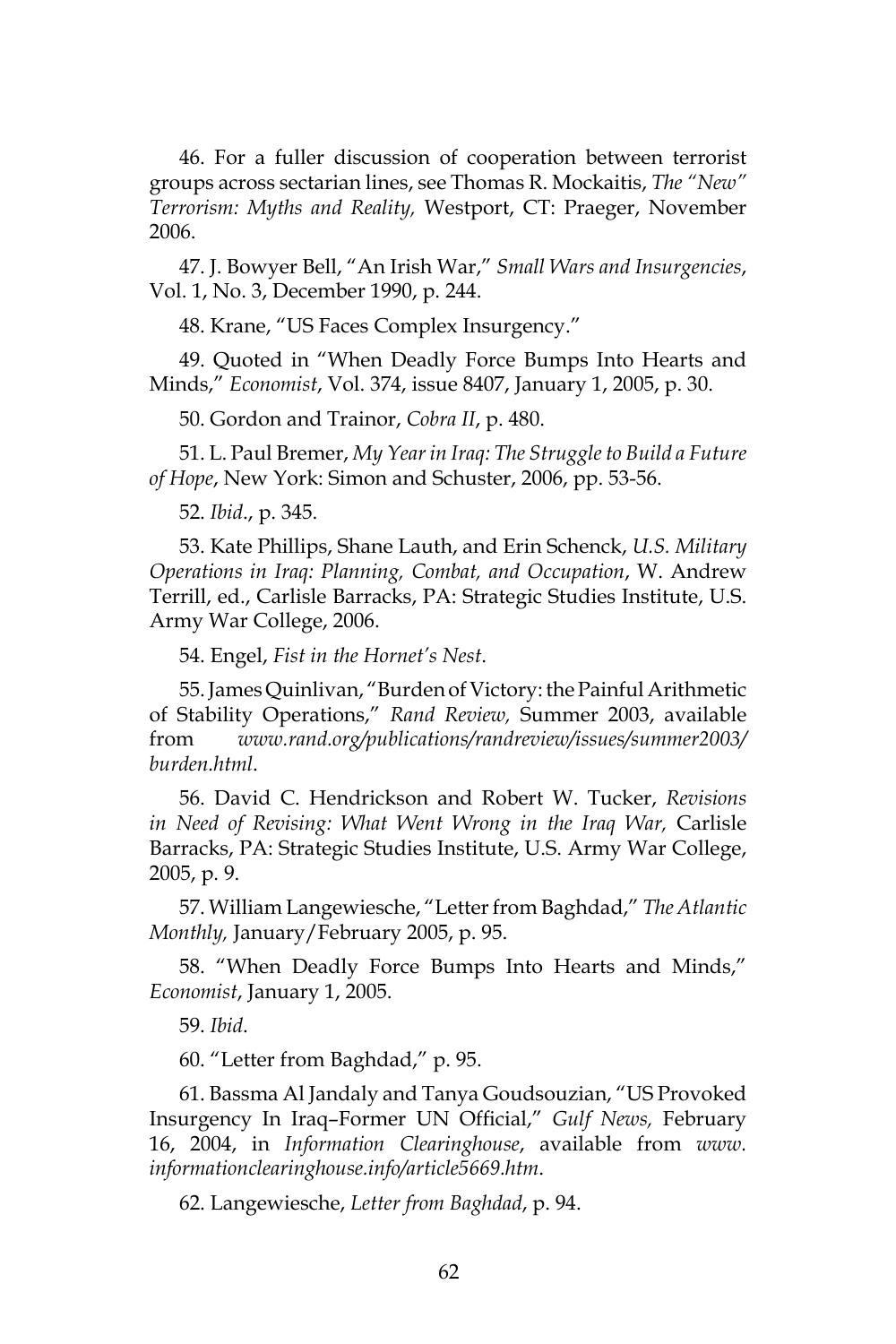63. Cited in Krepenevich, "How to Win in Iraq."

64. Naomi Klein, "You Break it, You Pay for it," *Nation,* Vol. 280, No. 2, January 10, 2005, p. 12.

65. *Ibid*.

66. John Doe, "Mismanaging Iraq," *National Interest*, Issue 78, Winter 2004/2005, pp. 108-113.

67. *Iraq Reconstruction Update No. 1: A Rough Start*, Washington, DC: CDI, August 1, 2003.

68. Engel, *Fist in the Hornet's Nest*, p. 180.

69. For a detailed discussion of decentralization of command and control, see Mockaitis, *British Counterinsurgency*, pp. 145-80.

70. I observed the complexity of controlling a combined arms battle at the National Training Center, Fort Irwin, CA, in 1993.

71. Preceding from Julian E. Barnes, *When Worlds Collide*," *U.S. News and World Report*, Vol. 137, No. 15, November 1, 2004, pp. 41-43.

72. Linda Robinson, "The Battle for Baghdad," U.S. *News and World Report*, Vol. 141, No. 8, September 4, 2006, p. 56.

73. See Mockaitis, *British Counterinsurgency in the Post-Imperial Era*, p. 78.

74. Michael Duffy, Tim McGirk, and Aparism Ghosh, "The Ghosts of Haditha," *Time*, June 12, 2006, pp. 26-35. *Time* first broke the story in March 2006.

75. Lolita C. Baldor, "Army recalling 300 troops to Iraq who just arrived home in Alaska," Associated Press, August 14, 2006, available from *web.lexis-nexis.com.ezproxy1.lib.depaul.edu/ universe/document?\_m=931d6116596a8df12b4f9a1f1e4073a9&\_ docnum=1&wchp=dGLzVlz-zSkVb&\_md5=9d06eb031210d081c9eab8 e4197de811*, accessed August 25, 2006.

76. Tom Shanker, "Army Works to Plug Drain; Incentives Targeted at Young Officers as their Ranks Decline," *Chicago Tribune*, April 10, 2006, p. 5.

77. Jay Price, "For Many Service Personnel, Rush to the Altar Ends in Divorce Court," *Chicago Tribune*, December 15, 2005, p. 4.A.

78. Julian E. Barnes, "Inactive Marines Recalled to Duty," *Chicago Tribune*, August 23, 2006, p. 1.